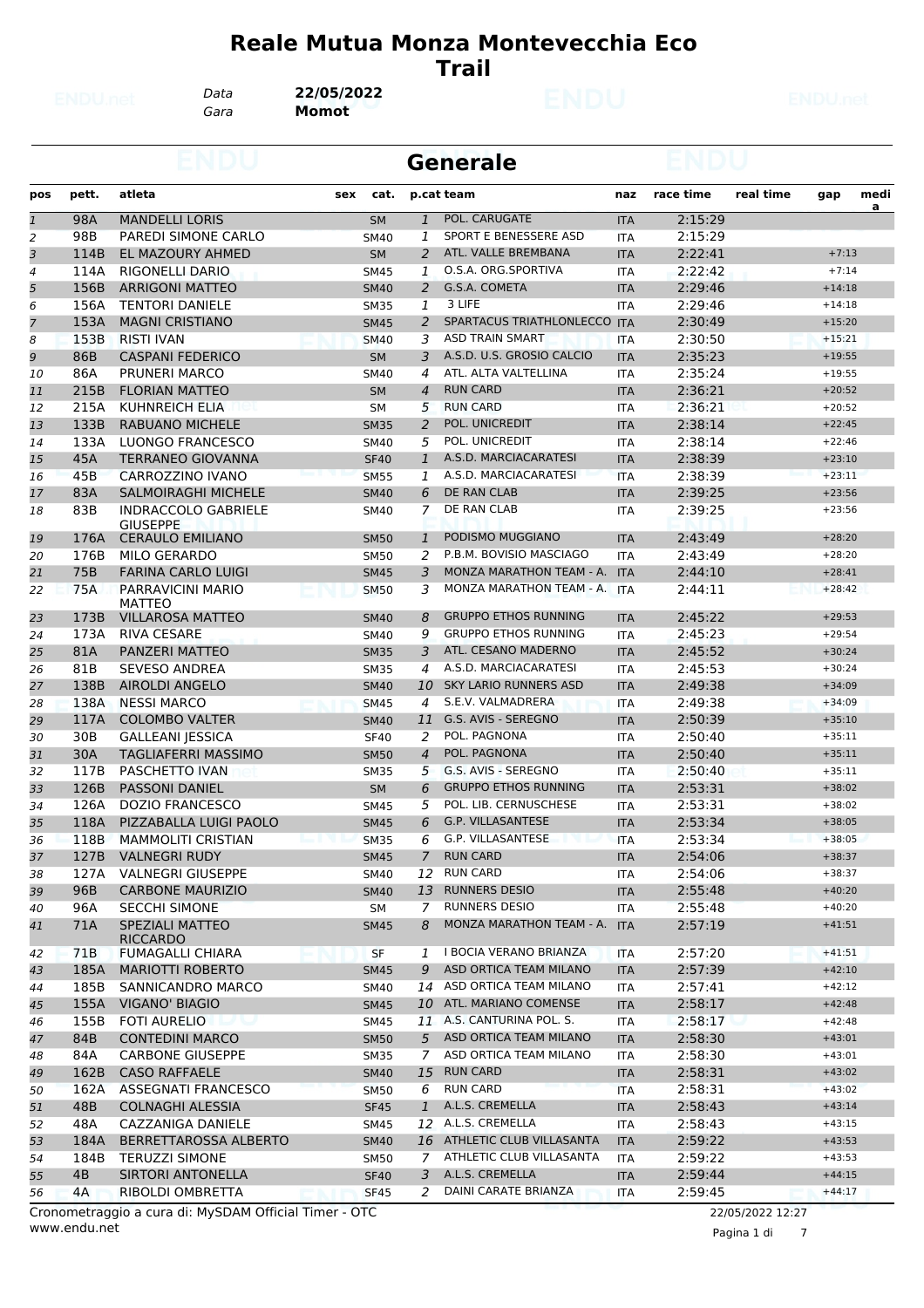| 35B<br><b>CARUSO ALESSANDRO</b><br>8<br><b>INFINITY CYCLING ASD</b><br>3:00:14<br>57<br>$+44:45$<br><b>SM35</b><br><b>ITA</b><br>35A<br><b>LUPIDI ALESSANDRA</b><br><b>INFINITY CYCLING ASD</b><br>4<br>3:00:14<br>58<br><b>SF40</b><br><b>ITA</b><br>$+44:45$<br>POL. DIMICA POTENTER<br>132B<br><b>BERETTA PAOLO</b><br>3:00:44<br>59<br><b>SM50</b><br>8<br><b>ITA</b><br>$+45:15$<br><b>MERATE ATLETICA</b><br>132A<br><b>VALENTINO GIUSEPPE</b><br>3:00:44<br>60<br><b>SM50</b><br>9<br>$+45:15$<br><b>ITA</b><br>A.S.D.ARIES COMO ATHLETIC<br>85B<br><b>TARZI GIANLUIGI</b><br><b>ITA</b><br>3:00:51<br>61<br><b>SM55</b><br>2<br>$+45:22$<br>85A<br>ATHLETIC TEAM LARIO<br><b>GADDI NICOLA</b><br>3:00:52<br>62<br>SM55<br>3<br><b>ITA</b><br>$+45:23$<br>G.P. I GAMBER DE<br><b>GALBIATI ROBERTO</b><br>3:01:07<br>148A<br><b>SM55</b><br>$\overline{4}$<br><b>ITA</b><br>$+45:38$<br>63<br>G.P. I GAMBER DE<br>148B<br><b>BACIS DARIO</b><br>5<br><b>ITA</b><br>3:01:07<br>64<br><b>SM55</b><br>$+45:38$<br>POL. TEAM BRIANZA LISSONE<br>119B<br><b>CESARI DAVIDE</b><br>3:01:09<br>65<br><b>SM40</b><br>17<br><b>ITA</b><br>$+45:41$<br>POL. TEAM BRIANZA LISSONE<br>119A<br><b>MAURI DIEGO</b><br>3:01:09<br>18<br><b>ITA</b><br>$+45:41$<br>66<br><b>SM40</b><br><b>RUN CARD</b><br>128B<br><b>MASCHERONI DAVIDE</b><br>3:02:03<br>19<br>$+46:34$<br>67<br><b>SM40</b><br><b>ITA</b><br><b>RUN CARD</b><br>128A<br><b>TERENGHI ALESSANDRO</b><br>3:02:03<br>68<br><b>SM40</b><br>20<br><b>ITA</b><br>$+46:34$<br><b>GRILLO NICOLA FABRIZIO</b><br><b>RUNNERS DESIO</b><br>3:02:14<br>165A<br>10<br>$+46:45$<br>69<br><b>SM50</b><br><b>ITA</b><br><b>RUNNERS DESIO</b><br>3:02:14<br>70<br>165B<br>PAVAN GIANCARLO<br>1<br><b>SM60</b><br><b>ITA</b><br>$+46:46$<br>G.S. AVIS - SEREGNO<br>160A<br>CORBETTA VALENTINO<br>3:02:35<br>71<br>11<br>$+47:06$<br><b>SM50</b><br><b>ITA</b><br><b>CALDERONI DAVIDE</b><br>G.S. AVIS - SEREGNO<br>72<br>160B<br>3:02:35<br>$+47:06$<br><b>SM50</b><br>12<br><b>ITA</b><br><b>NATALE</b><br><b>MARESTA BRUNO</b><br><b>RUN CARD</b><br>174A<br>3:03:29<br>$+48:00$<br>73<br><b>SM55</b><br>6<br><b>ITA</b><br><b>RUN CARD</b><br>3:03:30<br>74<br>174B<br>CARRABETTA FABIO<br><b>SM35</b><br>9<br><b>ITA</b><br>$+48:01$<br>214A<br>LONGONI EFREM CARLO<br>A.S.D. MARCIACARATESI<br>3:04:09<br>75<br>21<br><b>ITA</b><br>$+48:40$<br><b>SM40</b><br><b>CARDULLO FABIO</b><br>13 A.S.D. MARCIACARATESI<br>76<br>214B<br>3:04:09<br>$+48:40$<br><b>SM45</b><br><b>ITA</b><br>97B<br><b>GURNARI STEFANO</b><br>14 A.S.D. MARCIACARATESI<br>3:04:33<br><b>SM45</b><br><b>ITA</b><br>$+49:04$<br>77<br>A.S.D. MARCIACARATESI<br>97A<br>RUGOLINO CARMELO<br>3:04:34<br>78<br>7<br>$+49:05$<br><b>SM55</b><br><b>ITA</b><br><b>RUN CARD</b><br>43B<br><b>COLLAREDA FRANCESCA</b><br><b>SF45</b><br>3<br>3:04:45<br>$+49:16$<br>79<br><b>ITA</b><br><b>RUN CARD</b><br>43A<br><b>FERRARI MORENO</b><br>80<br><b>SM55</b><br>8<br>3:04:46<br>$+49:17$<br>ITA<br><b>FRANCESCO</b><br><b>GIUDICI LUCA DANTE</b><br><b>RUN CARD</b><br>81<br>141A<br><b>SM35</b><br>10<br><b>ITA</b><br>3:04:59<br>$+49:30$<br>MISSULTEAM COMO ASD<br><b>MAGGIONI RICCARDO</b><br>3:04:59<br>141B<br><b>SM35</b><br>11<br><b>ITA</b><br>$+49:30$<br>82<br>POL. LIB. CERNUSCHESE<br>140A<br><b>BELOTTI DAVIDE MARIA</b><br>15<br><b>ITA</b><br>3:06:08<br>$+50:39$<br>83<br><b>SM45</b><br>POL. LIB. CERNUSCHESE<br>140B<br><b>RIVA MAURO</b><br>3:06:08<br>84<br><b>SM55</b><br>9<br><b>ITA</b><br>$+50:39$<br><b>RUN CARD</b><br>210B<br><b>MAURI CORRADO</b><br>13<br>3:07:27<br>$+51:58$<br>85<br><b>SM50</b><br><b>ITA</b><br><b>RUN CARD</b><br><b>BOSISIO FABRIZIO</b><br>86<br>210A<br>3:07:27<br><b>SM50</b><br>14<br><b>ITA</b><br>$+51:58$<br>G.P. I GAMBER DE<br>16A<br><b>CAGLIANI MONICA</b><br>5<br>3:07:58<br>87<br><b>SF40</b><br><b>ITA</b><br>$+52:29$<br>P.B.M. BOVISIO MASCIAGO<br>16B<br>LANZANI ILARIA<br>3:07:59<br><b>SF50</b><br>1<br><b>ITA</b><br>$+52:30$<br>88<br><b>BRIVIO ALESSIO</b><br>A.L.S. CREMELLA<br>69B<br>3:08:11<br><b>SM45</b><br>16<br><b>ITA</b><br>$+52:43$<br>89<br>A.L.S. CREMELLA<br>3:08:12<br>69A<br>CIRINO CHIARA GIUDITTA<br>90<br><b>SF40</b><br>6<br><b>ITA</b><br>$+52:43$<br>POL. TEAM BRIANZA LISSONE<br><b>RIVOLTA IVANO</b><br>91 <sub>B</sub><br>15<br>3:08:28<br>$+52:59$<br>91<br><b>SM50</b><br><b>ITA</b><br><b>FRANCESCO</b><br>POL. BESANESE<br>91A<br><b>SALA EMILIO GIUSEPPE</b><br>3:08:29<br>$+53:00$<br>92<br><b>SM55</b><br>10<br><b>ITA</b><br><b>RUNNERS BERGAMO</b><br>93<br>2A<br>DE VECCHI GIUDITTA<br>$\overline{7}$<br>3:08:35<br><b>SF40</b><br><b>ITA</b><br>$+53:06$<br>2B<br><b>TRESOLDI MARTA</b><br>2<br><b>RUN CARD</b><br>3:08:35<br>$+53:06$<br>SF<br>ITA<br>94<br>ATL. PRESEZZO<br>$+53:57$<br>49B<br><b>MANGILI SARA</b><br><b>SF40</b><br>8<br>3:09:26<br>95<br><b>ITA</b><br>17 ATL. PRESEZZO<br>49A<br>CAVAGNA ELVIS<br>3:09:28<br>$+53:59$<br>96<br>SM45<br>ITA<br><b>INFINITY CYCLING ASD</b><br>31A<br><b>COGO STEFANIA</b><br><b>SF40</b><br>3:10:00<br>9<br><b>ITA</b><br>$+54:31$<br>97<br>ASD ORTICA TEAM MILANO<br>31B<br><b>ESPOSTO PAOLO</b><br>22<br>3:10:00<br>$+54:31$<br>98<br><b>SM40</b><br><b>ITA</b><br><b>RUNNERS DESIO</b><br>179A<br><b>MORELLI ALBERTO</b><br>3:10:02<br>$+54:33$<br>99<br><b>SM50</b><br>16<br><b>ITA</b><br>18 RUNNERS DESIO<br>179B<br>DE BENEDETTO DARIO<br>3:10:02<br>$+54:33$<br>SM45<br><b>ITA</b><br>100<br>17 A.L.S. CREMELLA<br>80A<br><b>CASIRAGHI GILBERTO</b><br>3:10:04<br>$+54:36$<br>101<br><b>SM50</b><br><b>ITA</b><br>80B<br>18 A.L.S. CREMELLA<br><b>MAURI MASSIMILIANO</b><br><b>SM50</b><br>3:10:06<br>$+54:37$<br>ITA<br>102<br>19 MARATONETI DEL TIGULLIO<br>181A<br><b>MASSONE STEFANO</b><br>3:10:38<br><b>SM50</b><br><b>ITA</b><br>$+55:09$<br>103<br><b>MARATONETI DEL TIGULLIO</b><br>$+55:10$<br>181B<br>COGOZZO GIUSEPPE<br><b>SM50</b><br>3:10:38<br>104<br>20<br><b>ITA</b><br><b>VIRTUS GROANE</b><br>105<br>8A<br><b>LEONI DANIELA</b><br>3:10:58<br>$+55:29$<br><b>SF50</b><br>2<br><b>ITA</b><br><b>VIRTUS GROANE</b><br>8B<br>SANDRI STEFANIA<br>3:10:58<br>$+55:29$<br>106<br><b>SF45</b><br>4<br><b>ITA</b><br><b>CORRERE OLTRE ASD</b><br><b>APRILE CHRISTIAN</b><br>23<br>3:11:37<br>$+56:08$<br>107<br>206A<br><b>SM40</b><br><b>ITA</b><br>70B<br>ASD TEAM MARGUAREIS<br><b>GIORDANO ELISA</b><br>3:11:38<br>$+56:10$<br>108<br><b>SF35</b><br>$\mathbf{1}$<br><b>ITA</b><br>12 ASD TEAM MARGUAREIS<br>70A<br><b>GIORDANO MARCO</b><br>3:11:39<br>$+56:10$<br>109<br><b>SM35</b><br><b>ITA</b><br><b>RUNNERS DESIO</b><br>$+56:10$<br>206B<br>AFFINITO PASQUALE<br>3:11:39<br>110<br>SM40<br>24<br><b>ITA</b><br><b>MERATE ATLETICA</b><br>193A<br><b>TAVOLARI LUCA MARIO</b><br>3:11:51<br>$+56:23$<br>111<br><b>SM50</b><br>21<br><b>ITA</b><br>RAFFAELE<br>POL. LIB. CERNUSCHESE<br>193B<br><b>COLOMBO MATTEO</b><br>3:11:52<br>$+56:23$<br><b>SM45</b><br>19<br><b>ITA</b><br>112<br>208A<br>LEONARDI DANILO<br>22 CANTO DI CORSA<br>3:13:01<br>$+57:32$<br>113<br><b>SM50</b><br><b>ITA</b><br><b>CANTO DI CORSA</b><br>208B<br>SGOTTO DIEGO<br>20<br>3:13:01<br>$+57:32$<br>114<br>SM45<br><b>ITA</b><br>23 RUNNER VARESE<br>195B<br><b>LEGGIERI MARCO GIUSEPPE</b><br>3:13:13<br>$+57:44$<br>115<br><b>SM50</b><br><b>ITA</b><br>25 RUNNER VARESE<br>195A<br>3:13:13<br>$+57:45$<br><b>BIANCO ANDREA</b><br>SM40<br>ITA<br>116<br>DE RAN CLAB<br>54A<br><b>MOTTA ANDREA</b><br>11<br>3:13:21<br>$+57:52$<br><b>SM55</b><br><b>ITA</b><br>117 | pos | pett. | atleta                | cat.<br>sex |   | p.cat team       | naz        | race time | real time | gap      | medi<br>a |
|-------------------------------------------------------------------------------------------------------------------------------------------------------------------------------------------------------------------------------------------------------------------------------------------------------------------------------------------------------------------------------------------------------------------------------------------------------------------------------------------------------------------------------------------------------------------------------------------------------------------------------------------------------------------------------------------------------------------------------------------------------------------------------------------------------------------------------------------------------------------------------------------------------------------------------------------------------------------------------------------------------------------------------------------------------------------------------------------------------------------------------------------------------------------------------------------------------------------------------------------------------------------------------------------------------------------------------------------------------------------------------------------------------------------------------------------------------------------------------------------------------------------------------------------------------------------------------------------------------------------------------------------------------------------------------------------------------------------------------------------------------------------------------------------------------------------------------------------------------------------------------------------------------------------------------------------------------------------------------------------------------------------------------------------------------------------------------------------------------------------------------------------------------------------------------------------------------------------------------------------------------------------------------------------------------------------------------------------------------------------------------------------------------------------------------------------------------------------------------------------------------------------------------------------------------------------------------------------------------------------------------------------------------------------------------------------------------------------------------------------------------------------------------------------------------------------------------------------------------------------------------------------------------------------------------------------------------------------------------------------------------------------------------------------------------------------------------------------------------------------------------------------------------------------------------------------------------------------------------------------------------------------------------------------------------------------------------------------------------------------------------------------------------------------------------------------------------------------------------------------------------------------------------------------------------------------------------------------------------------------------------------------------------------------------------------------------------------------------------------------------------------------------------------------------------------------------------------------------------------------------------------------------------------------------------------------------------------------------------------------------------------------------------------------------------------------------------------------------------------------------------------------------------------------------------------------------------------------------------------------------------------------------------------------------------------------------------------------------------------------------------------------------------------------------------------------------------------------------------------------------------------------------------------------------------------------------------------------------------------------------------------------------------------------------------------------------------------------------------------------------------------------------------------------------------------------------------------------------------------------------------------------------------------------------------------------------------------------------------------------------------------------------------------------------------------------------------------------------------------------------------------------------------------------------------------------------------------------------------------------------------------------------------------------------------------------------------------------------------------------------------------------------------------------------------------------------------------------------------------------------------------------------------------------------------------------------------------------------------------------------------------------------------------------------------------------------------------------------------------------------------------------------------------------------------------------------------------------------------------------------------------------------------------------------------------------------------------------------------------------------------------------------------------------------------------------------------------------------------------------------------------------------------------------------------------------------------------------------------------------------------------------------------------------------------------------------------------------------------------------------------------------------------------------------------------------------------------------------------------------------------------------------------------------------------------------------------------------------------------------------------------------------------------------------------------------------------------------------------------------------------------------------------------------------------------------------------------------------------------------------------------------------------------------------------------------------------------------------------------------------------------------------------------------------------------------------------------------------------------------------------------------------------------------------------------------------------------------------------------------------------------------------------------------------------------------------------------------------------------------------------------------------------------------------------------------------------------------------------------------------------------------------------------------------------------|-----|-------|-----------------------|-------------|---|------------------|------------|-----------|-----------|----------|-----------|
|                                                                                                                                                                                                                                                                                                                                                                                                                                                                                                                                                                                                                                                                                                                                                                                                                                                                                                                                                                                                                                                                                                                                                                                                                                                                                                                                                                                                                                                                                                                                                                                                                                                                                                                                                                                                                                                                                                                                                                                                                                                                                                                                                                                                                                                                                                                                                                                                                                                                                                                                                                                                                                                                                                                                                                                                                                                                                                                                                                                                                                                                                                                                                                                                                                                                                                                                                                                                                                                                                                                                                                                                                                                                                                                                                                                                                                                                                                                                                                                                                                                                                                                                                                                                                                                                                                                                                                                                                                                                                                                                                                                                                                                                                                                                                                                                                                                                                                                                                                                                                                                                                                                                                                                                                                                                                                                                                                                                                                                                                                                                                                                                                                                                                                                                                                                                                                                                                                                                                                                                                                                                                                                                                                                                                                                                                                                                                                                                                                                                                                                                                                                                                                                                                                                                                                                                                                                                                                                                                                                                                                                                                                                                                                                                                                                                                                                                                                                                                                                                                                                                                             |     |       |                       |             |   |                  |            |           |           |          |           |
|                                                                                                                                                                                                                                                                                                                                                                                                                                                                                                                                                                                                                                                                                                                                                                                                                                                                                                                                                                                                                                                                                                                                                                                                                                                                                                                                                                                                                                                                                                                                                                                                                                                                                                                                                                                                                                                                                                                                                                                                                                                                                                                                                                                                                                                                                                                                                                                                                                                                                                                                                                                                                                                                                                                                                                                                                                                                                                                                                                                                                                                                                                                                                                                                                                                                                                                                                                                                                                                                                                                                                                                                                                                                                                                                                                                                                                                                                                                                                                                                                                                                                                                                                                                                                                                                                                                                                                                                                                                                                                                                                                                                                                                                                                                                                                                                                                                                                                                                                                                                                                                                                                                                                                                                                                                                                                                                                                                                                                                                                                                                                                                                                                                                                                                                                                                                                                                                                                                                                                                                                                                                                                                                                                                                                                                                                                                                                                                                                                                                                                                                                                                                                                                                                                                                                                                                                                                                                                                                                                                                                                                                                                                                                                                                                                                                                                                                                                                                                                                                                                                                                             |     |       |                       |             |   |                  |            |           |           |          |           |
|                                                                                                                                                                                                                                                                                                                                                                                                                                                                                                                                                                                                                                                                                                                                                                                                                                                                                                                                                                                                                                                                                                                                                                                                                                                                                                                                                                                                                                                                                                                                                                                                                                                                                                                                                                                                                                                                                                                                                                                                                                                                                                                                                                                                                                                                                                                                                                                                                                                                                                                                                                                                                                                                                                                                                                                                                                                                                                                                                                                                                                                                                                                                                                                                                                                                                                                                                                                                                                                                                                                                                                                                                                                                                                                                                                                                                                                                                                                                                                                                                                                                                                                                                                                                                                                                                                                                                                                                                                                                                                                                                                                                                                                                                                                                                                                                                                                                                                                                                                                                                                                                                                                                                                                                                                                                                                                                                                                                                                                                                                                                                                                                                                                                                                                                                                                                                                                                                                                                                                                                                                                                                                                                                                                                                                                                                                                                                                                                                                                                                                                                                                                                                                                                                                                                                                                                                                                                                                                                                                                                                                                                                                                                                                                                                                                                                                                                                                                                                                                                                                                                                             |     |       |                       |             |   |                  |            |           |           |          |           |
|                                                                                                                                                                                                                                                                                                                                                                                                                                                                                                                                                                                                                                                                                                                                                                                                                                                                                                                                                                                                                                                                                                                                                                                                                                                                                                                                                                                                                                                                                                                                                                                                                                                                                                                                                                                                                                                                                                                                                                                                                                                                                                                                                                                                                                                                                                                                                                                                                                                                                                                                                                                                                                                                                                                                                                                                                                                                                                                                                                                                                                                                                                                                                                                                                                                                                                                                                                                                                                                                                                                                                                                                                                                                                                                                                                                                                                                                                                                                                                                                                                                                                                                                                                                                                                                                                                                                                                                                                                                                                                                                                                                                                                                                                                                                                                                                                                                                                                                                                                                                                                                                                                                                                                                                                                                                                                                                                                                                                                                                                                                                                                                                                                                                                                                                                                                                                                                                                                                                                                                                                                                                                                                                                                                                                                                                                                                                                                                                                                                                                                                                                                                                                                                                                                                                                                                                                                                                                                                                                                                                                                                                                                                                                                                                                                                                                                                                                                                                                                                                                                                                                             |     |       |                       |             |   |                  |            |           |           |          |           |
|                                                                                                                                                                                                                                                                                                                                                                                                                                                                                                                                                                                                                                                                                                                                                                                                                                                                                                                                                                                                                                                                                                                                                                                                                                                                                                                                                                                                                                                                                                                                                                                                                                                                                                                                                                                                                                                                                                                                                                                                                                                                                                                                                                                                                                                                                                                                                                                                                                                                                                                                                                                                                                                                                                                                                                                                                                                                                                                                                                                                                                                                                                                                                                                                                                                                                                                                                                                                                                                                                                                                                                                                                                                                                                                                                                                                                                                                                                                                                                                                                                                                                                                                                                                                                                                                                                                                                                                                                                                                                                                                                                                                                                                                                                                                                                                                                                                                                                                                                                                                                                                                                                                                                                                                                                                                                                                                                                                                                                                                                                                                                                                                                                                                                                                                                                                                                                                                                                                                                                                                                                                                                                                                                                                                                                                                                                                                                                                                                                                                                                                                                                                                                                                                                                                                                                                                                                                                                                                                                                                                                                                                                                                                                                                                                                                                                                                                                                                                                                                                                                                                                             |     |       |                       |             |   |                  |            |           |           |          |           |
|                                                                                                                                                                                                                                                                                                                                                                                                                                                                                                                                                                                                                                                                                                                                                                                                                                                                                                                                                                                                                                                                                                                                                                                                                                                                                                                                                                                                                                                                                                                                                                                                                                                                                                                                                                                                                                                                                                                                                                                                                                                                                                                                                                                                                                                                                                                                                                                                                                                                                                                                                                                                                                                                                                                                                                                                                                                                                                                                                                                                                                                                                                                                                                                                                                                                                                                                                                                                                                                                                                                                                                                                                                                                                                                                                                                                                                                                                                                                                                                                                                                                                                                                                                                                                                                                                                                                                                                                                                                                                                                                                                                                                                                                                                                                                                                                                                                                                                                                                                                                                                                                                                                                                                                                                                                                                                                                                                                                                                                                                                                                                                                                                                                                                                                                                                                                                                                                                                                                                                                                                                                                                                                                                                                                                                                                                                                                                                                                                                                                                                                                                                                                                                                                                                                                                                                                                                                                                                                                                                                                                                                                                                                                                                                                                                                                                                                                                                                                                                                                                                                                                             |     |       |                       |             |   |                  |            |           |           |          |           |
|                                                                                                                                                                                                                                                                                                                                                                                                                                                                                                                                                                                                                                                                                                                                                                                                                                                                                                                                                                                                                                                                                                                                                                                                                                                                                                                                                                                                                                                                                                                                                                                                                                                                                                                                                                                                                                                                                                                                                                                                                                                                                                                                                                                                                                                                                                                                                                                                                                                                                                                                                                                                                                                                                                                                                                                                                                                                                                                                                                                                                                                                                                                                                                                                                                                                                                                                                                                                                                                                                                                                                                                                                                                                                                                                                                                                                                                                                                                                                                                                                                                                                                                                                                                                                                                                                                                                                                                                                                                                                                                                                                                                                                                                                                                                                                                                                                                                                                                                                                                                                                                                                                                                                                                                                                                                                                                                                                                                                                                                                                                                                                                                                                                                                                                                                                                                                                                                                                                                                                                                                                                                                                                                                                                                                                                                                                                                                                                                                                                                                                                                                                                                                                                                                                                                                                                                                                                                                                                                                                                                                                                                                                                                                                                                                                                                                                                                                                                                                                                                                                                                                             |     |       |                       |             |   |                  |            |           |           |          |           |
|                                                                                                                                                                                                                                                                                                                                                                                                                                                                                                                                                                                                                                                                                                                                                                                                                                                                                                                                                                                                                                                                                                                                                                                                                                                                                                                                                                                                                                                                                                                                                                                                                                                                                                                                                                                                                                                                                                                                                                                                                                                                                                                                                                                                                                                                                                                                                                                                                                                                                                                                                                                                                                                                                                                                                                                                                                                                                                                                                                                                                                                                                                                                                                                                                                                                                                                                                                                                                                                                                                                                                                                                                                                                                                                                                                                                                                                                                                                                                                                                                                                                                                                                                                                                                                                                                                                                                                                                                                                                                                                                                                                                                                                                                                                                                                                                                                                                                                                                                                                                                                                                                                                                                                                                                                                                                                                                                                                                                                                                                                                                                                                                                                                                                                                                                                                                                                                                                                                                                                                                                                                                                                                                                                                                                                                                                                                                                                                                                                                                                                                                                                                                                                                                                                                                                                                                                                                                                                                                                                                                                                                                                                                                                                                                                                                                                                                                                                                                                                                                                                                                                             |     |       |                       |             |   |                  |            |           |           |          |           |
|                                                                                                                                                                                                                                                                                                                                                                                                                                                                                                                                                                                                                                                                                                                                                                                                                                                                                                                                                                                                                                                                                                                                                                                                                                                                                                                                                                                                                                                                                                                                                                                                                                                                                                                                                                                                                                                                                                                                                                                                                                                                                                                                                                                                                                                                                                                                                                                                                                                                                                                                                                                                                                                                                                                                                                                                                                                                                                                                                                                                                                                                                                                                                                                                                                                                                                                                                                                                                                                                                                                                                                                                                                                                                                                                                                                                                                                                                                                                                                                                                                                                                                                                                                                                                                                                                                                                                                                                                                                                                                                                                                                                                                                                                                                                                                                                                                                                                                                                                                                                                                                                                                                                                                                                                                                                                                                                                                                                                                                                                                                                                                                                                                                                                                                                                                                                                                                                                                                                                                                                                                                                                                                                                                                                                                                                                                                                                                                                                                                                                                                                                                                                                                                                                                                                                                                                                                                                                                                                                                                                                                                                                                                                                                                                                                                                                                                                                                                                                                                                                                                                                             |     |       |                       |             |   |                  |            |           |           |          |           |
|                                                                                                                                                                                                                                                                                                                                                                                                                                                                                                                                                                                                                                                                                                                                                                                                                                                                                                                                                                                                                                                                                                                                                                                                                                                                                                                                                                                                                                                                                                                                                                                                                                                                                                                                                                                                                                                                                                                                                                                                                                                                                                                                                                                                                                                                                                                                                                                                                                                                                                                                                                                                                                                                                                                                                                                                                                                                                                                                                                                                                                                                                                                                                                                                                                                                                                                                                                                                                                                                                                                                                                                                                                                                                                                                                                                                                                                                                                                                                                                                                                                                                                                                                                                                                                                                                                                                                                                                                                                                                                                                                                                                                                                                                                                                                                                                                                                                                                                                                                                                                                                                                                                                                                                                                                                                                                                                                                                                                                                                                                                                                                                                                                                                                                                                                                                                                                                                                                                                                                                                                                                                                                                                                                                                                                                                                                                                                                                                                                                                                                                                                                                                                                                                                                                                                                                                                                                                                                                                                                                                                                                                                                                                                                                                                                                                                                                                                                                                                                                                                                                                                             |     |       |                       |             |   |                  |            |           |           |          |           |
|                                                                                                                                                                                                                                                                                                                                                                                                                                                                                                                                                                                                                                                                                                                                                                                                                                                                                                                                                                                                                                                                                                                                                                                                                                                                                                                                                                                                                                                                                                                                                                                                                                                                                                                                                                                                                                                                                                                                                                                                                                                                                                                                                                                                                                                                                                                                                                                                                                                                                                                                                                                                                                                                                                                                                                                                                                                                                                                                                                                                                                                                                                                                                                                                                                                                                                                                                                                                                                                                                                                                                                                                                                                                                                                                                                                                                                                                                                                                                                                                                                                                                                                                                                                                                                                                                                                                                                                                                                                                                                                                                                                                                                                                                                                                                                                                                                                                                                                                                                                                                                                                                                                                                                                                                                                                                                                                                                                                                                                                                                                                                                                                                                                                                                                                                                                                                                                                                                                                                                                                                                                                                                                                                                                                                                                                                                                                                                                                                                                                                                                                                                                                                                                                                                                                                                                                                                                                                                                                                                                                                                                                                                                                                                                                                                                                                                                                                                                                                                                                                                                                                             |     |       |                       |             |   |                  |            |           |           |          |           |
|                                                                                                                                                                                                                                                                                                                                                                                                                                                                                                                                                                                                                                                                                                                                                                                                                                                                                                                                                                                                                                                                                                                                                                                                                                                                                                                                                                                                                                                                                                                                                                                                                                                                                                                                                                                                                                                                                                                                                                                                                                                                                                                                                                                                                                                                                                                                                                                                                                                                                                                                                                                                                                                                                                                                                                                                                                                                                                                                                                                                                                                                                                                                                                                                                                                                                                                                                                                                                                                                                                                                                                                                                                                                                                                                                                                                                                                                                                                                                                                                                                                                                                                                                                                                                                                                                                                                                                                                                                                                                                                                                                                                                                                                                                                                                                                                                                                                                                                                                                                                                                                                                                                                                                                                                                                                                                                                                                                                                                                                                                                                                                                                                                                                                                                                                                                                                                                                                                                                                                                                                                                                                                                                                                                                                                                                                                                                                                                                                                                                                                                                                                                                                                                                                                                                                                                                                                                                                                                                                                                                                                                                                                                                                                                                                                                                                                                                                                                                                                                                                                                                                             |     |       |                       |             |   |                  |            |           |           |          |           |
|                                                                                                                                                                                                                                                                                                                                                                                                                                                                                                                                                                                                                                                                                                                                                                                                                                                                                                                                                                                                                                                                                                                                                                                                                                                                                                                                                                                                                                                                                                                                                                                                                                                                                                                                                                                                                                                                                                                                                                                                                                                                                                                                                                                                                                                                                                                                                                                                                                                                                                                                                                                                                                                                                                                                                                                                                                                                                                                                                                                                                                                                                                                                                                                                                                                                                                                                                                                                                                                                                                                                                                                                                                                                                                                                                                                                                                                                                                                                                                                                                                                                                                                                                                                                                                                                                                                                                                                                                                                                                                                                                                                                                                                                                                                                                                                                                                                                                                                                                                                                                                                                                                                                                                                                                                                                                                                                                                                                                                                                                                                                                                                                                                                                                                                                                                                                                                                                                                                                                                                                                                                                                                                                                                                                                                                                                                                                                                                                                                                                                                                                                                                                                                                                                                                                                                                                                                                                                                                                                                                                                                                                                                                                                                                                                                                                                                                                                                                                                                                                                                                                                             |     |       |                       |             |   |                  |            |           |           |          |           |
|                                                                                                                                                                                                                                                                                                                                                                                                                                                                                                                                                                                                                                                                                                                                                                                                                                                                                                                                                                                                                                                                                                                                                                                                                                                                                                                                                                                                                                                                                                                                                                                                                                                                                                                                                                                                                                                                                                                                                                                                                                                                                                                                                                                                                                                                                                                                                                                                                                                                                                                                                                                                                                                                                                                                                                                                                                                                                                                                                                                                                                                                                                                                                                                                                                                                                                                                                                                                                                                                                                                                                                                                                                                                                                                                                                                                                                                                                                                                                                                                                                                                                                                                                                                                                                                                                                                                                                                                                                                                                                                                                                                                                                                                                                                                                                                                                                                                                                                                                                                                                                                                                                                                                                                                                                                                                                                                                                                                                                                                                                                                                                                                                                                                                                                                                                                                                                                                                                                                                                                                                                                                                                                                                                                                                                                                                                                                                                                                                                                                                                                                                                                                                                                                                                                                                                                                                                                                                                                                                                                                                                                                                                                                                                                                                                                                                                                                                                                                                                                                                                                                                             |     |       |                       |             |   |                  |            |           |           |          |           |
|                                                                                                                                                                                                                                                                                                                                                                                                                                                                                                                                                                                                                                                                                                                                                                                                                                                                                                                                                                                                                                                                                                                                                                                                                                                                                                                                                                                                                                                                                                                                                                                                                                                                                                                                                                                                                                                                                                                                                                                                                                                                                                                                                                                                                                                                                                                                                                                                                                                                                                                                                                                                                                                                                                                                                                                                                                                                                                                                                                                                                                                                                                                                                                                                                                                                                                                                                                                                                                                                                                                                                                                                                                                                                                                                                                                                                                                                                                                                                                                                                                                                                                                                                                                                                                                                                                                                                                                                                                                                                                                                                                                                                                                                                                                                                                                                                                                                                                                                                                                                                                                                                                                                                                                                                                                                                                                                                                                                                                                                                                                                                                                                                                                                                                                                                                                                                                                                                                                                                                                                                                                                                                                                                                                                                                                                                                                                                                                                                                                                                                                                                                                                                                                                                                                                                                                                                                                                                                                                                                                                                                                                                                                                                                                                                                                                                                                                                                                                                                                                                                                                                             |     |       |                       |             |   |                  |            |           |           |          |           |
|                                                                                                                                                                                                                                                                                                                                                                                                                                                                                                                                                                                                                                                                                                                                                                                                                                                                                                                                                                                                                                                                                                                                                                                                                                                                                                                                                                                                                                                                                                                                                                                                                                                                                                                                                                                                                                                                                                                                                                                                                                                                                                                                                                                                                                                                                                                                                                                                                                                                                                                                                                                                                                                                                                                                                                                                                                                                                                                                                                                                                                                                                                                                                                                                                                                                                                                                                                                                                                                                                                                                                                                                                                                                                                                                                                                                                                                                                                                                                                                                                                                                                                                                                                                                                                                                                                                                                                                                                                                                                                                                                                                                                                                                                                                                                                                                                                                                                                                                                                                                                                                                                                                                                                                                                                                                                                                                                                                                                                                                                                                                                                                                                                                                                                                                                                                                                                                                                                                                                                                                                                                                                                                                                                                                                                                                                                                                                                                                                                                                                                                                                                                                                                                                                                                                                                                                                                                                                                                                                                                                                                                                                                                                                                                                                                                                                                                                                                                                                                                                                                                                                             |     |       |                       |             |   |                  |            |           |           |          |           |
|                                                                                                                                                                                                                                                                                                                                                                                                                                                                                                                                                                                                                                                                                                                                                                                                                                                                                                                                                                                                                                                                                                                                                                                                                                                                                                                                                                                                                                                                                                                                                                                                                                                                                                                                                                                                                                                                                                                                                                                                                                                                                                                                                                                                                                                                                                                                                                                                                                                                                                                                                                                                                                                                                                                                                                                                                                                                                                                                                                                                                                                                                                                                                                                                                                                                                                                                                                                                                                                                                                                                                                                                                                                                                                                                                                                                                                                                                                                                                                                                                                                                                                                                                                                                                                                                                                                                                                                                                                                                                                                                                                                                                                                                                                                                                                                                                                                                                                                                                                                                                                                                                                                                                                                                                                                                                                                                                                                                                                                                                                                                                                                                                                                                                                                                                                                                                                                                                                                                                                                                                                                                                                                                                                                                                                                                                                                                                                                                                                                                                                                                                                                                                                                                                                                                                                                                                                                                                                                                                                                                                                                                                                                                                                                                                                                                                                                                                                                                                                                                                                                                                             |     |       |                       |             |   |                  |            |           |           |          |           |
|                                                                                                                                                                                                                                                                                                                                                                                                                                                                                                                                                                                                                                                                                                                                                                                                                                                                                                                                                                                                                                                                                                                                                                                                                                                                                                                                                                                                                                                                                                                                                                                                                                                                                                                                                                                                                                                                                                                                                                                                                                                                                                                                                                                                                                                                                                                                                                                                                                                                                                                                                                                                                                                                                                                                                                                                                                                                                                                                                                                                                                                                                                                                                                                                                                                                                                                                                                                                                                                                                                                                                                                                                                                                                                                                                                                                                                                                                                                                                                                                                                                                                                                                                                                                                                                                                                                                                                                                                                                                                                                                                                                                                                                                                                                                                                                                                                                                                                                                                                                                                                                                                                                                                                                                                                                                                                                                                                                                                                                                                                                                                                                                                                                                                                                                                                                                                                                                                                                                                                                                                                                                                                                                                                                                                                                                                                                                                                                                                                                                                                                                                                                                                                                                                                                                                                                                                                                                                                                                                                                                                                                                                                                                                                                                                                                                                                                                                                                                                                                                                                                                                             |     |       |                       |             |   |                  |            |           |           |          |           |
|                                                                                                                                                                                                                                                                                                                                                                                                                                                                                                                                                                                                                                                                                                                                                                                                                                                                                                                                                                                                                                                                                                                                                                                                                                                                                                                                                                                                                                                                                                                                                                                                                                                                                                                                                                                                                                                                                                                                                                                                                                                                                                                                                                                                                                                                                                                                                                                                                                                                                                                                                                                                                                                                                                                                                                                                                                                                                                                                                                                                                                                                                                                                                                                                                                                                                                                                                                                                                                                                                                                                                                                                                                                                                                                                                                                                                                                                                                                                                                                                                                                                                                                                                                                                                                                                                                                                                                                                                                                                                                                                                                                                                                                                                                                                                                                                                                                                                                                                                                                                                                                                                                                                                                                                                                                                                                                                                                                                                                                                                                                                                                                                                                                                                                                                                                                                                                                                                                                                                                                                                                                                                                                                                                                                                                                                                                                                                                                                                                                                                                                                                                                                                                                                                                                                                                                                                                                                                                                                                                                                                                                                                                                                                                                                                                                                                                                                                                                                                                                                                                                                                             |     |       |                       |             |   |                  |            |           |           |          |           |
|                                                                                                                                                                                                                                                                                                                                                                                                                                                                                                                                                                                                                                                                                                                                                                                                                                                                                                                                                                                                                                                                                                                                                                                                                                                                                                                                                                                                                                                                                                                                                                                                                                                                                                                                                                                                                                                                                                                                                                                                                                                                                                                                                                                                                                                                                                                                                                                                                                                                                                                                                                                                                                                                                                                                                                                                                                                                                                                                                                                                                                                                                                                                                                                                                                                                                                                                                                                                                                                                                                                                                                                                                                                                                                                                                                                                                                                                                                                                                                                                                                                                                                                                                                                                                                                                                                                                                                                                                                                                                                                                                                                                                                                                                                                                                                                                                                                                                                                                                                                                                                                                                                                                                                                                                                                                                                                                                                                                                                                                                                                                                                                                                                                                                                                                                                                                                                                                                                                                                                                                                                                                                                                                                                                                                                                                                                                                                                                                                                                                                                                                                                                                                                                                                                                                                                                                                                                                                                                                                                                                                                                                                                                                                                                                                                                                                                                                                                                                                                                                                                                                                             |     |       |                       |             |   |                  |            |           |           |          |           |
|                                                                                                                                                                                                                                                                                                                                                                                                                                                                                                                                                                                                                                                                                                                                                                                                                                                                                                                                                                                                                                                                                                                                                                                                                                                                                                                                                                                                                                                                                                                                                                                                                                                                                                                                                                                                                                                                                                                                                                                                                                                                                                                                                                                                                                                                                                                                                                                                                                                                                                                                                                                                                                                                                                                                                                                                                                                                                                                                                                                                                                                                                                                                                                                                                                                                                                                                                                                                                                                                                                                                                                                                                                                                                                                                                                                                                                                                                                                                                                                                                                                                                                                                                                                                                                                                                                                                                                                                                                                                                                                                                                                                                                                                                                                                                                                                                                                                                                                                                                                                                                                                                                                                                                                                                                                                                                                                                                                                                                                                                                                                                                                                                                                                                                                                                                                                                                                                                                                                                                                                                                                                                                                                                                                                                                                                                                                                                                                                                                                                                                                                                                                                                                                                                                                                                                                                                                                                                                                                                                                                                                                                                                                                                                                                                                                                                                                                                                                                                                                                                                                                                             |     |       |                       |             |   |                  |            |           |           |          |           |
|                                                                                                                                                                                                                                                                                                                                                                                                                                                                                                                                                                                                                                                                                                                                                                                                                                                                                                                                                                                                                                                                                                                                                                                                                                                                                                                                                                                                                                                                                                                                                                                                                                                                                                                                                                                                                                                                                                                                                                                                                                                                                                                                                                                                                                                                                                                                                                                                                                                                                                                                                                                                                                                                                                                                                                                                                                                                                                                                                                                                                                                                                                                                                                                                                                                                                                                                                                                                                                                                                                                                                                                                                                                                                                                                                                                                                                                                                                                                                                                                                                                                                                                                                                                                                                                                                                                                                                                                                                                                                                                                                                                                                                                                                                                                                                                                                                                                                                                                                                                                                                                                                                                                                                                                                                                                                                                                                                                                                                                                                                                                                                                                                                                                                                                                                                                                                                                                                                                                                                                                                                                                                                                                                                                                                                                                                                                                                                                                                                                                                                                                                                                                                                                                                                                                                                                                                                                                                                                                                                                                                                                                                                                                                                                                                                                                                                                                                                                                                                                                                                                                                             |     |       |                       |             |   |                  |            |           |           |          |           |
|                                                                                                                                                                                                                                                                                                                                                                                                                                                                                                                                                                                                                                                                                                                                                                                                                                                                                                                                                                                                                                                                                                                                                                                                                                                                                                                                                                                                                                                                                                                                                                                                                                                                                                                                                                                                                                                                                                                                                                                                                                                                                                                                                                                                                                                                                                                                                                                                                                                                                                                                                                                                                                                                                                                                                                                                                                                                                                                                                                                                                                                                                                                                                                                                                                                                                                                                                                                                                                                                                                                                                                                                                                                                                                                                                                                                                                                                                                                                                                                                                                                                                                                                                                                                                                                                                                                                                                                                                                                                                                                                                                                                                                                                                                                                                                                                                                                                                                                                                                                                                                                                                                                                                                                                                                                                                                                                                                                                                                                                                                                                                                                                                                                                                                                                                                                                                                                                                                                                                                                                                                                                                                                                                                                                                                                                                                                                                                                                                                                                                                                                                                                                                                                                                                                                                                                                                                                                                                                                                                                                                                                                                                                                                                                                                                                                                                                                                                                                                                                                                                                                                             |     |       |                       |             |   |                  |            |           |           |          |           |
|                                                                                                                                                                                                                                                                                                                                                                                                                                                                                                                                                                                                                                                                                                                                                                                                                                                                                                                                                                                                                                                                                                                                                                                                                                                                                                                                                                                                                                                                                                                                                                                                                                                                                                                                                                                                                                                                                                                                                                                                                                                                                                                                                                                                                                                                                                                                                                                                                                                                                                                                                                                                                                                                                                                                                                                                                                                                                                                                                                                                                                                                                                                                                                                                                                                                                                                                                                                                                                                                                                                                                                                                                                                                                                                                                                                                                                                                                                                                                                                                                                                                                                                                                                                                                                                                                                                                                                                                                                                                                                                                                                                                                                                                                                                                                                                                                                                                                                                                                                                                                                                                                                                                                                                                                                                                                                                                                                                                                                                                                                                                                                                                                                                                                                                                                                                                                                                                                                                                                                                                                                                                                                                                                                                                                                                                                                                                                                                                                                                                                                                                                                                                                                                                                                                                                                                                                                                                                                                                                                                                                                                                                                                                                                                                                                                                                                                                                                                                                                                                                                                                                             |     |       |                       |             |   |                  |            |           |           |          |           |
|                                                                                                                                                                                                                                                                                                                                                                                                                                                                                                                                                                                                                                                                                                                                                                                                                                                                                                                                                                                                                                                                                                                                                                                                                                                                                                                                                                                                                                                                                                                                                                                                                                                                                                                                                                                                                                                                                                                                                                                                                                                                                                                                                                                                                                                                                                                                                                                                                                                                                                                                                                                                                                                                                                                                                                                                                                                                                                                                                                                                                                                                                                                                                                                                                                                                                                                                                                                                                                                                                                                                                                                                                                                                                                                                                                                                                                                                                                                                                                                                                                                                                                                                                                                                                                                                                                                                                                                                                                                                                                                                                                                                                                                                                                                                                                                                                                                                                                                                                                                                                                                                                                                                                                                                                                                                                                                                                                                                                                                                                                                                                                                                                                                                                                                                                                                                                                                                                                                                                                                                                                                                                                                                                                                                                                                                                                                                                                                                                                                                                                                                                                                                                                                                                                                                                                                                                                                                                                                                                                                                                                                                                                                                                                                                                                                                                                                                                                                                                                                                                                                                                             |     |       |                       |             |   |                  |            |           |           |          |           |
|                                                                                                                                                                                                                                                                                                                                                                                                                                                                                                                                                                                                                                                                                                                                                                                                                                                                                                                                                                                                                                                                                                                                                                                                                                                                                                                                                                                                                                                                                                                                                                                                                                                                                                                                                                                                                                                                                                                                                                                                                                                                                                                                                                                                                                                                                                                                                                                                                                                                                                                                                                                                                                                                                                                                                                                                                                                                                                                                                                                                                                                                                                                                                                                                                                                                                                                                                                                                                                                                                                                                                                                                                                                                                                                                                                                                                                                                                                                                                                                                                                                                                                                                                                                                                                                                                                                                                                                                                                                                                                                                                                                                                                                                                                                                                                                                                                                                                                                                                                                                                                                                                                                                                                                                                                                                                                                                                                                                                                                                                                                                                                                                                                                                                                                                                                                                                                                                                                                                                                                                                                                                                                                                                                                                                                                                                                                                                                                                                                                                                                                                                                                                                                                                                                                                                                                                                                                                                                                                                                                                                                                                                                                                                                                                                                                                                                                                                                                                                                                                                                                                                             |     |       |                       |             |   |                  |            |           |           |          |           |
|                                                                                                                                                                                                                                                                                                                                                                                                                                                                                                                                                                                                                                                                                                                                                                                                                                                                                                                                                                                                                                                                                                                                                                                                                                                                                                                                                                                                                                                                                                                                                                                                                                                                                                                                                                                                                                                                                                                                                                                                                                                                                                                                                                                                                                                                                                                                                                                                                                                                                                                                                                                                                                                                                                                                                                                                                                                                                                                                                                                                                                                                                                                                                                                                                                                                                                                                                                                                                                                                                                                                                                                                                                                                                                                                                                                                                                                                                                                                                                                                                                                                                                                                                                                                                                                                                                                                                                                                                                                                                                                                                                                                                                                                                                                                                                                                                                                                                                                                                                                                                                                                                                                                                                                                                                                                                                                                                                                                                                                                                                                                                                                                                                                                                                                                                                                                                                                                                                                                                                                                                                                                                                                                                                                                                                                                                                                                                                                                                                                                                                                                                                                                                                                                                                                                                                                                                                                                                                                                                                                                                                                                                                                                                                                                                                                                                                                                                                                                                                                                                                                                                             |     |       |                       |             |   |                  |            |           |           |          |           |
|                                                                                                                                                                                                                                                                                                                                                                                                                                                                                                                                                                                                                                                                                                                                                                                                                                                                                                                                                                                                                                                                                                                                                                                                                                                                                                                                                                                                                                                                                                                                                                                                                                                                                                                                                                                                                                                                                                                                                                                                                                                                                                                                                                                                                                                                                                                                                                                                                                                                                                                                                                                                                                                                                                                                                                                                                                                                                                                                                                                                                                                                                                                                                                                                                                                                                                                                                                                                                                                                                                                                                                                                                                                                                                                                                                                                                                                                                                                                                                                                                                                                                                                                                                                                                                                                                                                                                                                                                                                                                                                                                                                                                                                                                                                                                                                                                                                                                                                                                                                                                                                                                                                                                                                                                                                                                                                                                                                                                                                                                                                                                                                                                                                                                                                                                                                                                                                                                                                                                                                                                                                                                                                                                                                                                                                                                                                                                                                                                                                                                                                                                                                                                                                                                                                                                                                                                                                                                                                                                                                                                                                                                                                                                                                                                                                                                                                                                                                                                                                                                                                                                             |     |       |                       |             |   |                  |            |           |           |          |           |
|                                                                                                                                                                                                                                                                                                                                                                                                                                                                                                                                                                                                                                                                                                                                                                                                                                                                                                                                                                                                                                                                                                                                                                                                                                                                                                                                                                                                                                                                                                                                                                                                                                                                                                                                                                                                                                                                                                                                                                                                                                                                                                                                                                                                                                                                                                                                                                                                                                                                                                                                                                                                                                                                                                                                                                                                                                                                                                                                                                                                                                                                                                                                                                                                                                                                                                                                                                                                                                                                                                                                                                                                                                                                                                                                                                                                                                                                                                                                                                                                                                                                                                                                                                                                                                                                                                                                                                                                                                                                                                                                                                                                                                                                                                                                                                                                                                                                                                                                                                                                                                                                                                                                                                                                                                                                                                                                                                                                                                                                                                                                                                                                                                                                                                                                                                                                                                                                                                                                                                                                                                                                                                                                                                                                                                                                                                                                                                                                                                                                                                                                                                                                                                                                                                                                                                                                                                                                                                                                                                                                                                                                                                                                                                                                                                                                                                                                                                                                                                                                                                                                                             |     |       |                       |             |   |                  |            |           |           |          |           |
|                                                                                                                                                                                                                                                                                                                                                                                                                                                                                                                                                                                                                                                                                                                                                                                                                                                                                                                                                                                                                                                                                                                                                                                                                                                                                                                                                                                                                                                                                                                                                                                                                                                                                                                                                                                                                                                                                                                                                                                                                                                                                                                                                                                                                                                                                                                                                                                                                                                                                                                                                                                                                                                                                                                                                                                                                                                                                                                                                                                                                                                                                                                                                                                                                                                                                                                                                                                                                                                                                                                                                                                                                                                                                                                                                                                                                                                                                                                                                                                                                                                                                                                                                                                                                                                                                                                                                                                                                                                                                                                                                                                                                                                                                                                                                                                                                                                                                                                                                                                                                                                                                                                                                                                                                                                                                                                                                                                                                                                                                                                                                                                                                                                                                                                                                                                                                                                                                                                                                                                                                                                                                                                                                                                                                                                                                                                                                                                                                                                                                                                                                                                                                                                                                                                                                                                                                                                                                                                                                                                                                                                                                                                                                                                                                                                                                                                                                                                                                                                                                                                                                             |     |       |                       |             |   |                  |            |           |           |          |           |
|                                                                                                                                                                                                                                                                                                                                                                                                                                                                                                                                                                                                                                                                                                                                                                                                                                                                                                                                                                                                                                                                                                                                                                                                                                                                                                                                                                                                                                                                                                                                                                                                                                                                                                                                                                                                                                                                                                                                                                                                                                                                                                                                                                                                                                                                                                                                                                                                                                                                                                                                                                                                                                                                                                                                                                                                                                                                                                                                                                                                                                                                                                                                                                                                                                                                                                                                                                                                                                                                                                                                                                                                                                                                                                                                                                                                                                                                                                                                                                                                                                                                                                                                                                                                                                                                                                                                                                                                                                                                                                                                                                                                                                                                                                                                                                                                                                                                                                                                                                                                                                                                                                                                                                                                                                                                                                                                                                                                                                                                                                                                                                                                                                                                                                                                                                                                                                                                                                                                                                                                                                                                                                                                                                                                                                                                                                                                                                                                                                                                                                                                                                                                                                                                                                                                                                                                                                                                                                                                                                                                                                                                                                                                                                                                                                                                                                                                                                                                                                                                                                                                                             |     |       |                       |             |   |                  |            |           |           |          |           |
|                                                                                                                                                                                                                                                                                                                                                                                                                                                                                                                                                                                                                                                                                                                                                                                                                                                                                                                                                                                                                                                                                                                                                                                                                                                                                                                                                                                                                                                                                                                                                                                                                                                                                                                                                                                                                                                                                                                                                                                                                                                                                                                                                                                                                                                                                                                                                                                                                                                                                                                                                                                                                                                                                                                                                                                                                                                                                                                                                                                                                                                                                                                                                                                                                                                                                                                                                                                                                                                                                                                                                                                                                                                                                                                                                                                                                                                                                                                                                                                                                                                                                                                                                                                                                                                                                                                                                                                                                                                                                                                                                                                                                                                                                                                                                                                                                                                                                                                                                                                                                                                                                                                                                                                                                                                                                                                                                                                                                                                                                                                                                                                                                                                                                                                                                                                                                                                                                                                                                                                                                                                                                                                                                                                                                                                                                                                                                                                                                                                                                                                                                                                                                                                                                                                                                                                                                                                                                                                                                                                                                                                                                                                                                                                                                                                                                                                                                                                                                                                                                                                                                             |     |       |                       |             |   |                  |            |           |           |          |           |
|                                                                                                                                                                                                                                                                                                                                                                                                                                                                                                                                                                                                                                                                                                                                                                                                                                                                                                                                                                                                                                                                                                                                                                                                                                                                                                                                                                                                                                                                                                                                                                                                                                                                                                                                                                                                                                                                                                                                                                                                                                                                                                                                                                                                                                                                                                                                                                                                                                                                                                                                                                                                                                                                                                                                                                                                                                                                                                                                                                                                                                                                                                                                                                                                                                                                                                                                                                                                                                                                                                                                                                                                                                                                                                                                                                                                                                                                                                                                                                                                                                                                                                                                                                                                                                                                                                                                                                                                                                                                                                                                                                                                                                                                                                                                                                                                                                                                                                                                                                                                                                                                                                                                                                                                                                                                                                                                                                                                                                                                                                                                                                                                                                                                                                                                                                                                                                                                                                                                                                                                                                                                                                                                                                                                                                                                                                                                                                                                                                                                                                                                                                                                                                                                                                                                                                                                                                                                                                                                                                                                                                                                                                                                                                                                                                                                                                                                                                                                                                                                                                                                                             |     |       |                       |             |   |                  |            |           |           |          |           |
|                                                                                                                                                                                                                                                                                                                                                                                                                                                                                                                                                                                                                                                                                                                                                                                                                                                                                                                                                                                                                                                                                                                                                                                                                                                                                                                                                                                                                                                                                                                                                                                                                                                                                                                                                                                                                                                                                                                                                                                                                                                                                                                                                                                                                                                                                                                                                                                                                                                                                                                                                                                                                                                                                                                                                                                                                                                                                                                                                                                                                                                                                                                                                                                                                                                                                                                                                                                                                                                                                                                                                                                                                                                                                                                                                                                                                                                                                                                                                                                                                                                                                                                                                                                                                                                                                                                                                                                                                                                                                                                                                                                                                                                                                                                                                                                                                                                                                                                                                                                                                                                                                                                                                                                                                                                                                                                                                                                                                                                                                                                                                                                                                                                                                                                                                                                                                                                                                                                                                                                                                                                                                                                                                                                                                                                                                                                                                                                                                                                                                                                                                                                                                                                                                                                                                                                                                                                                                                                                                                                                                                                                                                                                                                                                                                                                                                                                                                                                                                                                                                                                                             |     |       |                       |             |   |                  |            |           |           |          |           |
|                                                                                                                                                                                                                                                                                                                                                                                                                                                                                                                                                                                                                                                                                                                                                                                                                                                                                                                                                                                                                                                                                                                                                                                                                                                                                                                                                                                                                                                                                                                                                                                                                                                                                                                                                                                                                                                                                                                                                                                                                                                                                                                                                                                                                                                                                                                                                                                                                                                                                                                                                                                                                                                                                                                                                                                                                                                                                                                                                                                                                                                                                                                                                                                                                                                                                                                                                                                                                                                                                                                                                                                                                                                                                                                                                                                                                                                                                                                                                                                                                                                                                                                                                                                                                                                                                                                                                                                                                                                                                                                                                                                                                                                                                                                                                                                                                                                                                                                                                                                                                                                                                                                                                                                                                                                                                                                                                                                                                                                                                                                                                                                                                                                                                                                                                                                                                                                                                                                                                                                                                                                                                                                                                                                                                                                                                                                                                                                                                                                                                                                                                                                                                                                                                                                                                                                                                                                                                                                                                                                                                                                                                                                                                                                                                                                                                                                                                                                                                                                                                                                                                             |     |       |                       |             |   |                  |            |           |           |          |           |
|                                                                                                                                                                                                                                                                                                                                                                                                                                                                                                                                                                                                                                                                                                                                                                                                                                                                                                                                                                                                                                                                                                                                                                                                                                                                                                                                                                                                                                                                                                                                                                                                                                                                                                                                                                                                                                                                                                                                                                                                                                                                                                                                                                                                                                                                                                                                                                                                                                                                                                                                                                                                                                                                                                                                                                                                                                                                                                                                                                                                                                                                                                                                                                                                                                                                                                                                                                                                                                                                                                                                                                                                                                                                                                                                                                                                                                                                                                                                                                                                                                                                                                                                                                                                                                                                                                                                                                                                                                                                                                                                                                                                                                                                                                                                                                                                                                                                                                                                                                                                                                                                                                                                                                                                                                                                                                                                                                                                                                                                                                                                                                                                                                                                                                                                                                                                                                                                                                                                                                                                                                                                                                                                                                                                                                                                                                                                                                                                                                                                                                                                                                                                                                                                                                                                                                                                                                                                                                                                                                                                                                                                                                                                                                                                                                                                                                                                                                                                                                                                                                                                                             |     |       |                       |             |   |                  |            |           |           |          |           |
|                                                                                                                                                                                                                                                                                                                                                                                                                                                                                                                                                                                                                                                                                                                                                                                                                                                                                                                                                                                                                                                                                                                                                                                                                                                                                                                                                                                                                                                                                                                                                                                                                                                                                                                                                                                                                                                                                                                                                                                                                                                                                                                                                                                                                                                                                                                                                                                                                                                                                                                                                                                                                                                                                                                                                                                                                                                                                                                                                                                                                                                                                                                                                                                                                                                                                                                                                                                                                                                                                                                                                                                                                                                                                                                                                                                                                                                                                                                                                                                                                                                                                                                                                                                                                                                                                                                                                                                                                                                                                                                                                                                                                                                                                                                                                                                                                                                                                                                                                                                                                                                                                                                                                                                                                                                                                                                                                                                                                                                                                                                                                                                                                                                                                                                                                                                                                                                                                                                                                                                                                                                                                                                                                                                                                                                                                                                                                                                                                                                                                                                                                                                                                                                                                                                                                                                                                                                                                                                                                                                                                                                                                                                                                                                                                                                                                                                                                                                                                                                                                                                                                             |     |       |                       |             |   |                  |            |           |           |          |           |
|                                                                                                                                                                                                                                                                                                                                                                                                                                                                                                                                                                                                                                                                                                                                                                                                                                                                                                                                                                                                                                                                                                                                                                                                                                                                                                                                                                                                                                                                                                                                                                                                                                                                                                                                                                                                                                                                                                                                                                                                                                                                                                                                                                                                                                                                                                                                                                                                                                                                                                                                                                                                                                                                                                                                                                                                                                                                                                                                                                                                                                                                                                                                                                                                                                                                                                                                                                                                                                                                                                                                                                                                                                                                                                                                                                                                                                                                                                                                                                                                                                                                                                                                                                                                                                                                                                                                                                                                                                                                                                                                                                                                                                                                                                                                                                                                                                                                                                                                                                                                                                                                                                                                                                                                                                                                                                                                                                                                                                                                                                                                                                                                                                                                                                                                                                                                                                                                                                                                                                                                                                                                                                                                                                                                                                                                                                                                                                                                                                                                                                                                                                                                                                                                                                                                                                                                                                                                                                                                                                                                                                                                                                                                                                                                                                                                                                                                                                                                                                                                                                                                                             |     |       |                       |             |   |                  |            |           |           |          |           |
|                                                                                                                                                                                                                                                                                                                                                                                                                                                                                                                                                                                                                                                                                                                                                                                                                                                                                                                                                                                                                                                                                                                                                                                                                                                                                                                                                                                                                                                                                                                                                                                                                                                                                                                                                                                                                                                                                                                                                                                                                                                                                                                                                                                                                                                                                                                                                                                                                                                                                                                                                                                                                                                                                                                                                                                                                                                                                                                                                                                                                                                                                                                                                                                                                                                                                                                                                                                                                                                                                                                                                                                                                                                                                                                                                                                                                                                                                                                                                                                                                                                                                                                                                                                                                                                                                                                                                                                                                                                                                                                                                                                                                                                                                                                                                                                                                                                                                                                                                                                                                                                                                                                                                                                                                                                                                                                                                                                                                                                                                                                                                                                                                                                                                                                                                                                                                                                                                                                                                                                                                                                                                                                                                                                                                                                                                                                                                                                                                                                                                                                                                                                                                                                                                                                                                                                                                                                                                                                                                                                                                                                                                                                                                                                                                                                                                                                                                                                                                                                                                                                                                             |     |       |                       |             |   |                  |            |           |           |          |           |
|                                                                                                                                                                                                                                                                                                                                                                                                                                                                                                                                                                                                                                                                                                                                                                                                                                                                                                                                                                                                                                                                                                                                                                                                                                                                                                                                                                                                                                                                                                                                                                                                                                                                                                                                                                                                                                                                                                                                                                                                                                                                                                                                                                                                                                                                                                                                                                                                                                                                                                                                                                                                                                                                                                                                                                                                                                                                                                                                                                                                                                                                                                                                                                                                                                                                                                                                                                                                                                                                                                                                                                                                                                                                                                                                                                                                                                                                                                                                                                                                                                                                                                                                                                                                                                                                                                                                                                                                                                                                                                                                                                                                                                                                                                                                                                                                                                                                                                                                                                                                                                                                                                                                                                                                                                                                                                                                                                                                                                                                                                                                                                                                                                                                                                                                                                                                                                                                                                                                                                                                                                                                                                                                                                                                                                                                                                                                                                                                                                                                                                                                                                                                                                                                                                                                                                                                                                                                                                                                                                                                                                                                                                                                                                                                                                                                                                                                                                                                                                                                                                                                                             |     |       |                       |             |   |                  |            |           |           |          |           |
|                                                                                                                                                                                                                                                                                                                                                                                                                                                                                                                                                                                                                                                                                                                                                                                                                                                                                                                                                                                                                                                                                                                                                                                                                                                                                                                                                                                                                                                                                                                                                                                                                                                                                                                                                                                                                                                                                                                                                                                                                                                                                                                                                                                                                                                                                                                                                                                                                                                                                                                                                                                                                                                                                                                                                                                                                                                                                                                                                                                                                                                                                                                                                                                                                                                                                                                                                                                                                                                                                                                                                                                                                                                                                                                                                                                                                                                                                                                                                                                                                                                                                                                                                                                                                                                                                                                                                                                                                                                                                                                                                                                                                                                                                                                                                                                                                                                                                                                                                                                                                                                                                                                                                                                                                                                                                                                                                                                                                                                                                                                                                                                                                                                                                                                                                                                                                                                                                                                                                                                                                                                                                                                                                                                                                                                                                                                                                                                                                                                                                                                                                                                                                                                                                                                                                                                                                                                                                                                                                                                                                                                                                                                                                                                                                                                                                                                                                                                                                                                                                                                                                             |     |       |                       |             |   |                  |            |           |           |          |           |
|                                                                                                                                                                                                                                                                                                                                                                                                                                                                                                                                                                                                                                                                                                                                                                                                                                                                                                                                                                                                                                                                                                                                                                                                                                                                                                                                                                                                                                                                                                                                                                                                                                                                                                                                                                                                                                                                                                                                                                                                                                                                                                                                                                                                                                                                                                                                                                                                                                                                                                                                                                                                                                                                                                                                                                                                                                                                                                                                                                                                                                                                                                                                                                                                                                                                                                                                                                                                                                                                                                                                                                                                                                                                                                                                                                                                                                                                                                                                                                                                                                                                                                                                                                                                                                                                                                                                                                                                                                                                                                                                                                                                                                                                                                                                                                                                                                                                                                                                                                                                                                                                                                                                                                                                                                                                                                                                                                                                                                                                                                                                                                                                                                                                                                                                                                                                                                                                                                                                                                                                                                                                                                                                                                                                                                                                                                                                                                                                                                                                                                                                                                                                                                                                                                                                                                                                                                                                                                                                                                                                                                                                                                                                                                                                                                                                                                                                                                                                                                                                                                                                                             |     |       |                       |             |   |                  |            |           |           |          |           |
|                                                                                                                                                                                                                                                                                                                                                                                                                                                                                                                                                                                                                                                                                                                                                                                                                                                                                                                                                                                                                                                                                                                                                                                                                                                                                                                                                                                                                                                                                                                                                                                                                                                                                                                                                                                                                                                                                                                                                                                                                                                                                                                                                                                                                                                                                                                                                                                                                                                                                                                                                                                                                                                                                                                                                                                                                                                                                                                                                                                                                                                                                                                                                                                                                                                                                                                                                                                                                                                                                                                                                                                                                                                                                                                                                                                                                                                                                                                                                                                                                                                                                                                                                                                                                                                                                                                                                                                                                                                                                                                                                                                                                                                                                                                                                                                                                                                                                                                                                                                                                                                                                                                                                                                                                                                                                                                                                                                                                                                                                                                                                                                                                                                                                                                                                                                                                                                                                                                                                                                                                                                                                                                                                                                                                                                                                                                                                                                                                                                                                                                                                                                                                                                                                                                                                                                                                                                                                                                                                                                                                                                                                                                                                                                                                                                                                                                                                                                                                                                                                                                                                             |     |       |                       |             |   |                  |            |           |           |          |           |
|                                                                                                                                                                                                                                                                                                                                                                                                                                                                                                                                                                                                                                                                                                                                                                                                                                                                                                                                                                                                                                                                                                                                                                                                                                                                                                                                                                                                                                                                                                                                                                                                                                                                                                                                                                                                                                                                                                                                                                                                                                                                                                                                                                                                                                                                                                                                                                                                                                                                                                                                                                                                                                                                                                                                                                                                                                                                                                                                                                                                                                                                                                                                                                                                                                                                                                                                                                                                                                                                                                                                                                                                                                                                                                                                                                                                                                                                                                                                                                                                                                                                                                                                                                                                                                                                                                                                                                                                                                                                                                                                                                                                                                                                                                                                                                                                                                                                                                                                                                                                                                                                                                                                                                                                                                                                                                                                                                                                                                                                                                                                                                                                                                                                                                                                                                                                                                                                                                                                                                                                                                                                                                                                                                                                                                                                                                                                                                                                                                                                                                                                                                                                                                                                                                                                                                                                                                                                                                                                                                                                                                                                                                                                                                                                                                                                                                                                                                                                                                                                                                                                                             |     |       |                       |             |   |                  |            |           |           |          |           |
|                                                                                                                                                                                                                                                                                                                                                                                                                                                                                                                                                                                                                                                                                                                                                                                                                                                                                                                                                                                                                                                                                                                                                                                                                                                                                                                                                                                                                                                                                                                                                                                                                                                                                                                                                                                                                                                                                                                                                                                                                                                                                                                                                                                                                                                                                                                                                                                                                                                                                                                                                                                                                                                                                                                                                                                                                                                                                                                                                                                                                                                                                                                                                                                                                                                                                                                                                                                                                                                                                                                                                                                                                                                                                                                                                                                                                                                                                                                                                                                                                                                                                                                                                                                                                                                                                                                                                                                                                                                                                                                                                                                                                                                                                                                                                                                                                                                                                                                                                                                                                                                                                                                                                                                                                                                                                                                                                                                                                                                                                                                                                                                                                                                                                                                                                                                                                                                                                                                                                                                                                                                                                                                                                                                                                                                                                                                                                                                                                                                                                                                                                                                                                                                                                                                                                                                                                                                                                                                                                                                                                                                                                                                                                                                                                                                                                                                                                                                                                                                                                                                                                             |     |       |                       |             |   |                  |            |           |           |          |           |
|                                                                                                                                                                                                                                                                                                                                                                                                                                                                                                                                                                                                                                                                                                                                                                                                                                                                                                                                                                                                                                                                                                                                                                                                                                                                                                                                                                                                                                                                                                                                                                                                                                                                                                                                                                                                                                                                                                                                                                                                                                                                                                                                                                                                                                                                                                                                                                                                                                                                                                                                                                                                                                                                                                                                                                                                                                                                                                                                                                                                                                                                                                                                                                                                                                                                                                                                                                                                                                                                                                                                                                                                                                                                                                                                                                                                                                                                                                                                                                                                                                                                                                                                                                                                                                                                                                                                                                                                                                                                                                                                                                                                                                                                                                                                                                                                                                                                                                                                                                                                                                                                                                                                                                                                                                                                                                                                                                                                                                                                                                                                                                                                                                                                                                                                                                                                                                                                                                                                                                                                                                                                                                                                                                                                                                                                                                                                                                                                                                                                                                                                                                                                                                                                                                                                                                                                                                                                                                                                                                                                                                                                                                                                                                                                                                                                                                                                                                                                                                                                                                                                                             |     |       |                       |             |   |                  |            |           |           |          |           |
|                                                                                                                                                                                                                                                                                                                                                                                                                                                                                                                                                                                                                                                                                                                                                                                                                                                                                                                                                                                                                                                                                                                                                                                                                                                                                                                                                                                                                                                                                                                                                                                                                                                                                                                                                                                                                                                                                                                                                                                                                                                                                                                                                                                                                                                                                                                                                                                                                                                                                                                                                                                                                                                                                                                                                                                                                                                                                                                                                                                                                                                                                                                                                                                                                                                                                                                                                                                                                                                                                                                                                                                                                                                                                                                                                                                                                                                                                                                                                                                                                                                                                                                                                                                                                                                                                                                                                                                                                                                                                                                                                                                                                                                                                                                                                                                                                                                                                                                                                                                                                                                                                                                                                                                                                                                                                                                                                                                                                                                                                                                                                                                                                                                                                                                                                                                                                                                                                                                                                                                                                                                                                                                                                                                                                                                                                                                                                                                                                                                                                                                                                                                                                                                                                                                                                                                                                                                                                                                                                                                                                                                                                                                                                                                                                                                                                                                                                                                                                                                                                                                                                             |     |       |                       |             |   |                  |            |           |           |          |           |
|                                                                                                                                                                                                                                                                                                                                                                                                                                                                                                                                                                                                                                                                                                                                                                                                                                                                                                                                                                                                                                                                                                                                                                                                                                                                                                                                                                                                                                                                                                                                                                                                                                                                                                                                                                                                                                                                                                                                                                                                                                                                                                                                                                                                                                                                                                                                                                                                                                                                                                                                                                                                                                                                                                                                                                                                                                                                                                                                                                                                                                                                                                                                                                                                                                                                                                                                                                                                                                                                                                                                                                                                                                                                                                                                                                                                                                                                                                                                                                                                                                                                                                                                                                                                                                                                                                                                                                                                                                                                                                                                                                                                                                                                                                                                                                                                                                                                                                                                                                                                                                                                                                                                                                                                                                                                                                                                                                                                                                                                                                                                                                                                                                                                                                                                                                                                                                                                                                                                                                                                                                                                                                                                                                                                                                                                                                                                                                                                                                                                                                                                                                                                                                                                                                                                                                                                                                                                                                                                                                                                                                                                                                                                                                                                                                                                                                                                                                                                                                                                                                                                                             |     |       |                       |             |   |                  |            |           |           |          |           |
|                                                                                                                                                                                                                                                                                                                                                                                                                                                                                                                                                                                                                                                                                                                                                                                                                                                                                                                                                                                                                                                                                                                                                                                                                                                                                                                                                                                                                                                                                                                                                                                                                                                                                                                                                                                                                                                                                                                                                                                                                                                                                                                                                                                                                                                                                                                                                                                                                                                                                                                                                                                                                                                                                                                                                                                                                                                                                                                                                                                                                                                                                                                                                                                                                                                                                                                                                                                                                                                                                                                                                                                                                                                                                                                                                                                                                                                                                                                                                                                                                                                                                                                                                                                                                                                                                                                                                                                                                                                                                                                                                                                                                                                                                                                                                                                                                                                                                                                                                                                                                                                                                                                                                                                                                                                                                                                                                                                                                                                                                                                                                                                                                                                                                                                                                                                                                                                                                                                                                                                                                                                                                                                                                                                                                                                                                                                                                                                                                                                                                                                                                                                                                                                                                                                                                                                                                                                                                                                                                                                                                                                                                                                                                                                                                                                                                                                                                                                                                                                                                                                                                             |     |       |                       |             |   |                  |            |           |           |          |           |
|                                                                                                                                                                                                                                                                                                                                                                                                                                                                                                                                                                                                                                                                                                                                                                                                                                                                                                                                                                                                                                                                                                                                                                                                                                                                                                                                                                                                                                                                                                                                                                                                                                                                                                                                                                                                                                                                                                                                                                                                                                                                                                                                                                                                                                                                                                                                                                                                                                                                                                                                                                                                                                                                                                                                                                                                                                                                                                                                                                                                                                                                                                                                                                                                                                                                                                                                                                                                                                                                                                                                                                                                                                                                                                                                                                                                                                                                                                                                                                                                                                                                                                                                                                                                                                                                                                                                                                                                                                                                                                                                                                                                                                                                                                                                                                                                                                                                                                                                                                                                                                                                                                                                                                                                                                                                                                                                                                                                                                                                                                                                                                                                                                                                                                                                                                                                                                                                                                                                                                                                                                                                                                                                                                                                                                                                                                                                                                                                                                                                                                                                                                                                                                                                                                                                                                                                                                                                                                                                                                                                                                                                                                                                                                                                                                                                                                                                                                                                                                                                                                                                                             |     |       |                       |             |   |                  |            |           |           |          |           |
|                                                                                                                                                                                                                                                                                                                                                                                                                                                                                                                                                                                                                                                                                                                                                                                                                                                                                                                                                                                                                                                                                                                                                                                                                                                                                                                                                                                                                                                                                                                                                                                                                                                                                                                                                                                                                                                                                                                                                                                                                                                                                                                                                                                                                                                                                                                                                                                                                                                                                                                                                                                                                                                                                                                                                                                                                                                                                                                                                                                                                                                                                                                                                                                                                                                                                                                                                                                                                                                                                                                                                                                                                                                                                                                                                                                                                                                                                                                                                                                                                                                                                                                                                                                                                                                                                                                                                                                                                                                                                                                                                                                                                                                                                                                                                                                                                                                                                                                                                                                                                                                                                                                                                                                                                                                                                                                                                                                                                                                                                                                                                                                                                                                                                                                                                                                                                                                                                                                                                                                                                                                                                                                                                                                                                                                                                                                                                                                                                                                                                                                                                                                                                                                                                                                                                                                                                                                                                                                                                                                                                                                                                                                                                                                                                                                                                                                                                                                                                                                                                                                                                             |     |       |                       |             |   |                  |            |           |           |          |           |
|                                                                                                                                                                                                                                                                                                                                                                                                                                                                                                                                                                                                                                                                                                                                                                                                                                                                                                                                                                                                                                                                                                                                                                                                                                                                                                                                                                                                                                                                                                                                                                                                                                                                                                                                                                                                                                                                                                                                                                                                                                                                                                                                                                                                                                                                                                                                                                                                                                                                                                                                                                                                                                                                                                                                                                                                                                                                                                                                                                                                                                                                                                                                                                                                                                                                                                                                                                                                                                                                                                                                                                                                                                                                                                                                                                                                                                                                                                                                                                                                                                                                                                                                                                                                                                                                                                                                                                                                                                                                                                                                                                                                                                                                                                                                                                                                                                                                                                                                                                                                                                                                                                                                                                                                                                                                                                                                                                                                                                                                                                                                                                                                                                                                                                                                                                                                                                                                                                                                                                                                                                                                                                                                                                                                                                                                                                                                                                                                                                                                                                                                                                                                                                                                                                                                                                                                                                                                                                                                                                                                                                                                                                                                                                                                                                                                                                                                                                                                                                                                                                                                                             |     |       |                       |             |   |                  |            |           |           |          |           |
|                                                                                                                                                                                                                                                                                                                                                                                                                                                                                                                                                                                                                                                                                                                                                                                                                                                                                                                                                                                                                                                                                                                                                                                                                                                                                                                                                                                                                                                                                                                                                                                                                                                                                                                                                                                                                                                                                                                                                                                                                                                                                                                                                                                                                                                                                                                                                                                                                                                                                                                                                                                                                                                                                                                                                                                                                                                                                                                                                                                                                                                                                                                                                                                                                                                                                                                                                                                                                                                                                                                                                                                                                                                                                                                                                                                                                                                                                                                                                                                                                                                                                                                                                                                                                                                                                                                                                                                                                                                                                                                                                                                                                                                                                                                                                                                                                                                                                                                                                                                                                                                                                                                                                                                                                                                                                                                                                                                                                                                                                                                                                                                                                                                                                                                                                                                                                                                                                                                                                                                                                                                                                                                                                                                                                                                                                                                                                                                                                                                                                                                                                                                                                                                                                                                                                                                                                                                                                                                                                                                                                                                                                                                                                                                                                                                                                                                                                                                                                                                                                                                                                             |     |       |                       |             |   |                  |            |           |           |          |           |
|                                                                                                                                                                                                                                                                                                                                                                                                                                                                                                                                                                                                                                                                                                                                                                                                                                                                                                                                                                                                                                                                                                                                                                                                                                                                                                                                                                                                                                                                                                                                                                                                                                                                                                                                                                                                                                                                                                                                                                                                                                                                                                                                                                                                                                                                                                                                                                                                                                                                                                                                                                                                                                                                                                                                                                                                                                                                                                                                                                                                                                                                                                                                                                                                                                                                                                                                                                                                                                                                                                                                                                                                                                                                                                                                                                                                                                                                                                                                                                                                                                                                                                                                                                                                                                                                                                                                                                                                                                                                                                                                                                                                                                                                                                                                                                                                                                                                                                                                                                                                                                                                                                                                                                                                                                                                                                                                                                                                                                                                                                                                                                                                                                                                                                                                                                                                                                                                                                                                                                                                                                                                                                                                                                                                                                                                                                                                                                                                                                                                                                                                                                                                                                                                                                                                                                                                                                                                                                                                                                                                                                                                                                                                                                                                                                                                                                                                                                                                                                                                                                                                                             |     |       |                       |             |   |                  |            |           |           |          |           |
|                                                                                                                                                                                                                                                                                                                                                                                                                                                                                                                                                                                                                                                                                                                                                                                                                                                                                                                                                                                                                                                                                                                                                                                                                                                                                                                                                                                                                                                                                                                                                                                                                                                                                                                                                                                                                                                                                                                                                                                                                                                                                                                                                                                                                                                                                                                                                                                                                                                                                                                                                                                                                                                                                                                                                                                                                                                                                                                                                                                                                                                                                                                                                                                                                                                                                                                                                                                                                                                                                                                                                                                                                                                                                                                                                                                                                                                                                                                                                                                                                                                                                                                                                                                                                                                                                                                                                                                                                                                                                                                                                                                                                                                                                                                                                                                                                                                                                                                                                                                                                                                                                                                                                                                                                                                                                                                                                                                                                                                                                                                                                                                                                                                                                                                                                                                                                                                                                                                                                                                                                                                                                                                                                                                                                                                                                                                                                                                                                                                                                                                                                                                                                                                                                                                                                                                                                                                                                                                                                                                                                                                                                                                                                                                                                                                                                                                                                                                                                                                                                                                                                             |     |       |                       |             |   |                  |            |           |           |          |           |
|                                                                                                                                                                                                                                                                                                                                                                                                                                                                                                                                                                                                                                                                                                                                                                                                                                                                                                                                                                                                                                                                                                                                                                                                                                                                                                                                                                                                                                                                                                                                                                                                                                                                                                                                                                                                                                                                                                                                                                                                                                                                                                                                                                                                                                                                                                                                                                                                                                                                                                                                                                                                                                                                                                                                                                                                                                                                                                                                                                                                                                                                                                                                                                                                                                                                                                                                                                                                                                                                                                                                                                                                                                                                                                                                                                                                                                                                                                                                                                                                                                                                                                                                                                                                                                                                                                                                                                                                                                                                                                                                                                                                                                                                                                                                                                                                                                                                                                                                                                                                                                                                                                                                                                                                                                                                                                                                                                                                                                                                                                                                                                                                                                                                                                                                                                                                                                                                                                                                                                                                                                                                                                                                                                                                                                                                                                                                                                                                                                                                                                                                                                                                                                                                                                                                                                                                                                                                                                                                                                                                                                                                                                                                                                                                                                                                                                                                                                                                                                                                                                                                                             |     |       |                       |             |   |                  |            |           |           |          |           |
|                                                                                                                                                                                                                                                                                                                                                                                                                                                                                                                                                                                                                                                                                                                                                                                                                                                                                                                                                                                                                                                                                                                                                                                                                                                                                                                                                                                                                                                                                                                                                                                                                                                                                                                                                                                                                                                                                                                                                                                                                                                                                                                                                                                                                                                                                                                                                                                                                                                                                                                                                                                                                                                                                                                                                                                                                                                                                                                                                                                                                                                                                                                                                                                                                                                                                                                                                                                                                                                                                                                                                                                                                                                                                                                                                                                                                                                                                                                                                                                                                                                                                                                                                                                                                                                                                                                                                                                                                                                                                                                                                                                                                                                                                                                                                                                                                                                                                                                                                                                                                                                                                                                                                                                                                                                                                                                                                                                                                                                                                                                                                                                                                                                                                                                                                                                                                                                                                                                                                                                                                                                                                                                                                                                                                                                                                                                                                                                                                                                                                                                                                                                                                                                                                                                                                                                                                                                                                                                                                                                                                                                                                                                                                                                                                                                                                                                                                                                                                                                                                                                                                             |     |       |                       |             |   |                  |            |           |           |          |           |
|                                                                                                                                                                                                                                                                                                                                                                                                                                                                                                                                                                                                                                                                                                                                                                                                                                                                                                                                                                                                                                                                                                                                                                                                                                                                                                                                                                                                                                                                                                                                                                                                                                                                                                                                                                                                                                                                                                                                                                                                                                                                                                                                                                                                                                                                                                                                                                                                                                                                                                                                                                                                                                                                                                                                                                                                                                                                                                                                                                                                                                                                                                                                                                                                                                                                                                                                                                                                                                                                                                                                                                                                                                                                                                                                                                                                                                                                                                                                                                                                                                                                                                                                                                                                                                                                                                                                                                                                                                                                                                                                                                                                                                                                                                                                                                                                                                                                                                                                                                                                                                                                                                                                                                                                                                                                                                                                                                                                                                                                                                                                                                                                                                                                                                                                                                                                                                                                                                                                                                                                                                                                                                                                                                                                                                                                                                                                                                                                                                                                                                                                                                                                                                                                                                                                                                                                                                                                                                                                                                                                                                                                                                                                                                                                                                                                                                                                                                                                                                                                                                                                                             |     |       |                       |             |   |                  |            |           |           |          |           |
|                                                                                                                                                                                                                                                                                                                                                                                                                                                                                                                                                                                                                                                                                                                                                                                                                                                                                                                                                                                                                                                                                                                                                                                                                                                                                                                                                                                                                                                                                                                                                                                                                                                                                                                                                                                                                                                                                                                                                                                                                                                                                                                                                                                                                                                                                                                                                                                                                                                                                                                                                                                                                                                                                                                                                                                                                                                                                                                                                                                                                                                                                                                                                                                                                                                                                                                                                                                                                                                                                                                                                                                                                                                                                                                                                                                                                                                                                                                                                                                                                                                                                                                                                                                                                                                                                                                                                                                                                                                                                                                                                                                                                                                                                                                                                                                                                                                                                                                                                                                                                                                                                                                                                                                                                                                                                                                                                                                                                                                                                                                                                                                                                                                                                                                                                                                                                                                                                                                                                                                                                                                                                                                                                                                                                                                                                                                                                                                                                                                                                                                                                                                                                                                                                                                                                                                                                                                                                                                                                                                                                                                                                                                                                                                                                                                                                                                                                                                                                                                                                                                                                             |     |       |                       |             |   |                  |            |           |           |          |           |
|                                                                                                                                                                                                                                                                                                                                                                                                                                                                                                                                                                                                                                                                                                                                                                                                                                                                                                                                                                                                                                                                                                                                                                                                                                                                                                                                                                                                                                                                                                                                                                                                                                                                                                                                                                                                                                                                                                                                                                                                                                                                                                                                                                                                                                                                                                                                                                                                                                                                                                                                                                                                                                                                                                                                                                                                                                                                                                                                                                                                                                                                                                                                                                                                                                                                                                                                                                                                                                                                                                                                                                                                                                                                                                                                                                                                                                                                                                                                                                                                                                                                                                                                                                                                                                                                                                                                                                                                                                                                                                                                                                                                                                                                                                                                                                                                                                                                                                                                                                                                                                                                                                                                                                                                                                                                                                                                                                                                                                                                                                                                                                                                                                                                                                                                                                                                                                                                                                                                                                                                                                                                                                                                                                                                                                                                                                                                                                                                                                                                                                                                                                                                                                                                                                                                                                                                                                                                                                                                                                                                                                                                                                                                                                                                                                                                                                                                                                                                                                                                                                                                                             |     |       |                       |             |   |                  |            |           |           |          |           |
|                                                                                                                                                                                                                                                                                                                                                                                                                                                                                                                                                                                                                                                                                                                                                                                                                                                                                                                                                                                                                                                                                                                                                                                                                                                                                                                                                                                                                                                                                                                                                                                                                                                                                                                                                                                                                                                                                                                                                                                                                                                                                                                                                                                                                                                                                                                                                                                                                                                                                                                                                                                                                                                                                                                                                                                                                                                                                                                                                                                                                                                                                                                                                                                                                                                                                                                                                                                                                                                                                                                                                                                                                                                                                                                                                                                                                                                                                                                                                                                                                                                                                                                                                                                                                                                                                                                                                                                                                                                                                                                                                                                                                                                                                                                                                                                                                                                                                                                                                                                                                                                                                                                                                                                                                                                                                                                                                                                                                                                                                                                                                                                                                                                                                                                                                                                                                                                                                                                                                                                                                                                                                                                                                                                                                                                                                                                                                                                                                                                                                                                                                                                                                                                                                                                                                                                                                                                                                                                                                                                                                                                                                                                                                                                                                                                                                                                                                                                                                                                                                                                                                             |     |       |                       |             |   |                  |            |           |           |          |           |
|                                                                                                                                                                                                                                                                                                                                                                                                                                                                                                                                                                                                                                                                                                                                                                                                                                                                                                                                                                                                                                                                                                                                                                                                                                                                                                                                                                                                                                                                                                                                                                                                                                                                                                                                                                                                                                                                                                                                                                                                                                                                                                                                                                                                                                                                                                                                                                                                                                                                                                                                                                                                                                                                                                                                                                                                                                                                                                                                                                                                                                                                                                                                                                                                                                                                                                                                                                                                                                                                                                                                                                                                                                                                                                                                                                                                                                                                                                                                                                                                                                                                                                                                                                                                                                                                                                                                                                                                                                                                                                                                                                                                                                                                                                                                                                                                                                                                                                                                                                                                                                                                                                                                                                                                                                                                                                                                                                                                                                                                                                                                                                                                                                                                                                                                                                                                                                                                                                                                                                                                                                                                                                                                                                                                                                                                                                                                                                                                                                                                                                                                                                                                                                                                                                                                                                                                                                                                                                                                                                                                                                                                                                                                                                                                                                                                                                                                                                                                                                                                                                                                                             |     |       |                       |             |   |                  |            |           |           |          |           |
|                                                                                                                                                                                                                                                                                                                                                                                                                                                                                                                                                                                                                                                                                                                                                                                                                                                                                                                                                                                                                                                                                                                                                                                                                                                                                                                                                                                                                                                                                                                                                                                                                                                                                                                                                                                                                                                                                                                                                                                                                                                                                                                                                                                                                                                                                                                                                                                                                                                                                                                                                                                                                                                                                                                                                                                                                                                                                                                                                                                                                                                                                                                                                                                                                                                                                                                                                                                                                                                                                                                                                                                                                                                                                                                                                                                                                                                                                                                                                                                                                                                                                                                                                                                                                                                                                                                                                                                                                                                                                                                                                                                                                                                                                                                                                                                                                                                                                                                                                                                                                                                                                                                                                                                                                                                                                                                                                                                                                                                                                                                                                                                                                                                                                                                                                                                                                                                                                                                                                                                                                                                                                                                                                                                                                                                                                                                                                                                                                                                                                                                                                                                                                                                                                                                                                                                                                                                                                                                                                                                                                                                                                                                                                                                                                                                                                                                                                                                                                                                                                                                                                             | 118 | 54B   | <b>FRIZZO MANUELA</b> | <b>SF45</b> | 5 | G.P. I GAMBER DE | <b>ITA</b> | 3:13:21   |           | $+57:52$ |           |
| Cronometraggio a cura di: MySDAM Official Timer - OTC<br>22/05/2022 12:27                                                                                                                                                                                                                                                                                                                                                                                                                                                                                                                                                                                                                                                                                                                                                                                                                                                                                                                                                                                                                                                                                                                                                                                                                                                                                                                                                                                                                                                                                                                                                                                                                                                                                                                                                                                                                                                                                                                                                                                                                                                                                                                                                                                                                                                                                                                                                                                                                                                                                                                                                                                                                                                                                                                                                                                                                                                                                                                                                                                                                                                                                                                                                                                                                                                                                                                                                                                                                                                                                                                                                                                                                                                                                                                                                                                                                                                                                                                                                                                                                                                                                                                                                                                                                                                                                                                                                                                                                                                                                                                                                                                                                                                                                                                                                                                                                                                                                                                                                                                                                                                                                                                                                                                                                                                                                                                                                                                                                                                                                                                                                                                                                                                                                                                                                                                                                                                                                                                                                                                                                                                                                                                                                                                                                                                                                                                                                                                                                                                                                                                                                                                                                                                                                                                                                                                                                                                                                                                                                                                                                                                                                                                                                                                                                                                                                                                                                                                                                                                                                   |     |       |                       |             |   |                  |            |           |           |          |           |

www.endu.net

Pagina 2 di 7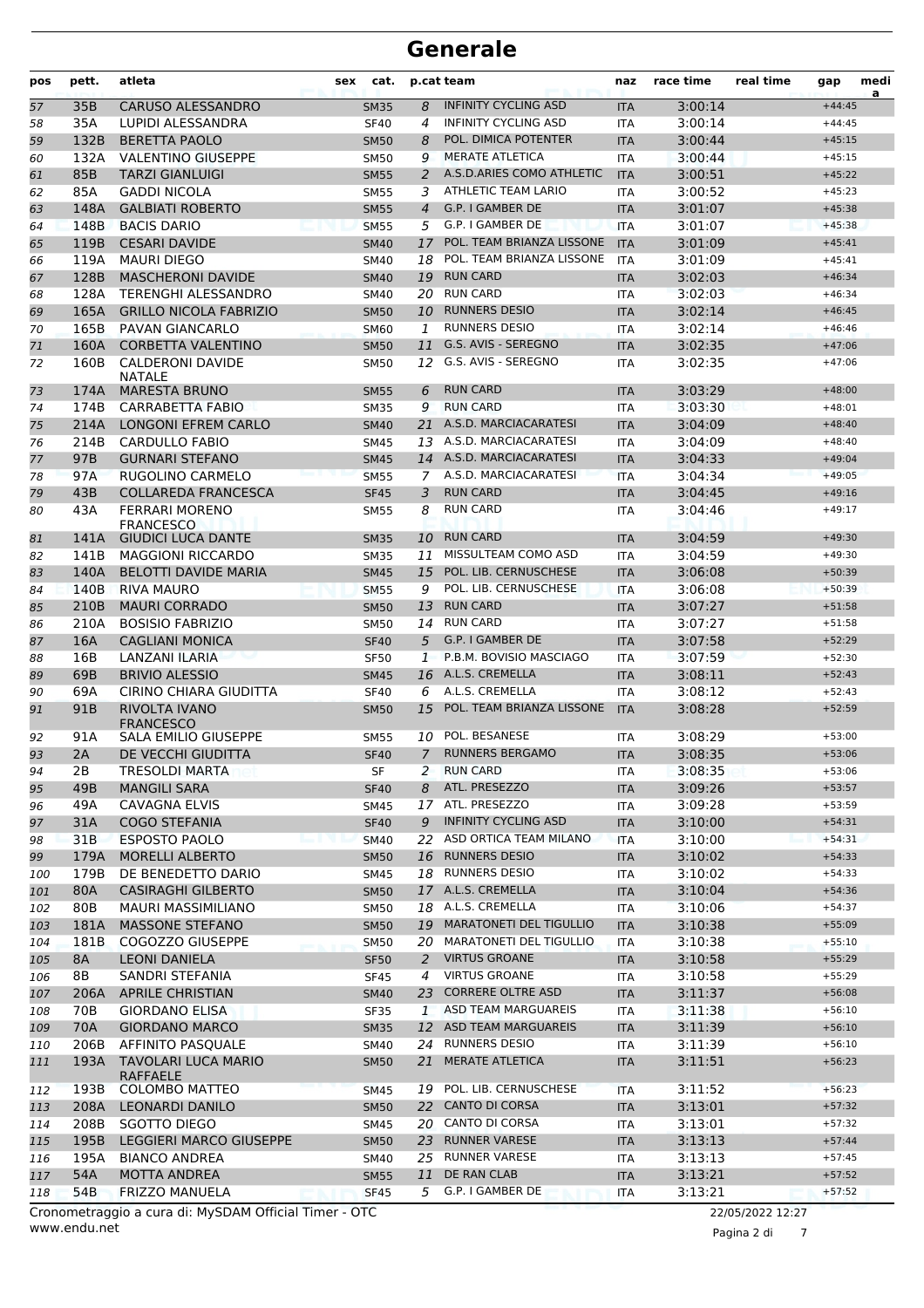| pos        | pett.        | atleta                                               | sex | cat.                |               | p.cat team                                                 | naz                      | race time          | real time | gap                      | medi<br>a |
|------------|--------------|------------------------------------------------------|-----|---------------------|---------------|------------------------------------------------------------|--------------------------|--------------------|-----------|--------------------------|-----------|
| 119        | 99B          | <b>BESANA ALBERTO ANGELO</b>                         |     | <b>SM50</b>         |               | 24 U.P. MISSAGLIA                                          | <b>ITA</b>               | 3:13:25            |           | $+57:56$                 |           |
| 120        | 99A          | <b>GAVAZZI DANILO FABIANO</b>                        |     | <b>SM50</b>         | 25            | @TLETICA MEDA 014                                          | <b>ITA</b>               | 3:13:27            |           | $+57:59$                 |           |
| 121        | 158B         | <b>GERVASONI NORBERTO</b>                            |     | <b>SM35</b>         |               | 13 ATHLETIC CLUB VILLASANTA                                | <b>ITA</b>               | 3:13:39            |           | $+58:10$                 |           |
| 122        | 158A         | <b>BERGAMO DENIS</b>                                 |     | <b>SM35</b>         |               | 14 ATHLETIC CLUB VILLASANTA                                | <b>ITA</b>               | 3:13:39            |           | $+58:10$                 |           |
| 123        | 191A         | PASOTTI CRISTIANO                                    |     | <b>SM45</b>         | 21            | <b>G.S. ZELOFORAMAGNO</b>                                  | <b>ITA</b>               | 3:14:01            |           | $+58:32$                 |           |
| 124        | 191B         | ANDREOZZI CIRO                                       |     | <b>SM45</b>         |               | 22 G.S. ZELOFORAMAGNO                                      | <b>ITA</b>               | 3:14:01            |           | $+58:32$                 |           |
| 125        | 39B          | PIEVANI SIMONA                                       |     | <b>SF50</b>         | 3             | <b>ELLE ERRE ASD</b>                                       | <b>ITA</b>               | 3:14:02            |           | $+58:33$                 |           |
| 126        | 39A          | DOMINE CARLO                                         |     | <b>SM45</b>         | 23            | DAINI CARATE BRIANZA                                       | <b>ITA</b>               | 3:14:02            |           | $+58:34$                 |           |
| 127        | 168B         | <b>BORGONOVO DANILO</b>                              |     | <b>SM50</b>         | 26            | TEAM OTC SSD ARL<br><b>RUN CARD</b>                        | <b>ITA</b>               | 3:14:30            |           | $+59:01$<br>$+59:03$     |           |
| 128        | 168A         | PENNATI LORENZO                                      |     | SΜ                  | 8<br>26       | <b>GRUPPO ETHOS RUNNING</b>                                | ITA                      | 3:14:31            |           |                          |           |
| 129<br>130 | 177B<br>177A | RATTI PAOLO ERNESTO<br><b>MANDELLI MATTIA</b>        |     | <b>SM40</b><br>SM40 | 27            | <b>GRUPPO ETHOS RUNNING</b>                                | <b>ITA</b><br><b>ITA</b> | 3:14:33<br>3:14:33 |           | $+59:04$<br>$+59:04$     |           |
| 131        | 124B         | <b>BONACONSA ALESSANDRO</b>                          |     | <b>SM45</b>         | 24            | MONZA MARATHON TEAM - A.                                   | <b>ITA</b>               | 3:14:37            |           | $+59:08$                 |           |
| 132        | 124A         | RAVERA SERGIO                                        |     | <b>SM50</b>         |               | 27 SPORTS CLUB MELEGNANO                                   | ITA                      | 3:14:38            |           | $+59:09$                 |           |
| 133        | 7B           | <b>ACCORIGI BARBARA</b>                              |     | <b>SF45</b>         | 6             | <b>CANTO DI CORSA</b>                                      | <b>ITA</b>               | 3:15:18            |           | $+59:49$                 |           |
| 134        | 7A           | <b>ZANNI LORENZA</b>                                 |     | <b>SF40</b>         | 10            | <b>RUNNERS BERGAMO</b>                                     | <b>ITA</b>               | 3:15:18            |           | $+59:49$                 |           |
| 135        | 27B          | <b>VALSONI BARBARA</b>                               |     | <b>SF45</b>         | $\mathcal{I}$ | MONZA MARATHON TEAM - A.                                   | <b>ITA</b>               | 3:15:54            |           | $+1:00:25$               |           |
| 136        | 27A          | <b>MARIANI GABRIELE</b>                              |     | <b>SM50</b>         | 28            | MONZA MARATHON TEAM - A.                                   | <b>ITA</b>               | 3:15:54            |           | $+1:00:25$               |           |
| 137        | 59B          | <b>FORESTI MARTA</b>                                 |     | <b>SF40</b>         | 11            | <b>CLUB PANTERA ROSA</b>                                   | <b>ITA</b>               | 3:16:45            |           | $+1:01:16$               |           |
| 138        | 57A          | <b>TESTA GIUSEPPE</b>                                |     | SM45                |               | 25 A.L.S. CREMELLA                                         | <b>ITA</b>               | 3:16:45            |           | $+1:01:16$               |           |
| 139        | 57B          | <b>VERNO' FEDERICA</b>                               |     | <b>SF40</b>         |               | 12 A.S.D. MARCIACARATESI                                   | <b>ITA</b>               | 3:16:45            |           | $+1:01:16$               |           |
| 140        | 59A          | <b>ARCANGELI GUIDO</b>                               |     | <b>SM40</b>         | 28            | <b>CLUB PANTERA ROSA</b>                                   | <b>ITA</b>               | 3:16:45            |           | $+1:01:16$               |           |
| 141        | 64A          | <b>NAVA PAOLO</b>                                    |     | <b>SM55</b>         |               | 12 RUNNERS DESIO                                           | <b>ITA</b>               | 3:17:12            |           | $+1:01:44$               |           |
| 142        | 64B          | <b>SALA VIVIANA</b>                                  |     | <b>SF45</b>         | 8             | <b>RUNNERS DESIO</b>                                       | <b>ITA</b>               | 3:17:13            |           | $+1:01:45$               |           |
| 143        | 182B         | <b>MAGGI LORENZO</b>                                 |     | <b>SM40</b>         | 29            | <b>RUNNING OLTREPO'</b>                                    | <b>ITA</b>               | 3:17:54            |           | $+1:02:26$               |           |
| 144        | 182A         | <b>MAGGI STEFANO</b>                                 |     | SM40                |               | 30 RUNNING OLTREPO'                                        | ITA                      | 3:17:55            |           | $+1:02:26$               |           |
| 145        | 23B          | <b>TURRINI SONIA</b>                                 |     | <b>SF45</b>         | 9             | G.S. AVIS - SEREGNO                                        | <b>ITA</b>               | 3:18:11            |           | $+1:02:43$               |           |
| 146        | 23A          | <b>ESPOSITO FABIO UGO</b><br><b>MARIO</b>            |     | <b>SM55</b>         | 13            | G.S. AVIS - SEREGNO                                        | ITA                      | 3:18:12            |           | $+1:02:43$               |           |
| 147        | 142B         | <b>BERNARDI ROBERTO</b>                              |     | <b>SM40</b>         | 31            | MONZA MARATHON TEAM - A.                                   | <b>ITA</b>               | 3:18:12            |           | $+1:02:43$               |           |
| 148        | 142A         | <b>GALLIANI GIACOMO</b>                              |     | SM                  | 9             | MONZA MARATHON TEAM - A.                                   | <b>ITA</b>               | 3:18:14            |           | $+1:02:45$               |           |
| 149        | 107B         | <b>D'ANGELO MARCO</b>                                |     | <b>SM50</b>         | 29            | <b>RUN CARD</b>                                            | <b>ITA</b>               | 3:18:20            |           | $+1:02:51$               |           |
| 150        | 107A         | PACILLO FRANCESCO                                    |     | SM50                |               | 30 RUN CARD                                                | ITA                      | 3:18:20            |           | $+1:02:51$               |           |
| 151        | 102A         | <b>VALENZA FABIO</b>                                 |     | <b>SM40</b>         |               | 32 MARCIATORI DESIO                                        | <b>ITA</b>               | 3:18:36            |           | $+1:03:07$               |           |
| 152        | 102B         | DEL GAUDIO DAVIDE                                    |     | <b>SM45</b>         |               | 26 MARCIATORI DESIO                                        | ITA                      | 3:18:39            |           | $+1:03:10$               |           |
| 153        | 122B         | <b>SANGALLI ANGELO</b>                               |     | <b>SM40</b>         | 33            | <b>RUNNERS DESIO</b>                                       | <b>ITA</b>               | 3:18:48            |           | $+1:03:20$               |           |
| 154        | 122A         | <b>FOSSATI DANIELE</b>                               |     | <b>SM45</b>         |               | 27 RUNNERS DESIO                                           | <b>ITA</b>               | 3:18:49            |           | $+1:03:20$               |           |
| 155        | 53B          | <b>GRANDI MAURO</b>                                  |     | <b>SM45</b>         | 28            | <b>INFINITY CYCLING ASD</b>                                | <b>ITA</b>               | 3:19:32            |           | $+1:04:04$               |           |
| 156        | 53A          | <b>CEDRI MAURA</b>                                   |     | <b>SF50</b>         | 4             | <b>INFINITY CYCLING ASD</b>                                | <b>ITA</b>               | 3:19:33            |           | $+1:04:04$               |           |
| 157        |              | 131A TRIPODI MICHAEL                                 |     | SM                  |               | 10 RUN CARD                                                | <b>ITA</b>               | 3:19:44            |           | $+1:04:15$               |           |
| 158        | 131B         | LASCALA MARCO                                        |     | SM                  |               | 11 RUN CARD                                                | ITA                      | 3:19:44            |           | $+1:04:15$               |           |
| 159        | 207A         | <b>BRAMBILLA PAOLO</b>                               |     | SM40                | 34            | DE RAN CLAB                                                | <b>ITA</b>               | 3:19:52            |           | $+1:04:24$               |           |
| 160        | 207B         | <b>CARNEVALI FABIO</b>                               |     | SM40                |               | 35 RUN CARD                                                | <b>ITA</b>               | 3:19:53            |           | $+1:04:24$               |           |
| 161        | 152A         | <b>ROSSI ENRICO</b>                                  |     | <b>SM55</b>         |               | 14 TIME FOR RUN                                            | <b>ITA</b>               | 3:20:15            |           | $+1:04:46$               |           |
| 162        | 152B         | <b>TROJERO MARIO</b>                                 |     | SM40                | 36            | TIME FOR RUN                                               | ITA                      | 3:20:15            |           | $+1:04:46$               |           |
| 163        | 136A         | <b>BALZAROTTI UMBERTO</b>                            |     | <b>SM50</b>         |               | 31 G.S. A.CONSOLINI CERMENATE ITA                          |                          | 3:21:16            |           | $+1:05:47$               |           |
| 164        | 136B         | <b>MANDAGLIO GIUSEPPE</b>                            |     | SM45                |               | 29 G.S. A.CONSOLINI CERMENATE ITA                          |                          | 3:21:16            |           | $+1:05:47$               |           |
| 165        | 115A         | <b>BESANA LUIGI</b>                                  |     | <b>SM50</b>         |               | 32 G.S. AVIS - SEREGNO                                     | <b>ITA</b>               | 3:21:16            |           | $+1:05:47$               |           |
| 166        | 115B         | ALBERTI MATTEO                                       |     | SM45                |               | 30 G.S. AVIS - SEREGNO                                     | ITA                      | 3:21:16            |           | $+1:05:47$               |           |
| 167        | 130B         | <b>RONCHI DANIELE</b>                                |     | <b>SM35</b>         |               | 15 RUN CARD                                                | <b>ITA</b>               | 3:21:26            |           | $+1:05:57$               |           |
| 168        | 130A         | PAGNONI MICHELE                                      |     | SM45                |               | 31 RUN CARD                                                | <b>ITA</b>               | 3:21:26            |           | $+1:05:58$               |           |
| 169        | 209B         | <b>CARTA GIAN GIORGIO</b>                            |     | <b>SM50</b>         |               | 33 ATHLETIC CLUB VILLASANTA<br>34 ATHLETIC CLUB VILLASANTA | <b>ITA</b>               | 3:21:34            |           | $+1:06:05$               |           |
| 170        | 209A         | ROCCA PAOLO GIUSEPPE                                 |     | SM50                |               | 35 RUN CARD                                                | ITA                      | 3:21:39            |           | $+1:06:10$               |           |
| 171        | 111B<br>111A | RANA GIUSEPPE<br><b>CONFORTINI LUCA</b>              |     | <b>SM50</b>         |               | 15 RUN CARD                                                | <b>ITA</b>               | 3:22:06            |           | $+1:06:37$<br>$+1:06:38$ |           |
| 172        |              |                                                      |     | <b>SM55</b>         |               | 37 G.P. I GAMBER DE                                        | <b>ITA</b>               | 3:22:07            |           | $+1:06:49$               |           |
| 173<br>174 | 116A<br>116B | <b>MARITI CLAUDIO</b><br><b>GALBIATI MARCO PAOLO</b> |     | <b>SM40</b><br>SM40 |               | 38 G.P. I GAMBER DE                                        | <b>ITA</b><br>ITA        | 3:22:18<br>3:22:18 |           | $+1:06:49$               |           |
| 175        | 166A         | <b>SIRONI MIRKO</b>                                  |     | <b>SM45</b>         |               | 32 ASD AVIS OGGIONO                                        | <b>ITA</b>               | 3:22:28            |           | $+1:06:59$               |           |
| 176        | 166B         | <b>BRUSADELLI FELICE</b>                             |     | <b>SM55</b>         |               | 16 O.S.A. ORG.SPORTIVA                                     | ITA                      | 3:22:28            |           | $+1:07:00$               |           |
| 177        | 110B         | <b>CASIRAGHI STEFANO</b>                             |     | <b>SM50</b>         |               | 36 RUN CARD                                                | <b>ITA</b>               | 3:22:33            |           | $+1:07:05$               |           |
| 178        | 110A         | <b>SECRETI FRANCESCO</b>                             |     | <b>SM55</b>         |               | 17 ASD AVIS OGGIONO                                        | <b>ITA</b>               | 3:22:35            |           | $+1:07:06$               |           |
| 179        | 159B         | LA CROIX DARIO                                       |     | <b>SM40</b>         |               | 39 RUN CARD                                                | <b>ITA</b>               | 3:22:36            |           | $+1:07:08$               |           |
| 180        | 159A         | <b>SCIMONE MARIO</b>                                 |     | SM35                |               | 16 MONZA MARATHON TEAM - A.                                | ITA                      | 3:22:38            |           | $+1:07:09$               |           |
| 181        | 149B         | <b>VERSARI LORENZO</b>                               |     | <b>SM35</b>         |               | 17 ATHLETIC ELITE TRACK AND                                | <b>ITA</b>               | 3:23:30            |           | $+1:08:01$               |           |
|            |              |                                                      |     |                     |               |                                                            |                          |                    |           |                          |           |

Pagina 3 di 7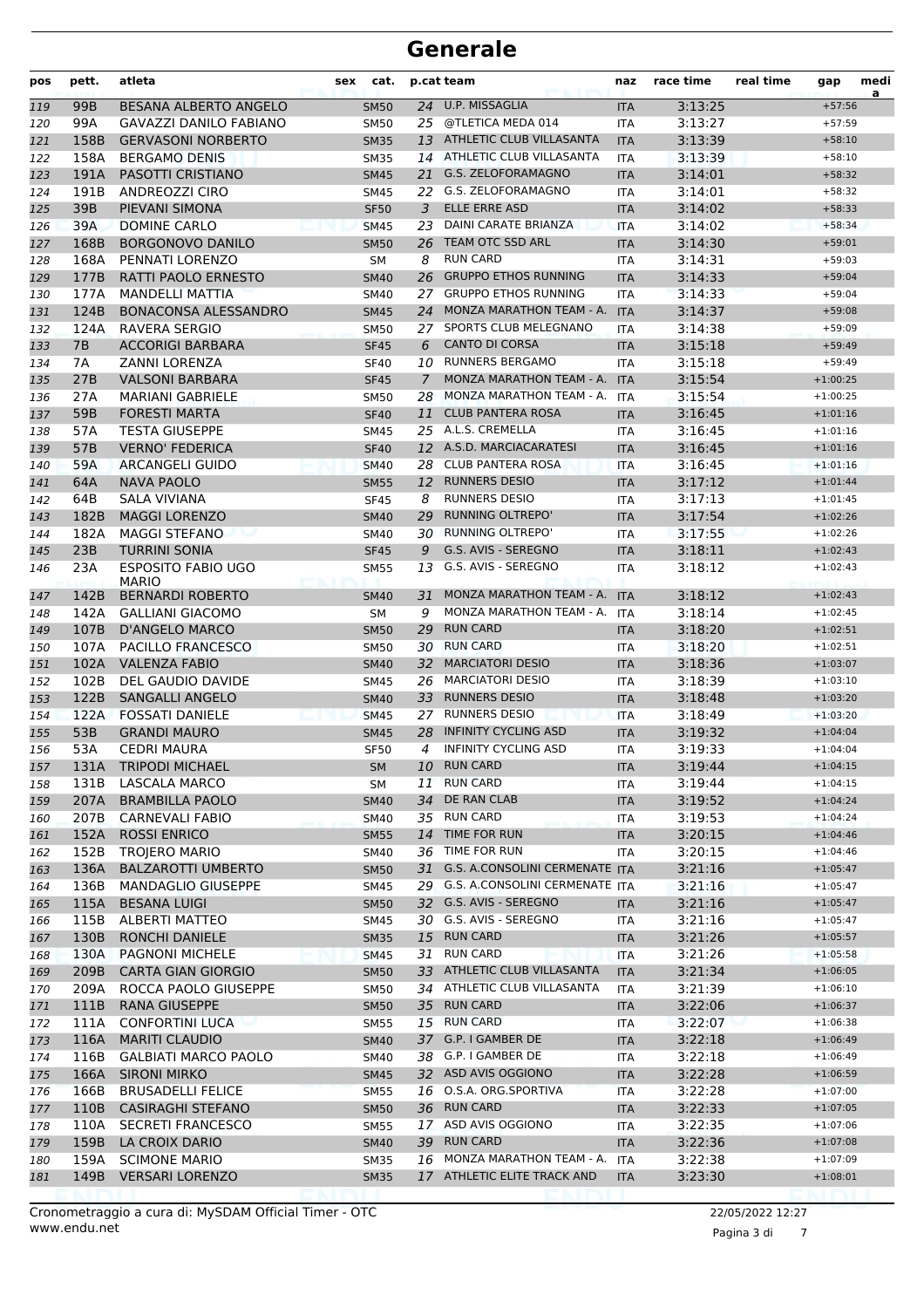| pos        | pett.        | atleta                                         | sex | cat.                       |          | p.cat team                                           | naz                      | race time          | real time | gap                      | medi<br>a |
|------------|--------------|------------------------------------------------|-----|----------------------------|----------|------------------------------------------------------|--------------------------|--------------------|-----------|--------------------------|-----------|
| 182        | 149A         | <b>BONIZZI MARCO</b>                           |     | <b>SM35</b>                | 18       | <b>RUN CARD</b>                                      | <b>ITA</b>               | 3:23:32            |           | $+1:08:03$               |           |
| 183        | 150B         | <b>BERETTA ROBERTO</b>                         |     | <b>SM55</b>                |          | 18 MONZA MARATHON TEAM - A.                          | ITA                      | 3:23:48            |           | $+1:08:19$               |           |
| 184        | 150A         | <b>ERBA EDOARDO</b>                            |     | <b>SM45</b>                | 33       | MONZA MARATHON TEAM - A.                             | <b>ITA</b>               | 3:23:48            |           | $+1:08:19$               |           |
| 185        | 198A         | <b>SALVIONI FRANCO</b>                         |     | <b>SM50</b>                | 37       | <b>MERATE ATLETICA</b>                               | <b>ITA</b>               | 3:24:43            |           | $+1:09:14$               |           |
| 186        | 198B         | SANFRATELLO SIMONE                             |     | <b>SM45</b>                | 34       | <b>ALMOSTHERE ASD</b>                                | <b>ITA</b>               | 3:24:43            |           | $+1:09:14$               |           |
| 187        | 205A         | SALVATI SALVATORE                              |     | <b>SM45</b>                |          | 35 RUNNER VARESE                                     | <b>ITA</b>               | 3:24:48            |           | $+1:09:20$               |           |
| 188        | 56B          | POZZI GIAN MARIO                               |     | <b>SM50</b>                | 38       | <b>RUN CARD</b>                                      | <b>ITA</b>               | 3:25:07            |           | $+1:09:38$               |           |
| 189        | <b>78A</b>   | <b>BERNARDO DAVIDE</b>                         |     | <b>SM55</b>                |          | 19 G.P. VILLASANTESE                                 | <b>ITA</b>               | 3:25:07            |           | $+1:09:38$               |           |
| 190        | 78B          | <b>OLIVERI VINCENZO</b>                        |     | <b>SM40</b>                | 40       | <b>RUN CARD</b><br><b>RUN CARD</b>                   | <b>ITA</b>               | 3:25:07            |           | $+1:09:38$<br>$+1:09:40$ |           |
| 191        | 56A          | <b>TERRANEO ALBERTA</b>                        |     | <b>SF50</b>                | 5        | G.P. GORGONZOLA 88                                   | <b>ITA</b>               | 3:25:09            |           | $+1:09:41$               |           |
| 192<br>193 | 29B<br>29A   | SPAMPINATO ARMANDO<br><b>STUCCHI SARA</b>      |     | <b>SM45</b><br><b>SF45</b> | 36       | 10 TIME FOR RUN                                      | <b>ITA</b><br><b>ITA</b> | 3:25:10<br>3:25:10 |           | $+1:09:41$               |           |
|            | 5A           | <b>FERRARIO FEDERICA</b>                       |     | SF                         | 3        | MONZA MARATHON TEAM - A.                             | <b>ITA</b>               | 3:26:12            |           | $+1:10:43$               |           |
| 194<br>195 | 5B           | SANGALLI LAURA                                 |     | <b>SF45</b>                | 11       | POL. BESANESE                                        | <b>ITA</b>               | 3:26:12            |           | $+1:10:43$               |           |
| 196        | 134A         | LATINA ANTONIO                                 |     | <b>SM45</b>                | 37       | PODISMO MUGGIANO                                     | <b>ITA</b>               | 3:26:18            |           | $+1:10:49$               |           |
| 197        | 134B         | D'ELIA PASQUALE                                |     | <b>SM45</b>                | 38       | PODISMO MUGGIANO                                     | <b>ITA</b>               | 3:26:18            |           | $+1:10:49$               |           |
| 198        | 101A         | <b>BALLABIO MARCO</b>                          |     | <b>SM40</b>                | 41       | G.S. AVIS - SEREGNO                                  | <b>ITA</b>               | 3:26:20            |           | $+1:10:51$               |           |
| 199        | 101B         | ZURZOLO MASSIMO                                |     | <b>SM50</b>                |          | 39 G.S. AVIS - SEREGNO                               | <b>ITA</b>               | 3:26:20            |           | $+1:10:51$               |           |
| 200        | 139B         | VISCO ALDO                                     |     | <b>SM50</b>                |          | 40 P.B.M. BOVISIO MASCIAGO                           | <b>ITA</b>               | 3:26:24            |           | $+1:10:55$               |           |
| 201        | 139A         | <b>FACCIO ANTONIO</b>                          |     | <b>SM50</b>                |          | 41 P.B.M. BOVISIO MASCIAGO                           | <b>ITA</b>               | 3:26:24            |           | $+1:10:55$               |           |
| 202        | 28B          | DI MODUGNO FRANCESCA                           |     | <b>SF35</b>                | 2        | <b>GRUPPO ETHOS RUNNING</b>                          | <b>ITA</b>               | 3:26:31            |           | $+1:11:03$               |           |
| 203        | 28A          | <b>BESANA EZIO</b>                             |     | <b>SM40</b>                | 42       | G.S. VALGEROLA CIAPPARELLI                           | <b>ITA</b>               | 3:26:32            |           | $+1:11:03$               |           |
| 204        | 68A          | <b>CASTELLARIN MIRIAM</b>                      |     | <b>SF40</b>                | 13       | <b>ASD BVKTEAM</b>                                   | <b>ITA</b>               | 3:26:36            |           | $+1:11:07$               |           |
| 205        | 68B          | TREVISAN ALESSANDRO                            |     | <b>SM45</b>                |          | 39 ASD BVKTEAM                                       | <b>ITA</b>               | 3:26:36            |           | $+1:11:07$               |           |
| 206        | 183A         | <b>MEDURI MARCO</b>                            |     | <b>SM35</b>                | 19       | <b>RUN CARD</b>                                      | <b>ITA</b>               | 3:27:01            |           | $+1:11:32$               |           |
| 207        | 183B         | <b>MUGRACE SIMONE</b>                          |     | <b>SM35</b>                |          | 20 RUN CARD                                          | <b>ITA</b>               | 3:27:01            |           | $+1:11:32$               |           |
| 208        | 188B         | <b>MONGUZZI MARCO</b>                          |     | <b>SM35</b>                | 21       | <b>RUN CARD</b>                                      | <b>ITA</b>               | 3:27:07            |           | $+1:11:38$               |           |
| 209        | 188A         | PAGANO PATRIZIO                                |     | <b>SM45</b>                | 40       | <b>RUN CARD</b>                                      | <b>ITA</b>               | 3:27:07            |           | $+1:11:38$               |           |
| 210        | 192B         | <b>MESSINA MICHELE</b>                         |     | <b>SM45</b>                | 41       | DE RAN CLAB                                          | <b>ITA</b>               | 3:27:10            |           | $+1:11:42$               |           |
| 211        | 192A         | TERRUZZI MASSIMILIANO                          |     | <b>SM50</b>                | 42       | DE RAN CLAB                                          | <b>ITA</b>               | 3:27:10            |           | $+1:11:42$               |           |
| 212        | 100B         | <b>CARMINATI FABIO</b>                         |     | <b>SM40</b>                | 43       | <b>RUN CARD</b>                                      | <b>ITA</b>               | 3:27:27            |           | $+1:11:59$               |           |
| 213        | 100A         | <b>GALBIATI ALESSIO</b>                        |     | SM45                       |          | 42 RUN CARD                                          | <b>ITA</b>               | 3:27:28            |           | $+1:11:59$               |           |
| 214        | 167A         | <b>MANNO VINCENZO</b>                          |     | <b>SM50</b>                |          | 43 A.S.D. MARCIACARATESI                             | <b>ITA</b>               | 3:27:48            |           | $+1:12:19$               |           |
| 215        | 167B         | <b>COLZANI MAURO</b>                           |     | <b>SM50</b>                | 44       | A.S.D. MARCIACARATESI                                | <b>ITA</b>               | 3:27:49            |           | $+1:12:21$               |           |
| 216        | 187B         | <b>COLOMBO GIUSEPPE</b>                        |     | <b>SM50</b>                | 45       | ATHLETIC CLUB VILLASANTA                             | <b>ITA</b>               | 3:27:52            |           | $+1:12:23$               |           |
| 217        | 187A         | <b>CERNUSCHI CLAUDIO</b>                       |     | <b>SM50</b>                |          | 46 ATHLETIC CLUB VILLASANTA                          | <b>ITA</b>               | 3:27:52            |           | $+1:12:23$               |           |
| 218        | 33A          | <b>MOTTA DEBORAH</b>                           |     | <b>SF50</b>                | 6        | G.P. VILLASANTESE                                    | <b>ITA</b>               | 3:28:41            |           | $+1:13:12$               |           |
| 219        | 33B          | COLOMBO PAOLO                                  |     | <b>SM50</b>                | 47       | G.P. VILLASANTESE                                    | <b>ITA</b>               | 3:28:41            |           | $+1:13:12$               |           |
| 220        | 73B          | <b>ASTESANI PAOLA</b>                          |     | <b>SF45</b>                |          | 12 RUN CARD                                          | <b>ITA</b>               | 3:28:56            |           | $+1:13:27$               |           |
| 221        | 63A          | <b>VIMERCATI ANNA</b>                          |     | <b>SF35</b>                | 3        | G.P. I GAMBER DE                                     | ITA                      | 3:28:57            |           | $+1:13:29$               |           |
| 222        | 63B          | <b>QUADRIVI CLAUDIO</b>                        |     | <b>SM60</b>                | 2        | G.P. I GAMBER DE                                     | <b>ITA</b>               | 3:28:58            |           | $+1:13:29$               |           |
| 223        | 73A          | CONFALONIERI MASSIMO                           |     | SM50                       | 48       | <b>RUN CARD</b>                                      | ITA                      | 3:29:02            |           | $+1:13:33$               |           |
| 224        | 66A          | SELLITTO ERNESTO                               |     | <b>SM50</b>                | 49       | <b>MERATE ATLETICA</b>                               | <b>ITA</b>               | 3:29:56            |           | $+1:14:27$               |           |
| 225        | 66B          | DE CESARE MARINA                               |     | <b>SF40</b>                |          | 14 ROAD RUNNERS CLUB MILANO ITA                      |                          | 3:29:56            |           | $+1:14:27$               |           |
| 226        | 201A         | <b>BELOTTI PAOLO GIOVANNI</b>                  |     | <b>SM50</b>                | 50       | <b>RUNNERS BERGAMO</b>                               | <b>ITA</b>               | 3:30:03            |           | $+1:14:34$               |           |
| 227        | 201B         | MATTEUCCI MARCO                                |     | SM45                       |          | 43 ASD RUN LIFE                                      | ITA                      | 3:30:03            |           | $+1:14:34$               |           |
| 228        | 65B          | <b>CAPELLI GIUSEPPE</b>                        |     | <b>SM55</b>                |          | 20 CANTO DI CORSA                                    | <b>ITA</b>               | 3:30:56            |           | $+1:15:27$               |           |
| 229        | 65A          | MOTTA VITTORIANA                               |     | <b>SF55</b>                | 1        | CANTO DI CORSA                                       | ITA                      | 3:30:56            |           | $+1:15:27$               |           |
| 230        | 121B         | <b>LUPPI MASSIMO</b>                           |     | <b>SM55</b>                | 21       | G.P. VILLASANTESE                                    | <b>ITA</b>               | 3:30:57            |           | $+1:15:28$               |           |
| 231        | 121A         | CAZZAMALLI DANIELE                             |     | <b>SM55</b>                |          | 22 RUN CARD                                          | ITA                      | 3:30:57            |           | $+1:15:29$               |           |
| 232        | 129B         | <b>CORTI WILLIAM ANGELO</b>                    |     | <b>SM50</b>                | 51       | <b>RUNNERS DESIO</b>                                 | <b>ITA</b>               | 3:31:13            |           | $+1:15:44$               |           |
| 233        | 60B          | CIRMI BARBARA                                  |     | SF45                       | 13       | ROAD RUNNERS CLUB MILANO ITA                         |                          | 3:31:13            |           | $+1:15:44$               |           |
| 234        | 129A         | <b>MOLENA MAURIZIO</b>                         |     | <b>SM50</b>                | 52       | <b>RUNNERS DESIO</b>                                 | <b>ITA</b>               | 3:31:13            |           | $+1:15:44$               |           |
| 235        | 60A          | ROBUTTI GIORGIO                                |     | SM50                       |          | 53 ROAD RUNNERS CLUB MILANO ITA                      |                          | 3:31:13            |           | $+1:15:45$               |           |
| 236        | 1A           | <b>VALENTI MANUELA</b><br>BRENNA MARIA DANIELA |     | <b>SF45</b>                |          | 14 MONZA MARATHON TEAM - A. ITA<br>G.P. VILLASANTESE |                          | 3:31:18            |           | $+1:15:49$               |           |
| 237        | 1B           |                                                |     | SF50                       | 7        | NAVIGLIO RUNNING TEAM ASD ITA                        | ITA                      | 3:31:18            |           | $+1:15:49$               |           |
| 238        | 171B         | RICCARDI EMANUELE                              |     | <b>SM55</b>                | 23       | SORESINA RUNNING CLUB                                |                          | 3:31:27            |           | $+1:15:58$               |           |
| 239        | 171A<br>186A | FRAU SIMONE GIUSEPPE<br><b>VESCERA MARCO</b>   |     | <b>SM40</b><br><b>SM45</b> | 44<br>44 | <b>RUN CARD</b>                                      | <b>ITA</b>               | 3:31:27<br>3:31:34 |           | $+1:15:58$<br>$+1:16:05$ |           |
| 240        | 186B         | <b>MORELLI PAOLO MATTEO</b>                    |     | SM50                       |          | 54 RUN CARD                                          | <b>ITA</b><br>ITA        | 3:31:34            |           | $+1:16:05$               |           |
| 241<br>242 | 93B          | <b>FAIS LUIGI</b>                              |     | <b>SM50</b>                |          | 55 G.P. I GAMBER DE                                  | <b>ITA</b>               | 3:32:38            |           | $+1:17:10$               |           |
| 243        | 93A          | D'ANGELA ANDREA                                |     | <b>SM50</b>                |          | 56 G.P. I GAMBER DE                                  | ITA                      | 3:32:38            |           | $+1:17:10$               |           |
| 244        | 175B         | <b>CONFALONIERI CLAUDIO</b>                    |     | <b>SM55</b>                |          | 24 G.S. AVIS - SEREGNO                               | <b>ITA</b>               | 3:32:40            |           | $+1:17:11$               |           |
| 245        | 175A         | <b>CONTE MATTEO</b>                            |     | SM40                       |          | 45 G.S. AVIS - SEREGNO                               | ITA                      | 3:32:41            |           | $+1:17:12$               |           |
|            |              |                                                |     |                            |          |                                                      |                          |                    |           |                          |           |

Pagina 4 di 7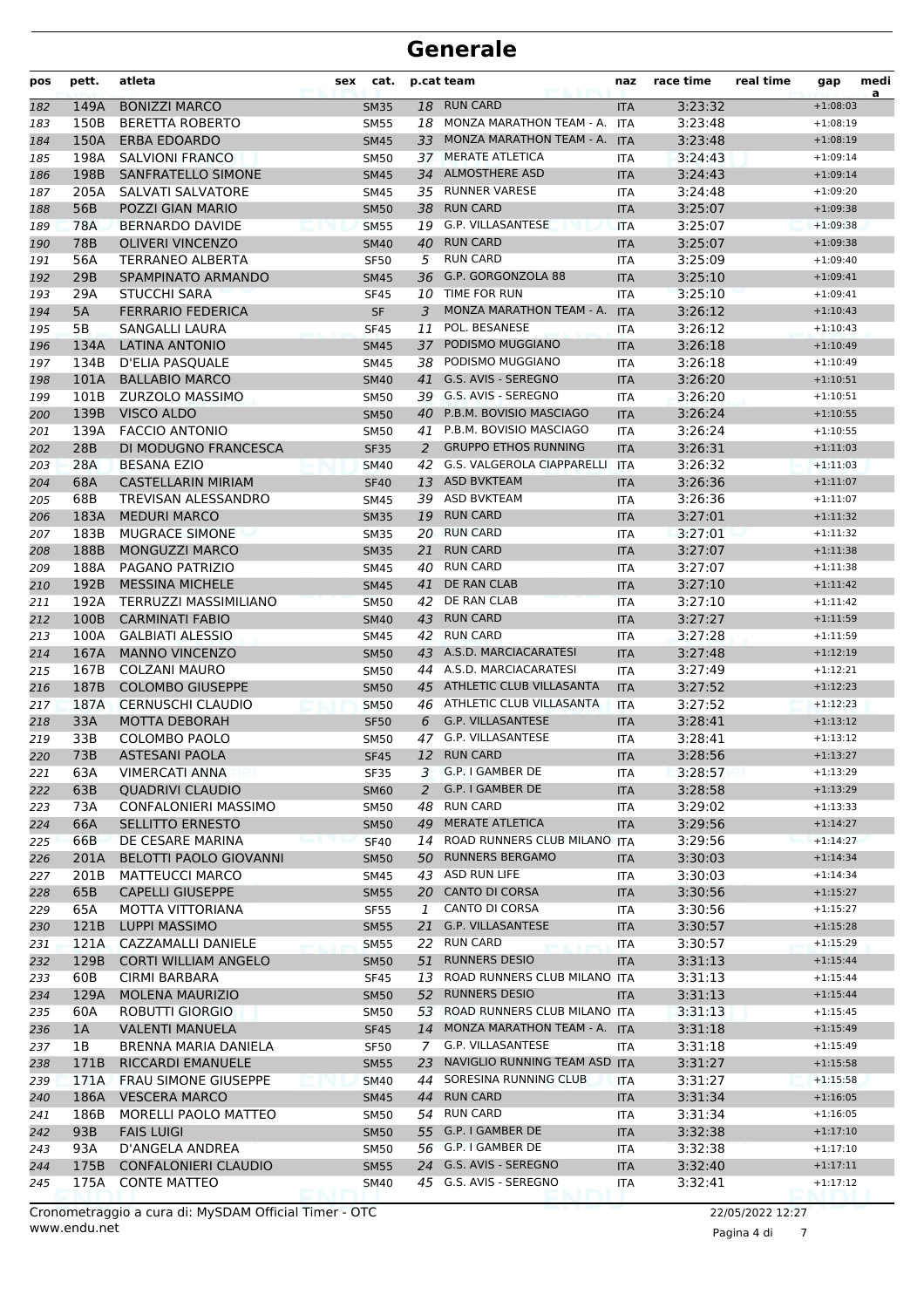| pos        | pett.           | atleta                                      | sex | cat.                       |                | p.cat team                                       | naz                      | race time          | real time | gap                      | medi<br>a |
|------------|-----------------|---------------------------------------------|-----|----------------------------|----------------|--------------------------------------------------|--------------------------|--------------------|-----------|--------------------------|-----------|
| 246        | 196A            | <b>CURZI ANDREA</b>                         |     | <b>SM35</b>                |                | 22 RUN CARD                                      | <b>ITA</b>               | 3:32:52            |           | $+1:17:24$               |           |
| 247        | 196B            | <b>MORETTI SIMONE P</b>                     |     | <b>SM35</b>                |                | 23 RUN CARD                                      | <b>ITA</b>               | 3:32:53            |           | $+1:17:25$               |           |
| 248        | 112A            | <b>GIORI MARCO</b>                          |     | <b>SM55</b>                | 25             | <b>G.S. MONTESTELLA</b>                          | <b>ITA</b>               | 3:33:21            |           | $+1:17:52$               |           |
| 249        | 112B            | <b>QUEQUESANA MAMANI</b><br><b>FDDY</b>     |     | <b>SM45</b>                | 45             | <b>G.S. MONTESTELLA</b>                          | <b>BOL</b>               | 3:33:21            |           | $+1:17:53$               |           |
| 250        | 108A            | <b>MARIANI VALTER</b>                       |     | <b>SM65</b>                | $\mathbf{1}$   | P.B.M. BOVISIO MASCIAGO                          | <b>ITA</b>               | 3:36:01            |           | $+1:20:32$               |           |
| 251        | 108B            | RASPANTI ANDREA                             |     | <b>SM50</b>                | 57.            | P.B.M. BOVISIO MASCIAGO                          | <b>ITA</b>               | 3:36:03            |           | $+1:20:34$               |           |
| 252        | 189A            | <b>CARUSO MAURO</b>                         |     | <b>SM40</b>                | 46             | <b>INFINITY CYCLING ASD</b>                      | <b>ITA</b>               | 3:36:49            |           | $+1:21:20$               |           |
| 253        | 189B            | LATTARULO DONATO                            |     | <b>SM50</b>                | 58.            | <b>INFINITY CYCLING ASD</b>                      | <b>ITA</b>               | 3:36:50            |           | $+1:21:21$               |           |
| 254        | 161A            | <b>DEMARCO MICHELE</b>                      |     | <b>SM40</b>                | 47             | <b>VIRTUS GROANE</b>                             | <b>ITA</b>               | 3:37:05            |           | $+1:21:36$               |           |
| 255        | 161B            | <b>PAVIA GIANLUCA</b>                       |     | <b>SM45</b>                | 46             | <b>VIRTUS GROANE</b>                             | <b>ITA</b>               | 3:37:06            |           | $+1:21:37$               |           |
| 256        | 105B            | MEKAREEYA NOPPADOL                          |     | <b>SM35</b>                | 24             | RUNAWAY MILANO A.S.D.                            | <b>ITA</b>               | 3:37:08            |           | $+1:21:39$               |           |
| 257        | 105A            | <b>APRUZZI FABIO</b>                        |     | SM                         | 12             | <b>RUN CARD</b>                                  | <b>ITA</b>               | 3:37:09            |           | $+1:21:40$               |           |
| 258        | 94B             | <b>CEREDA GIONATA</b>                       |     | <b>SM40</b>                | 48             | G.S. AVIS - SEREGNO                              | <b>ITA</b>               | 3:37:10            |           | $+1:21:41$               |           |
| 259        | 94A             | <b>VERTEMATI MARCO</b><br><b>FEDERICO</b>   |     | <b>SM45</b>                | 47             | RUN CARD                                         | <b>ITA</b>               | 3:37:10            |           | $+1:21:41$               |           |
| 260        | 199A            | <b>VILLA GIOVANNI PAOLO</b>                 |     | <b>SM60</b>                | 3              | G.P. I GAMBER DE                                 | <b>ITA</b>               | 3:37:25            |           | $+1:21:56$               |           |
| 261        | 199B            | <b>RIVOLTA MARCO</b>                        |     | <b>SM55</b>                | 26             | G.P. I GAMBER DE                                 | <b>ITA</b>               | 3:37:27            |           | $+1:21:58$               |           |
| 262        | 24 <sub>B</sub> | <b>RINALDI STEFANO</b>                      |     | <b>SM50</b>                | 59             | <b>URBAN RUNNERS</b>                             | <b>ITA</b>               | 3:37:31            |           | $+1:22:02$               |           |
| 263        | 24A             | MAMMARELLA SILVIA<br><b>IESSICA</b>         |     | <b>SF40</b>                | 15             | <b>CORRO ERGO SUM RUNNERS</b><br><b>RUN CARD</b> | <b>ITA</b>               | 3:37:31            |           | $+1:22:02$               |           |
| 264        | 151B            | <b>FINZI SIMONE STEFANO</b>                 |     | <b>SM</b>                  | 13             |                                                  | <b>ITA</b>               | 3:39:27            |           | $+1:23:58$               |           |
| 265        | 151A            | <b>FINZI GABRIELE</b>                       |     | <b>SM40</b>                | 49             | MONZA MARATHON TEAM - A.                         | <b>ITA</b>               | 3:39:29            |           | $+1:24:01$               |           |
| 266        | 109A            | <b>RUSSO MASSIMO</b>                        |     | <b>SM50</b>                | 60             | ADDA RUNNING TEAM<br>ADDA RUNNING TEAM           | <b>ITA</b>               | 3:40:25            |           | $+1:24:57$<br>$+1:24:57$ |           |
| 267        | 109B            | <b>COLOMBO SERGIO</b>                       |     | <b>SM50</b>                | 61             | 62 RUN CARD                                      | <b>ITA</b>               | 3:40:26            |           |                          |           |
| 268        | 89A<br>89B      | PEZZOTTA SIMONE<br>VICIDOMINI MASSIMILIANO  |     | <b>SM50</b>                |                | 63 RUNNERS DESIO                                 | <b>ITA</b>               | 3:40:28<br>3:40:28 |           | $+1:24:59$<br>$+1:24:59$ |           |
| 269        | 82B             | <b>BORDOGNA FILIPPO</b>                     |     | <b>SM50</b><br><b>SM45</b> | 48             | <b>RUN CARD</b>                                  | <b>ITA</b><br><b>ITA</b> | 3:40:31            |           | $+1:25:03$               |           |
| 270<br>271 | 213B            | <b>MUNARON MARCO</b>                        |     | <b>SM55</b>                |                | 27 G.S. AVIS - SEREGNO                           | <b>ITA</b>               | 3:41:01            |           | $+1:25:32$               |           |
| 272        | 213A            | <b>GALLI ROBERTO EMILIANO</b>               |     | <b>SM40</b>                | 50             | G.S. AVIS - SEREGNO                              | <b>ITA</b>               | 3:41:01            |           | $+1:25:32$               |           |
| 273        | 178B            | <b>FOSSATI MARCO</b>                        |     | <b>SM50</b>                | 64             | POL. TEAM BRIANZA LISSONE                        | <b>ITA</b>               | 3:41:12            |           | $+1:25:43$               |           |
| 274        | 178A            | <b>BUSON DANIELE</b>                        |     | <b>SM60</b>                | 4              | POL. TEAM BRIANZA LISSONE                        | <b>ITA</b>               | 3:41:12            |           | $+1:25:44$               |           |
| 275        | 157B            | DUS SILVIO                                  |     | <b>SM50</b>                |                | 65 ASD ATLETICA BIOTEKNA                         | <b>ITA</b>               | 3:41:29            |           | $+1:26:00$               |           |
| 276        | 157A            | <b>GUARNIERI CORRADO</b>                    |     | <b>SM50</b>                | 66             | <b>BERGAMO STARS ATLETICA</b>                    | <b>ITA</b>               | 3:41:29            |           | $+1:26:00$               |           |
| 277        | 76A             | <b>TURATI PAOLO</b>                         |     | SM                         | 14             | <b>GRUPPO ETHOS RUNNING</b>                      | <b>ITA</b>               | 3:41:55            |           | $+1:26:27$               |           |
| 278        | 76B             | <b>MASCHERONI UGO</b>                       |     | <b>SM40</b>                | 51             | MONZA MARATHON TEAM - A.                         | <b>ITA</b>               | 3:41:56            |           | $+1:26:27$               |           |
| 279        | 46B             | <b>TREMOLADA LUCA</b><br><b>GIUSEPPE</b>    |     | <b>SM50</b>                | 67             | LA MICHETTA                                      | <b>ITA</b>               | 3:42:16            |           | $+1:26:48$               |           |
| 280        | 46A             | <b>GAMBARELLI RITA</b>                      |     | <b>SF50</b>                | 8              | LA MICHETTA                                      | <b>ITA</b>               | 3:42:17            |           | $+1:26:48$               |           |
| 281        | 145B            | PULGA CLAUDIO                               |     | SM40                       |                | 52 RUN CARD                                      | <b>ITA</b>               | 3:42:32            |           | $+1:27:03$               |           |
| 282        | 145A            | <b>BRAMATI MARCO</b>                        |     | SM40                       |                | 53 G.P. I GAMBER DE                              | <b>ITA</b>               | 3:42:32            |           | $+1:27:03$               |           |
| 283        | 10B             | PAGANI CHIARA                               |     | <b>SF40</b>                |                | 16 ASD ORTICA TEAM MILANO                        | ITA.                     | 3:42:53            |           | $+1:27:24$               |           |
| 284        | 10A             | <b>SPINELLI MONIA</b>                       |     | <b>SF40</b>                |                | 17 ASD ORTICA TEAM MILANO                        | <b>ITA</b>               | 3:42:53            |           | $+1:27:24$               |           |
| 285        | 87B             | TREMOLADA STEFANO                           |     | SM45                       | 49             | <b>GEAS ATLETICA</b>                             | ITA.                     | 3:43:12            |           | $+1:27:44$               |           |
| 286        | 87A             | DE ANTONI ANDREA                            |     | <b>SM50</b>                |                | 68 GEAS ATLETICA                                 | <b>ITA</b>               | 3:43:12            |           | $+1:27:44$               |           |
| 287        | 103B            | <b>GALLIANI DAVIDE</b>                      |     | SM45                       |                | 50 TIME FOR RUN                                  | <b>ITA</b>               | 3:43:48            |           | $+1:28:20$               |           |
| 288        | 103A            | APERLO MARCO                                |     | <b>SM45</b>                | 51             | TIME FOR RUN                                     | <b>ITA</b>               | 3:43:49            |           | $+1:28:20$               |           |
| 289        | 20B             | <b>TALENTI FEDERICA</b>                     |     | <b>SF45</b>                | 15             | <b>PODISTI FARESI</b>                            | ITA                      | 3:44:43            |           | $+1:29:15$               |           |
| 290        | 20A             | MAPELLI CHIARA ANNA<br><b>AMALIA</b>        |     | <b>SF50</b>                | 9              | POL. TEAM BRIANZA LISSONE                        | <b>ITA</b>               | 3:44:44            |           | $+1:29:15$               |           |
| 291        | 203B            | <b>TEDESCO ANGELO</b>                       |     | SM40                       |                | 54 ATHLETIC CLUB VILLASANTA                      | <b>ITA</b>               | 3:45:06            |           | $+1:29:37$               |           |
| 292        | 203A            | <b>TERRANEO GIANCARLO</b>                   |     | <b>SM45</b>                | 52             | <b>RUN CARD</b><br>55 RUN CARD                   | <b>ITA</b>               | 3:45:07            |           | $+1:29:38$<br>$+1:29:59$ |           |
| 293        | 211A<br>211B    | <b>CICERONE MARCELLO</b>                    |     | <b>SM40</b>                |                | 53 RUN CARD                                      | <b>ITA</b>               | 3:45:28            |           | $+1:30:00$               |           |
| 294<br>295 | 58A             | DI BERARDINO ANTONIO<br>PODESTA' ALESSANDRA |     | <b>SM45</b><br>SF          | $\overline{4}$ | <b>MARATONETI DEL TIGULLIO</b>                   | <b>ITA</b><br>ITA        | 3:45:28<br>3:45:41 |           | $+1:30:12$               |           |
| 296        | 58B             | <b>BARCELLONA ANDREA</b>                    |     | <b>SM50</b>                |                | 69 MARATONETI DEL TIGULLIO                       | <b>ITA</b>               | 3:45:41            |           | $+1:30:12$               |           |
| 297        | 61B             | MARINELLI VINCENZA                          |     | <b>SF50</b>                |                | 10 RUNNERS DESIO                                 | ITA                      | 3:45:50            |           | $+1:30:21$               |           |
| 298        | 61A             | <b>MORATTI CESARE</b>                       |     | <b>SM55</b>                | 28             | <b>RUNNERS DESIO</b>                             | <b>ITA</b>               | 3:45:50            |           | $+1:30:21$               |           |
| 299        | 147B            | CANEPA GIULIANO                             |     | <b>SM70</b>                | 1              | <b>MARATONETI DEL TIGULLIO</b>                   | ITA                      | 3:48:38            |           | $+1:33:10$               |           |
| 300        | 147A            | RIMOLDI ALFREDO                             |     | <b>SM60</b>                | 5              | <b>RUNNERS DESIO</b>                             | <b>ITA</b>               | 3:48:39            |           | $+1:33:10$               |           |
| 301        | ЗВ              | <b>VILLA ROSITA MARIA</b>                   |     | <b>SF55</b>                | 2              | ATLETICA 42195 'BLU FRIDA'                       | <b>ITA</b>               | 3:49:03            |           | $+1:33:34$               |           |
| 302        | 3A              | PIANI DANIELA                               |     | <b>SF50</b>                | 11             | <b>RUN CARD</b>                                  | <b>ITA</b>               | 3:49:04            |           | $+1:33:35$               |           |
| 303        | 144A            | <b>LUPRANO SERGIO</b>                       |     | SM45                       |                | 54 9,92 RUNNING ASD                              | ITA                      | 3:49:06            |           | $+1:33:37$               |           |
| 304        | 190B            | ROSCIO GIUSEPPINO                           |     | <b>SM60</b>                | 6              | ASD TEAM PERETTI                                 | <b>ITA</b>               | 3:49:28            |           | $+1:33:59$               |           |
| 305        | 190A            | ROSSINI GIANMARIA                           |     | SM50                       |                | 70 SPORTS CLUB MELEGNANO                         | ITA                      | 3:49:30            |           | $+1:34:02$               |           |
| 306        | 88B             | MORETTI ALESSANDRO                          |     | <b>SM</b>                  |                | 15 RUN CARD                                      | <b>ITA</b>               | 3:49:38            |           | $+1:34:09$               |           |
|            |                 |                                             |     |                            |                |                                                  |                          |                    |           |                          |           |

www.endu.net Cronometraggio a cura di: MySDAM Official Timer - OTC 22/05/2022 12:27

Pagina 5 di 7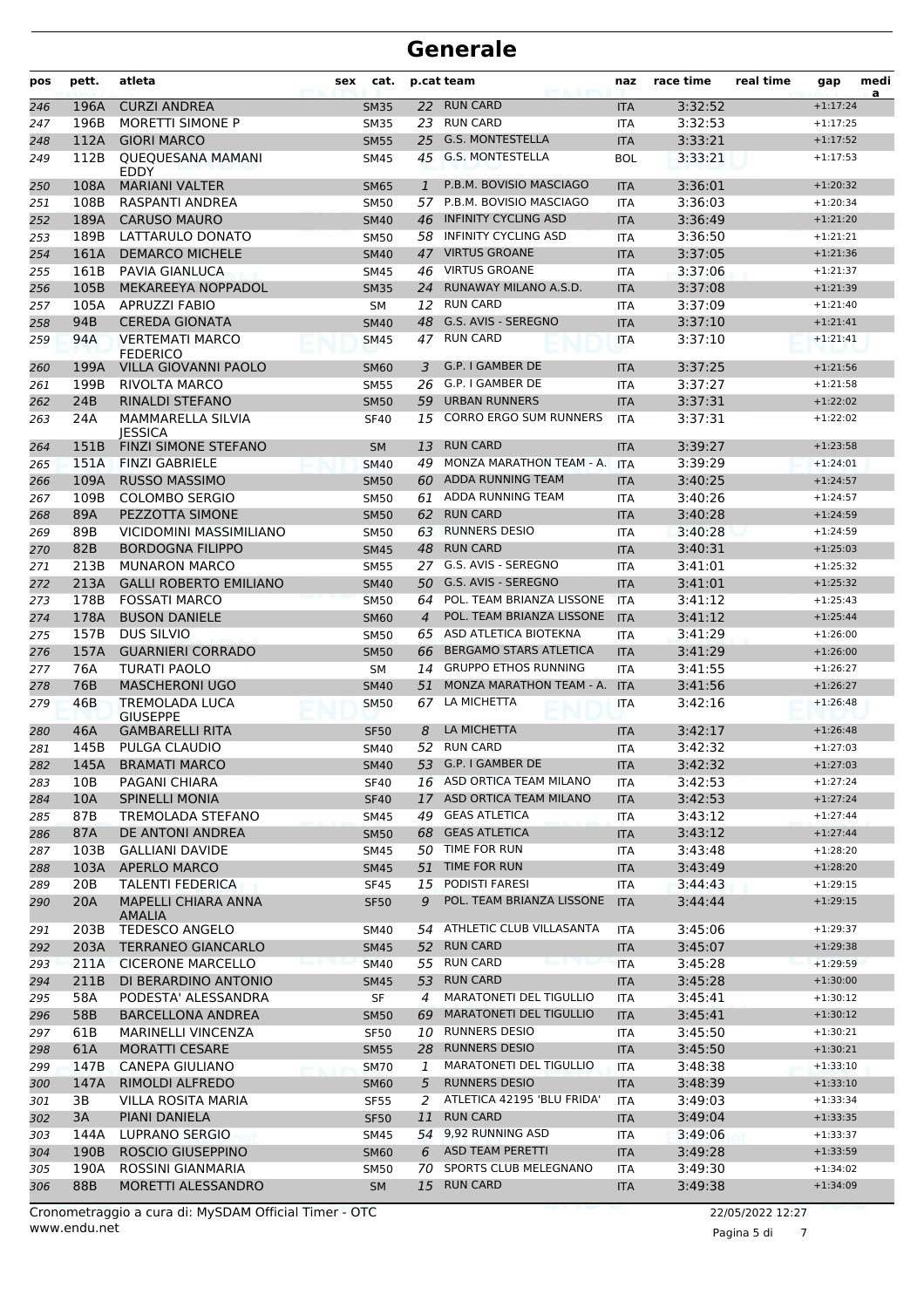| <b>DOMENICO</b><br>U.S. A.CASATI ATL.<br>88A<br><b>CASATI VALTER</b><br>3:49:38<br>307<br><b>SM60</b><br>$\overline{7}$<br><b>ITA</b><br>$+1:34:09$<br>62B<br><b>RUNNERS BERGAMO</b><br>SONZOGNI ELEONORA<br>16<br>3:49:42<br>308<br><b>SF45</b><br><b>ITA</b><br>$+1:34:13$<br><b>RUNNERS BERGAMO</b><br>62A<br>PIAZZALUNGA DIEGO<br>3:49:42<br>$+1:34:13$<br>309<br><b>SM50</b><br>71<br><b>ITA</b><br>ATHLETIC CLUB VILLASANTA<br>13B<br><b>GARGANO ANNUNZIATA</b><br>3:50:05<br>310<br><b>SF50</b><br>12<br><b>ITA</b><br>$+1:34:36$<br>13A<br>ATHLETIC CLUB VILLASANTA<br><b>TALIENTO ROBERTA</b><br><b>SF55</b><br>3:50:05<br>311<br>3<br><b>ITA</b><br>$+1:34:36$<br>56 RUN CARD<br>164B<br>ARNABOLDI MARCO<br>3:50:50<br>$+1:35:22$<br>312<br><b>SM40</b><br><b>ITA</b><br>16 I BOCIA VERANO BRIANZA<br>164A<br>PALLAVICINI STEFANO<br><b>SM</b><br>3:50:50<br>313<br><b>ITA</b><br>$+1:35:22$<br>72B<br>17 CANOTTIERI MILANO<br>314<br><b>SALA FRANCESCA</b><br>3:51:09<br><b>SF45</b><br><b>ITA</b><br>$+1:35:40$<br><b>CANOTTIERI MILANO</b><br>72A<br><b>OLIVA MASSIMO</b><br>72<br>3:51:09<br>$+1:35:40$<br>315<br><b>SM50</b><br><b>ITA</b><br>WOMEN IN RUN LECCO ASD<br>316<br>55A<br>AIROLDI PAOLA<br><b>SF50</b><br>13<br>3:51:53<br><b>ITA</b><br>$+1:36:24$<br>55B<br>WOMEN IN RUN LECCO ASD<br>317<br><b>QUARTARARO GIANNI</b><br><b>SM55</b><br>29<br><b>ITA</b><br>3:51:53<br>$+1:36:24$<br>55 I BOCIA VERANO BRIANZA<br>197B<br><b>FRIGERIO MARCO</b><br>3:51:54<br>$+1:36:25$<br>318<br><b>SM45</b><br><b>ITA</b><br>197A<br><b>BRAMBILLA DAVIDE</b><br>25 I BOCIA VERANO BRIANZA<br><b>ITA</b><br>3:51:55<br>319<br><b>SM35</b><br>$+1:36:26$<br>95A<br>CAGNOLA ANGELO<br>MONZA MARATHON TEAM - A.<br>3:52:05<br>73<br>$+1:36:36$<br>320<br><b>SM50</b><br><b>ITA</b><br><b>FRANCESCO</b><br>95B<br><b>CONSONNI FABRIZIO</b><br><b>RUN CARD</b><br>3:52:06<br>30<br><b>SM55</b><br>$+1:36:37$<br>321<br><b>ITA</b><br>C.T.L. 3 ATLETICA<br>92A<br>ARRIGONI CLAUDIO<br>57<br>3:52:28<br>$+1:36:59$<br>322<br>SM40<br><b>ITA</b><br><b>RUN CARD</b><br>323<br>92B<br><b>CURCIONE VINCENZO</b><br>3:52:30<br><b>SM50</b><br>74<br><b>ITA</b><br>$+1:37:01$<br>MONZA MARATHON TEAM - A.<br>143B<br><b>CEREDA TOMMASO</b><br>3:54:55<br>17<br>$+1:39:26$<br>324<br><b>SM</b><br><b>ITA</b><br>MONZA MARATHON TEAM - A.<br>3:54:55<br>143A<br><b>COGONI ALESSANDRO</b><br>18<br><b>ITA</b><br>325<br><b>SM</b><br>$+1:39:26$<br><b>RUN CARD</b><br>79B<br>CAVALLERI OLIVIERO<br>75<br>3:55:06<br>326<br><b>SM50</b><br><b>ITA</b><br>$+1:39:37$<br><b>DANIFIF</b><br>79A<br><b>SALA ALFONSO</b><br><b>RUN CARD</b><br>3:55:06<br>327<br><b>SM55</b><br>31<br><b>ITA</b><br>$+1:39:38$<br>3:55:07<br>36A<br><b>VENEZIANO FRANCO</b><br>76<br><b>RUN CARD</b><br><b>SM50</b><br><b>ITA</b><br>$+1:39:38$<br>328<br>ADDA RUNNING TEAM<br>3:55:07<br>36B<br><b>PAROLINI LAURA</b><br>18<br>$+1:39:38$<br>329<br><b>SF45</b><br><b>ITA</b><br><b>RUN CARD</b><br>330<br>137B<br><b>CASTAGNA LUIGI</b><br>26<br>3:55:16<br><b>SM35</b><br><b>ITA</b><br>$+1:39:48$<br>137A<br><b>CRIPPA ALESSANDRO</b><br>58<br>SOCIETA ESCURSIONISTI<br>3:55:17<br><b>SM40</b><br><b>ITA</b><br>331<br>$+1:39:48$<br>MONZA MARATHON TEAM - A.<br>32A<br>RIBOLDI BARBARA<br><b>ITA</b><br>3:55:19<br>$+1:39:50$<br>332<br><b>SF50</b><br>14<br>32B<br><b>CORBETTA FABIO</b><br><b>GRUPPO ETHOS RUNNING</b><br>3:55:20<br>333<br><b>SM50</b><br>77<br><b>ITA</b><br>$+1:39:51$<br>123B<br>CAPEDRI DUILIO GIULIANO<br>ATL. CESANO MADERNO<br>3:56:04<br>8<br>$+1:40:36$<br>334<br><b>SM60</b><br><b>ITA</b><br>ATL. CESANO MADERNO<br>123A<br><b>MARINO LEONARDO</b><br>78<br>3:56:05<br>335<br><b>SM50</b><br><b>ITA</b><br>$+1:40:36$<br><b>RUN CARD</b><br>336<br>82A<br><b>BRIA SAMUELE ANDREA</b><br>59<br>3:56:42<br><b>SM40</b><br><b>ITA</b><br>$+1:41:13$<br><b>RUN CARD</b><br>26B<br><b>CARISSIMI IVA</b><br>3:56:52<br>337<br><b>SF40</b><br>18<br><b>ITA</b><br>$+1:41:23$<br><b>RUN CARD</b><br>26A<br><b>MEDORO PAOLO</b><br>79<br>338<br><b>SM50</b><br><b>ITA</b><br>3:56:52<br>$+1:41:23$<br>120A<br><b>FACCIN ROBERTO</b><br>80<br>ATHLETIC CLUB VILLASANTA<br>3:56:58<br>339<br><b>SM50</b><br><b>ITA</b><br>$+1:41:29$<br>ATHLETIC CLUB VILLASANTA<br>120B<br><b>MANDELLI CHRISTIAN</b><br>81<br>3:56:58<br>$+1:41:30$<br>340<br><b>SM50</b><br><b>ITA</b><br><b>INFINITY CYCLING ASD</b><br>51A<br><b>MAURO VALENTINO</b><br>60<br>3:58:01<br>341<br><b>SM40</b><br><b>ITA</b><br>$+1:42:32$<br><b>INFINITY CYCLING ASD</b><br>342<br>51B<br>ANCONA ALESSIA<br>19<br>3:58:01<br><b>SF40</b><br><b>ITA</b><br>$+1:42:32$<br><b>BERGAMO STARS ATLETICA</b><br>52B<br>20<br>3:58:31<br>343<br><b>GAGLIARDI ASTRID</b><br><b>SF40</b><br><b>ITA</b><br>$+1:43:02$<br>2 ASD TAPASCIONE RUNNING<br><b>CASO GIOVANNI</b><br>52A<br>3:58:32<br>$+1:43:03$<br><b>SM65</b><br><b>ITA</b><br>344<br>18B<br><b>AMBROSIO FABIO</b><br>61<br><b>URBAN RUNNERS</b><br>3:59:02<br>345<br><b>SM40</b><br><b>ITA</b><br>$+1:43:33$<br>URBAN RUNNERS<br>3:59:02<br>$+1:43:33$<br>18A<br><b>ANTICO PAOLA</b><br>SF<br>5<br><b>ITA</b><br>346<br>82 A.L.S. CREMELLA<br>144B<br><b>FERRARIO LUCA FABIO</b><br><b>ITA</b><br>4:00:48<br>347<br><b>SM50</b><br>$+1:45:19$<br>19 ATHLETIC CLUB VILLASANTA<br>38A<br><b>CORTI PAOLA</b><br>4:00:56<br>348<br><b>SF45</b><br><b>ITA</b><br>$+1:45:27$<br>32 ATHLETIC CLUB VILLASANTA<br>38B<br><b>CORTI GIANNI</b><br><b>SM55</b><br><b>ITA</b><br>4:00:56<br>$+1:45:27$<br>349<br>G.S. AVIS - SEREGNO<br>37A<br><b>GIOVINETTO GIUSEPPE</b><br>9<br>350<br><b>SM60</b><br>ITA<br>4:01:04<br>$+1:45:35$<br>37B<br>15 G.S. AVIS - SEREGNO<br>NOVARA SILVANA FAUSTA<br><b>SF50</b><br>4:01:04<br>351<br><b>ITA</b><br>$+1:45:35$<br><b>RUN CARD</b><br>194A<br>TAMAGNI MASSIMILIANO<br>83<br>4:04:04<br>$+1:48:35$<br>352<br><b>SM50</b><br>ITA<br>G.S. MONTESTELLA<br>194B<br><b>PULSINELLI BORIS</b><br>84<br>4:04:08<br>353<br><b>SM50</b><br><b>ITA</b><br>$+1:48:39$<br><b>RUNNERS DESIO</b><br>170A<br><b>VILLA MATTEO</b><br>4:04:36<br>354<br><b>SM45</b><br>56<br>ITA<br>$+1:49:07$<br><b>RUNNERS DESIO</b><br>170B<br><b>BRIVIO WALTER</b><br><b>SM50</b><br>85<br><b>ITA</b><br>4:04:36<br>$+1:49:07$<br>355<br>86 RUNAWAY MILANO A.S.D.<br>104A<br>LEALE LUCA<br>4:05:10<br><b>SM50</b><br>ITA<br>$+1:49:42$<br>356<br>104B<br><b>CUCCHETTI MARIO PIERO</b><br>87 RUNAWAY MILANO A.S.D.<br>4:05:11<br><b>SM50</b><br><b>ITA</b><br>$+1:49:42$<br>357<br>19A<br>16 RUNNER VARESE<br>CIPOLLETTA STEFANIA<br>4:05:13<br>$+1:49:44$<br>SF50<br>ITA<br>358<br>17 INSUBRIA SKY TEAM ASD<br>19B<br><b>MIOTTO ELISA</b><br>4:05:13<br>$+1:49:44$<br>359<br><b>SF50</b><br><b>ITA</b><br>14B<br><b>SAVARIS AURORA</b><br>FORTI E LIBERI MONZA 1878<br>4:07:31<br>SF<br>6<br>$+1:52:02$<br>360<br>ITA<br>FORTI E LIBERI MONZA 1878<br>14A<br>SAVARIS VESPECA<br>$\mathbf{1}$<br>4:07:31<br>$+1:52:02$<br>361<br><b>SF60</b><br><b>ITA</b><br><b>BARBARA</b><br>MONZA MARATHON TEAM - A. ITA<br>$+1:52:23$<br>SOLIGHETTO FABIO<br>4:07:52<br>74A<br>SM40<br>62<br>362<br>74B<br>POZZOLI JESSICA<br>21<br>MONZA MARATHON TEAM - A. ITA<br>4:07:52<br>363<br><b>SF40</b><br>$+1:52:23$<br>15A<br>CAVALLARO SIMONA<br>18 INFINITY CYCLING ASD<br>4:08:25<br>$+1:52:56$<br><b>SF50</b><br>ITA<br>364<br>15B<br>20 INFINITY CYCLING ASD<br><b>BERZOINI CLAUDIA</b><br><b>SF45</b><br>4:08:25<br>$+1:52:57$<br>365<br><b>ITA</b><br>40B<br>BERTARELLI LAURA EMILIA<br><b>RUNNERS DESIO</b><br>SF50<br>19<br>ITA<br>4:08:45<br>$+1:53:16$<br>366<br>40A<br>DI TUCCIO FABIO<br><b>RUNNERS DESIO</b><br>367<br>88<br>4:08:45<br>$+1:53:17$<br><b>SM50</b><br><b>ITA</b> | pos | pett. | atleta | sex | cat. | p.cat team | naz | race time | real time | gap | medi<br>a |
|----------------------------------------------------------------------------------------------------------------------------------------------------------------------------------------------------------------------------------------------------------------------------------------------------------------------------------------------------------------------------------------------------------------------------------------------------------------------------------------------------------------------------------------------------------------------------------------------------------------------------------------------------------------------------------------------------------------------------------------------------------------------------------------------------------------------------------------------------------------------------------------------------------------------------------------------------------------------------------------------------------------------------------------------------------------------------------------------------------------------------------------------------------------------------------------------------------------------------------------------------------------------------------------------------------------------------------------------------------------------------------------------------------------------------------------------------------------------------------------------------------------------------------------------------------------------------------------------------------------------------------------------------------------------------------------------------------------------------------------------------------------------------------------------------------------------------------------------------------------------------------------------------------------------------------------------------------------------------------------------------------------------------------------------------------------------------------------------------------------------------------------------------------------------------------------------------------------------------------------------------------------------------------------------------------------------------------------------------------------------------------------------------------------------------------------------------------------------------------------------------------------------------------------------------------------------------------------------------------------------------------------------------------------------------------------------------------------------------------------------------------------------------------------------------------------------------------------------------------------------------------------------------------------------------------------------------------------------------------------------------------------------------------------------------------------------------------------------------------------------------------------------------------------------------------------------------------------------------------------------------------------------------------------------------------------------------------------------------------------------------------------------------------------------------------------------------------------------------------------------------------------------------------------------------------------------------------------------------------------------------------------------------------------------------------------------------------------------------------------------------------------------------------------------------------------------------------------------------------------------------------------------------------------------------------------------------------------------------------------------------------------------------------------------------------------------------------------------------------------------------------------------------------------------------------------------------------------------------------------------------------------------------------------------------------------------------------------------------------------------------------------------------------------------------------------------------------------------------------------------------------------------------------------------------------------------------------------------------------------------------------------------------------------------------------------------------------------------------------------------------------------------------------------------------------------------------------------------------------------------------------------------------------------------------------------------------------------------------------------------------------------------------------------------------------------------------------------------------------------------------------------------------------------------------------------------------------------------------------------------------------------------------------------------------------------------------------------------------------------------------------------------------------------------------------------------------------------------------------------------------------------------------------------------------------------------------------------------------------------------------------------------------------------------------------------------------------------------------------------------------------------------------------------------------------------------------------------------------------------------------------------------------------------------------------------------------------------------------------------------------------------------------------------------------------------------------------------------------------------------------------------------------------------------------------------------------------------------------------------------------------------------------------------------------------------------------------------------------------------------------------------------------------------------------------------------------------------------------------------------------------------------------------------------------------------------------------------------------------------------------------------------------------------------------------------------------------------------------------------------------------------------------------------------------------------------------------------------------------------------------------------------------------------------------------------------------------------------------------------------------------------------------------------------------------------------------------------------------------------------------------------------------------------------------------------------------------------------------------------------------------------------------------------------------------------------------------------------------------------------------------------------------------------------------------------------------------------------------------------------------------------------------------------------------------------------------------------------------------------------------------------------------------------------------------------------------|-----|-------|--------|-----|------|------------|-----|-----------|-----------|-----|-----------|
|                                                                                                                                                                                                                                                                                                                                                                                                                                                                                                                                                                                                                                                                                                                                                                                                                                                                                                                                                                                                                                                                                                                                                                                                                                                                                                                                                                                                                                                                                                                                                                                                                                                                                                                                                                                                                                                                                                                                                                                                                                                                                                                                                                                                                                                                                                                                                                                                                                                                                                                                                                                                                                                                                                                                                                                                                                                                                                                                                                                                                                                                                                                                                                                                                                                                                                                                                                                                                                                                                                                                                                                                                                                                                                                                                                                                                                                                                                                                                                                                                                                                                                                                                                                                                                                                                                                                                                                                                                                                                                                                                                                                                                                                                                                                                                                                                                                                                                                                                                                                                                                                                                                                                                                                                                                                                                                                                                                                                                                                                                                                                                                                                                                                                                                                                                                                                                                                                                                                                                                                                                                                                                                                                                                                                                                                                                                                                                                                                                                                                                                                                                                                                                                                                                                                                                                                                                                                                                                                                                                                                                                                                                                                                                                                                                                                                                                                                                                                                                                                                                                                                                                                                                                                                                    |     |       |        |     |      |            |     |           |           |     |           |
|                                                                                                                                                                                                                                                                                                                                                                                                                                                                                                                                                                                                                                                                                                                                                                                                                                                                                                                                                                                                                                                                                                                                                                                                                                                                                                                                                                                                                                                                                                                                                                                                                                                                                                                                                                                                                                                                                                                                                                                                                                                                                                                                                                                                                                                                                                                                                                                                                                                                                                                                                                                                                                                                                                                                                                                                                                                                                                                                                                                                                                                                                                                                                                                                                                                                                                                                                                                                                                                                                                                                                                                                                                                                                                                                                                                                                                                                                                                                                                                                                                                                                                                                                                                                                                                                                                                                                                                                                                                                                                                                                                                                                                                                                                                                                                                                                                                                                                                                                                                                                                                                                                                                                                                                                                                                                                                                                                                                                                                                                                                                                                                                                                                                                                                                                                                                                                                                                                                                                                                                                                                                                                                                                                                                                                                                                                                                                                                                                                                                                                                                                                                                                                                                                                                                                                                                                                                                                                                                                                                                                                                                                                                                                                                                                                                                                                                                                                                                                                                                                                                                                                                                                                                                                                    |     |       |        |     |      |            |     |           |           |     |           |
|                                                                                                                                                                                                                                                                                                                                                                                                                                                                                                                                                                                                                                                                                                                                                                                                                                                                                                                                                                                                                                                                                                                                                                                                                                                                                                                                                                                                                                                                                                                                                                                                                                                                                                                                                                                                                                                                                                                                                                                                                                                                                                                                                                                                                                                                                                                                                                                                                                                                                                                                                                                                                                                                                                                                                                                                                                                                                                                                                                                                                                                                                                                                                                                                                                                                                                                                                                                                                                                                                                                                                                                                                                                                                                                                                                                                                                                                                                                                                                                                                                                                                                                                                                                                                                                                                                                                                                                                                                                                                                                                                                                                                                                                                                                                                                                                                                                                                                                                                                                                                                                                                                                                                                                                                                                                                                                                                                                                                                                                                                                                                                                                                                                                                                                                                                                                                                                                                                                                                                                                                                                                                                                                                                                                                                                                                                                                                                                                                                                                                                                                                                                                                                                                                                                                                                                                                                                                                                                                                                                                                                                                                                                                                                                                                                                                                                                                                                                                                                                                                                                                                                                                                                                                                                    |     |       |        |     |      |            |     |           |           |     |           |
|                                                                                                                                                                                                                                                                                                                                                                                                                                                                                                                                                                                                                                                                                                                                                                                                                                                                                                                                                                                                                                                                                                                                                                                                                                                                                                                                                                                                                                                                                                                                                                                                                                                                                                                                                                                                                                                                                                                                                                                                                                                                                                                                                                                                                                                                                                                                                                                                                                                                                                                                                                                                                                                                                                                                                                                                                                                                                                                                                                                                                                                                                                                                                                                                                                                                                                                                                                                                                                                                                                                                                                                                                                                                                                                                                                                                                                                                                                                                                                                                                                                                                                                                                                                                                                                                                                                                                                                                                                                                                                                                                                                                                                                                                                                                                                                                                                                                                                                                                                                                                                                                                                                                                                                                                                                                                                                                                                                                                                                                                                                                                                                                                                                                                                                                                                                                                                                                                                                                                                                                                                                                                                                                                                                                                                                                                                                                                                                                                                                                                                                                                                                                                                                                                                                                                                                                                                                                                                                                                                                                                                                                                                                                                                                                                                                                                                                                                                                                                                                                                                                                                                                                                                                                                                    |     |       |        |     |      |            |     |           |           |     |           |
|                                                                                                                                                                                                                                                                                                                                                                                                                                                                                                                                                                                                                                                                                                                                                                                                                                                                                                                                                                                                                                                                                                                                                                                                                                                                                                                                                                                                                                                                                                                                                                                                                                                                                                                                                                                                                                                                                                                                                                                                                                                                                                                                                                                                                                                                                                                                                                                                                                                                                                                                                                                                                                                                                                                                                                                                                                                                                                                                                                                                                                                                                                                                                                                                                                                                                                                                                                                                                                                                                                                                                                                                                                                                                                                                                                                                                                                                                                                                                                                                                                                                                                                                                                                                                                                                                                                                                                                                                                                                                                                                                                                                                                                                                                                                                                                                                                                                                                                                                                                                                                                                                                                                                                                                                                                                                                                                                                                                                                                                                                                                                                                                                                                                                                                                                                                                                                                                                                                                                                                                                                                                                                                                                                                                                                                                                                                                                                                                                                                                                                                                                                                                                                                                                                                                                                                                                                                                                                                                                                                                                                                                                                                                                                                                                                                                                                                                                                                                                                                                                                                                                                                                                                                                                                    |     |       |        |     |      |            |     |           |           |     |           |
|                                                                                                                                                                                                                                                                                                                                                                                                                                                                                                                                                                                                                                                                                                                                                                                                                                                                                                                                                                                                                                                                                                                                                                                                                                                                                                                                                                                                                                                                                                                                                                                                                                                                                                                                                                                                                                                                                                                                                                                                                                                                                                                                                                                                                                                                                                                                                                                                                                                                                                                                                                                                                                                                                                                                                                                                                                                                                                                                                                                                                                                                                                                                                                                                                                                                                                                                                                                                                                                                                                                                                                                                                                                                                                                                                                                                                                                                                                                                                                                                                                                                                                                                                                                                                                                                                                                                                                                                                                                                                                                                                                                                                                                                                                                                                                                                                                                                                                                                                                                                                                                                                                                                                                                                                                                                                                                                                                                                                                                                                                                                                                                                                                                                                                                                                                                                                                                                                                                                                                                                                                                                                                                                                                                                                                                                                                                                                                                                                                                                                                                                                                                                                                                                                                                                                                                                                                                                                                                                                                                                                                                                                                                                                                                                                                                                                                                                                                                                                                                                                                                                                                                                                                                                                                    |     |       |        |     |      |            |     |           |           |     |           |
|                                                                                                                                                                                                                                                                                                                                                                                                                                                                                                                                                                                                                                                                                                                                                                                                                                                                                                                                                                                                                                                                                                                                                                                                                                                                                                                                                                                                                                                                                                                                                                                                                                                                                                                                                                                                                                                                                                                                                                                                                                                                                                                                                                                                                                                                                                                                                                                                                                                                                                                                                                                                                                                                                                                                                                                                                                                                                                                                                                                                                                                                                                                                                                                                                                                                                                                                                                                                                                                                                                                                                                                                                                                                                                                                                                                                                                                                                                                                                                                                                                                                                                                                                                                                                                                                                                                                                                                                                                                                                                                                                                                                                                                                                                                                                                                                                                                                                                                                                                                                                                                                                                                                                                                                                                                                                                                                                                                                                                                                                                                                                                                                                                                                                                                                                                                                                                                                                                                                                                                                                                                                                                                                                                                                                                                                                                                                                                                                                                                                                                                                                                                                                                                                                                                                                                                                                                                                                                                                                                                                                                                                                                                                                                                                                                                                                                                                                                                                                                                                                                                                                                                                                                                                                                    |     |       |        |     |      |            |     |           |           |     |           |
|                                                                                                                                                                                                                                                                                                                                                                                                                                                                                                                                                                                                                                                                                                                                                                                                                                                                                                                                                                                                                                                                                                                                                                                                                                                                                                                                                                                                                                                                                                                                                                                                                                                                                                                                                                                                                                                                                                                                                                                                                                                                                                                                                                                                                                                                                                                                                                                                                                                                                                                                                                                                                                                                                                                                                                                                                                                                                                                                                                                                                                                                                                                                                                                                                                                                                                                                                                                                                                                                                                                                                                                                                                                                                                                                                                                                                                                                                                                                                                                                                                                                                                                                                                                                                                                                                                                                                                                                                                                                                                                                                                                                                                                                                                                                                                                                                                                                                                                                                                                                                                                                                                                                                                                                                                                                                                                                                                                                                                                                                                                                                                                                                                                                                                                                                                                                                                                                                                                                                                                                                                                                                                                                                                                                                                                                                                                                                                                                                                                                                                                                                                                                                                                                                                                                                                                                                                                                                                                                                                                                                                                                                                                                                                                                                                                                                                                                                                                                                                                                                                                                                                                                                                                                                                    |     |       |        |     |      |            |     |           |           |     |           |
|                                                                                                                                                                                                                                                                                                                                                                                                                                                                                                                                                                                                                                                                                                                                                                                                                                                                                                                                                                                                                                                                                                                                                                                                                                                                                                                                                                                                                                                                                                                                                                                                                                                                                                                                                                                                                                                                                                                                                                                                                                                                                                                                                                                                                                                                                                                                                                                                                                                                                                                                                                                                                                                                                                                                                                                                                                                                                                                                                                                                                                                                                                                                                                                                                                                                                                                                                                                                                                                                                                                                                                                                                                                                                                                                                                                                                                                                                                                                                                                                                                                                                                                                                                                                                                                                                                                                                                                                                                                                                                                                                                                                                                                                                                                                                                                                                                                                                                                                                                                                                                                                                                                                                                                                                                                                                                                                                                                                                                                                                                                                                                                                                                                                                                                                                                                                                                                                                                                                                                                                                                                                                                                                                                                                                                                                                                                                                                                                                                                                                                                                                                                                                                                                                                                                                                                                                                                                                                                                                                                                                                                                                                                                                                                                                                                                                                                                                                                                                                                                                                                                                                                                                                                                                                    |     |       |        |     |      |            |     |           |           |     |           |
|                                                                                                                                                                                                                                                                                                                                                                                                                                                                                                                                                                                                                                                                                                                                                                                                                                                                                                                                                                                                                                                                                                                                                                                                                                                                                                                                                                                                                                                                                                                                                                                                                                                                                                                                                                                                                                                                                                                                                                                                                                                                                                                                                                                                                                                                                                                                                                                                                                                                                                                                                                                                                                                                                                                                                                                                                                                                                                                                                                                                                                                                                                                                                                                                                                                                                                                                                                                                                                                                                                                                                                                                                                                                                                                                                                                                                                                                                                                                                                                                                                                                                                                                                                                                                                                                                                                                                                                                                                                                                                                                                                                                                                                                                                                                                                                                                                                                                                                                                                                                                                                                                                                                                                                                                                                                                                                                                                                                                                                                                                                                                                                                                                                                                                                                                                                                                                                                                                                                                                                                                                                                                                                                                                                                                                                                                                                                                                                                                                                                                                                                                                                                                                                                                                                                                                                                                                                                                                                                                                                                                                                                                                                                                                                                                                                                                                                                                                                                                                                                                                                                                                                                                                                                                                    |     |       |        |     |      |            |     |           |           |     |           |
|                                                                                                                                                                                                                                                                                                                                                                                                                                                                                                                                                                                                                                                                                                                                                                                                                                                                                                                                                                                                                                                                                                                                                                                                                                                                                                                                                                                                                                                                                                                                                                                                                                                                                                                                                                                                                                                                                                                                                                                                                                                                                                                                                                                                                                                                                                                                                                                                                                                                                                                                                                                                                                                                                                                                                                                                                                                                                                                                                                                                                                                                                                                                                                                                                                                                                                                                                                                                                                                                                                                                                                                                                                                                                                                                                                                                                                                                                                                                                                                                                                                                                                                                                                                                                                                                                                                                                                                                                                                                                                                                                                                                                                                                                                                                                                                                                                                                                                                                                                                                                                                                                                                                                                                                                                                                                                                                                                                                                                                                                                                                                                                                                                                                                                                                                                                                                                                                                                                                                                                                                                                                                                                                                                                                                                                                                                                                                                                                                                                                                                                                                                                                                                                                                                                                                                                                                                                                                                                                                                                                                                                                                                                                                                                                                                                                                                                                                                                                                                                                                                                                                                                                                                                                                                    |     |       |        |     |      |            |     |           |           |     |           |
|                                                                                                                                                                                                                                                                                                                                                                                                                                                                                                                                                                                                                                                                                                                                                                                                                                                                                                                                                                                                                                                                                                                                                                                                                                                                                                                                                                                                                                                                                                                                                                                                                                                                                                                                                                                                                                                                                                                                                                                                                                                                                                                                                                                                                                                                                                                                                                                                                                                                                                                                                                                                                                                                                                                                                                                                                                                                                                                                                                                                                                                                                                                                                                                                                                                                                                                                                                                                                                                                                                                                                                                                                                                                                                                                                                                                                                                                                                                                                                                                                                                                                                                                                                                                                                                                                                                                                                                                                                                                                                                                                                                                                                                                                                                                                                                                                                                                                                                                                                                                                                                                                                                                                                                                                                                                                                                                                                                                                                                                                                                                                                                                                                                                                                                                                                                                                                                                                                                                                                                                                                                                                                                                                                                                                                                                                                                                                                                                                                                                                                                                                                                                                                                                                                                                                                                                                                                                                                                                                                                                                                                                                                                                                                                                                                                                                                                                                                                                                                                                                                                                                                                                                                                                                                    |     |       |        |     |      |            |     |           |           |     |           |
|                                                                                                                                                                                                                                                                                                                                                                                                                                                                                                                                                                                                                                                                                                                                                                                                                                                                                                                                                                                                                                                                                                                                                                                                                                                                                                                                                                                                                                                                                                                                                                                                                                                                                                                                                                                                                                                                                                                                                                                                                                                                                                                                                                                                                                                                                                                                                                                                                                                                                                                                                                                                                                                                                                                                                                                                                                                                                                                                                                                                                                                                                                                                                                                                                                                                                                                                                                                                                                                                                                                                                                                                                                                                                                                                                                                                                                                                                                                                                                                                                                                                                                                                                                                                                                                                                                                                                                                                                                                                                                                                                                                                                                                                                                                                                                                                                                                                                                                                                                                                                                                                                                                                                                                                                                                                                                                                                                                                                                                                                                                                                                                                                                                                                                                                                                                                                                                                                                                                                                                                                                                                                                                                                                                                                                                                                                                                                                                                                                                                                                                                                                                                                                                                                                                                                                                                                                                                                                                                                                                                                                                                                                                                                                                                                                                                                                                                                                                                                                                                                                                                                                                                                                                                                                    |     |       |        |     |      |            |     |           |           |     |           |
|                                                                                                                                                                                                                                                                                                                                                                                                                                                                                                                                                                                                                                                                                                                                                                                                                                                                                                                                                                                                                                                                                                                                                                                                                                                                                                                                                                                                                                                                                                                                                                                                                                                                                                                                                                                                                                                                                                                                                                                                                                                                                                                                                                                                                                                                                                                                                                                                                                                                                                                                                                                                                                                                                                                                                                                                                                                                                                                                                                                                                                                                                                                                                                                                                                                                                                                                                                                                                                                                                                                                                                                                                                                                                                                                                                                                                                                                                                                                                                                                                                                                                                                                                                                                                                                                                                                                                                                                                                                                                                                                                                                                                                                                                                                                                                                                                                                                                                                                                                                                                                                                                                                                                                                                                                                                                                                                                                                                                                                                                                                                                                                                                                                                                                                                                                                                                                                                                                                                                                                                                                                                                                                                                                                                                                                                                                                                                                                                                                                                                                                                                                                                                                                                                                                                                                                                                                                                                                                                                                                                                                                                                                                                                                                                                                                                                                                                                                                                                                                                                                                                                                                                                                                                                                    |     |       |        |     |      |            |     |           |           |     |           |
|                                                                                                                                                                                                                                                                                                                                                                                                                                                                                                                                                                                                                                                                                                                                                                                                                                                                                                                                                                                                                                                                                                                                                                                                                                                                                                                                                                                                                                                                                                                                                                                                                                                                                                                                                                                                                                                                                                                                                                                                                                                                                                                                                                                                                                                                                                                                                                                                                                                                                                                                                                                                                                                                                                                                                                                                                                                                                                                                                                                                                                                                                                                                                                                                                                                                                                                                                                                                                                                                                                                                                                                                                                                                                                                                                                                                                                                                                                                                                                                                                                                                                                                                                                                                                                                                                                                                                                                                                                                                                                                                                                                                                                                                                                                                                                                                                                                                                                                                                                                                                                                                                                                                                                                                                                                                                                                                                                                                                                                                                                                                                                                                                                                                                                                                                                                                                                                                                                                                                                                                                                                                                                                                                                                                                                                                                                                                                                                                                                                                                                                                                                                                                                                                                                                                                                                                                                                                                                                                                                                                                                                                                                                                                                                                                                                                                                                                                                                                                                                                                                                                                                                                                                                                                                    |     |       |        |     |      |            |     |           |           |     |           |
|                                                                                                                                                                                                                                                                                                                                                                                                                                                                                                                                                                                                                                                                                                                                                                                                                                                                                                                                                                                                                                                                                                                                                                                                                                                                                                                                                                                                                                                                                                                                                                                                                                                                                                                                                                                                                                                                                                                                                                                                                                                                                                                                                                                                                                                                                                                                                                                                                                                                                                                                                                                                                                                                                                                                                                                                                                                                                                                                                                                                                                                                                                                                                                                                                                                                                                                                                                                                                                                                                                                                                                                                                                                                                                                                                                                                                                                                                                                                                                                                                                                                                                                                                                                                                                                                                                                                                                                                                                                                                                                                                                                                                                                                                                                                                                                                                                                                                                                                                                                                                                                                                                                                                                                                                                                                                                                                                                                                                                                                                                                                                                                                                                                                                                                                                                                                                                                                                                                                                                                                                                                                                                                                                                                                                                                                                                                                                                                                                                                                                                                                                                                                                                                                                                                                                                                                                                                                                                                                                                                                                                                                                                                                                                                                                                                                                                                                                                                                                                                                                                                                                                                                                                                                                                    |     |       |        |     |      |            |     |           |           |     |           |
|                                                                                                                                                                                                                                                                                                                                                                                                                                                                                                                                                                                                                                                                                                                                                                                                                                                                                                                                                                                                                                                                                                                                                                                                                                                                                                                                                                                                                                                                                                                                                                                                                                                                                                                                                                                                                                                                                                                                                                                                                                                                                                                                                                                                                                                                                                                                                                                                                                                                                                                                                                                                                                                                                                                                                                                                                                                                                                                                                                                                                                                                                                                                                                                                                                                                                                                                                                                                                                                                                                                                                                                                                                                                                                                                                                                                                                                                                                                                                                                                                                                                                                                                                                                                                                                                                                                                                                                                                                                                                                                                                                                                                                                                                                                                                                                                                                                                                                                                                                                                                                                                                                                                                                                                                                                                                                                                                                                                                                                                                                                                                                                                                                                                                                                                                                                                                                                                                                                                                                                                                                                                                                                                                                                                                                                                                                                                                                                                                                                                                                                                                                                                                                                                                                                                                                                                                                                                                                                                                                                                                                                                                                                                                                                                                                                                                                                                                                                                                                                                                                                                                                                                                                                                                                    |     |       |        |     |      |            |     |           |           |     |           |
|                                                                                                                                                                                                                                                                                                                                                                                                                                                                                                                                                                                                                                                                                                                                                                                                                                                                                                                                                                                                                                                                                                                                                                                                                                                                                                                                                                                                                                                                                                                                                                                                                                                                                                                                                                                                                                                                                                                                                                                                                                                                                                                                                                                                                                                                                                                                                                                                                                                                                                                                                                                                                                                                                                                                                                                                                                                                                                                                                                                                                                                                                                                                                                                                                                                                                                                                                                                                                                                                                                                                                                                                                                                                                                                                                                                                                                                                                                                                                                                                                                                                                                                                                                                                                                                                                                                                                                                                                                                                                                                                                                                                                                                                                                                                                                                                                                                                                                                                                                                                                                                                                                                                                                                                                                                                                                                                                                                                                                                                                                                                                                                                                                                                                                                                                                                                                                                                                                                                                                                                                                                                                                                                                                                                                                                                                                                                                                                                                                                                                                                                                                                                                                                                                                                                                                                                                                                                                                                                                                                                                                                                                                                                                                                                                                                                                                                                                                                                                                                                                                                                                                                                                                                                                                    |     |       |        |     |      |            |     |           |           |     |           |
|                                                                                                                                                                                                                                                                                                                                                                                                                                                                                                                                                                                                                                                                                                                                                                                                                                                                                                                                                                                                                                                                                                                                                                                                                                                                                                                                                                                                                                                                                                                                                                                                                                                                                                                                                                                                                                                                                                                                                                                                                                                                                                                                                                                                                                                                                                                                                                                                                                                                                                                                                                                                                                                                                                                                                                                                                                                                                                                                                                                                                                                                                                                                                                                                                                                                                                                                                                                                                                                                                                                                                                                                                                                                                                                                                                                                                                                                                                                                                                                                                                                                                                                                                                                                                                                                                                                                                                                                                                                                                                                                                                                                                                                                                                                                                                                                                                                                                                                                                                                                                                                                                                                                                                                                                                                                                                                                                                                                                                                                                                                                                                                                                                                                                                                                                                                                                                                                                                                                                                                                                                                                                                                                                                                                                                                                                                                                                                                                                                                                                                                                                                                                                                                                                                                                                                                                                                                                                                                                                                                                                                                                                                                                                                                                                                                                                                                                                                                                                                                                                                                                                                                                                                                                                                    |     |       |        |     |      |            |     |           |           |     |           |
|                                                                                                                                                                                                                                                                                                                                                                                                                                                                                                                                                                                                                                                                                                                                                                                                                                                                                                                                                                                                                                                                                                                                                                                                                                                                                                                                                                                                                                                                                                                                                                                                                                                                                                                                                                                                                                                                                                                                                                                                                                                                                                                                                                                                                                                                                                                                                                                                                                                                                                                                                                                                                                                                                                                                                                                                                                                                                                                                                                                                                                                                                                                                                                                                                                                                                                                                                                                                                                                                                                                                                                                                                                                                                                                                                                                                                                                                                                                                                                                                                                                                                                                                                                                                                                                                                                                                                                                                                                                                                                                                                                                                                                                                                                                                                                                                                                                                                                                                                                                                                                                                                                                                                                                                                                                                                                                                                                                                                                                                                                                                                                                                                                                                                                                                                                                                                                                                                                                                                                                                                                                                                                                                                                                                                                                                                                                                                                                                                                                                                                                                                                                                                                                                                                                                                                                                                                                                                                                                                                                                                                                                                                                                                                                                                                                                                                                                                                                                                                                                                                                                                                                                                                                                                                    |     |       |        |     |      |            |     |           |           |     |           |
|                                                                                                                                                                                                                                                                                                                                                                                                                                                                                                                                                                                                                                                                                                                                                                                                                                                                                                                                                                                                                                                                                                                                                                                                                                                                                                                                                                                                                                                                                                                                                                                                                                                                                                                                                                                                                                                                                                                                                                                                                                                                                                                                                                                                                                                                                                                                                                                                                                                                                                                                                                                                                                                                                                                                                                                                                                                                                                                                                                                                                                                                                                                                                                                                                                                                                                                                                                                                                                                                                                                                                                                                                                                                                                                                                                                                                                                                                                                                                                                                                                                                                                                                                                                                                                                                                                                                                                                                                                                                                                                                                                                                                                                                                                                                                                                                                                                                                                                                                                                                                                                                                                                                                                                                                                                                                                                                                                                                                                                                                                                                                                                                                                                                                                                                                                                                                                                                                                                                                                                                                                                                                                                                                                                                                                                                                                                                                                                                                                                                                                                                                                                                                                                                                                                                                                                                                                                                                                                                                                                                                                                                                                                                                                                                                                                                                                                                                                                                                                                                                                                                                                                                                                                                                                    |     |       |        |     |      |            |     |           |           |     |           |
|                                                                                                                                                                                                                                                                                                                                                                                                                                                                                                                                                                                                                                                                                                                                                                                                                                                                                                                                                                                                                                                                                                                                                                                                                                                                                                                                                                                                                                                                                                                                                                                                                                                                                                                                                                                                                                                                                                                                                                                                                                                                                                                                                                                                                                                                                                                                                                                                                                                                                                                                                                                                                                                                                                                                                                                                                                                                                                                                                                                                                                                                                                                                                                                                                                                                                                                                                                                                                                                                                                                                                                                                                                                                                                                                                                                                                                                                                                                                                                                                                                                                                                                                                                                                                                                                                                                                                                                                                                                                                                                                                                                                                                                                                                                                                                                                                                                                                                                                                                                                                                                                                                                                                                                                                                                                                                                                                                                                                                                                                                                                                                                                                                                                                                                                                                                                                                                                                                                                                                                                                                                                                                                                                                                                                                                                                                                                                                                                                                                                                                                                                                                                                                                                                                                                                                                                                                                                                                                                                                                                                                                                                                                                                                                                                                                                                                                                                                                                                                                                                                                                                                                                                                                                                                    |     |       |        |     |      |            |     |           |           |     |           |
|                                                                                                                                                                                                                                                                                                                                                                                                                                                                                                                                                                                                                                                                                                                                                                                                                                                                                                                                                                                                                                                                                                                                                                                                                                                                                                                                                                                                                                                                                                                                                                                                                                                                                                                                                                                                                                                                                                                                                                                                                                                                                                                                                                                                                                                                                                                                                                                                                                                                                                                                                                                                                                                                                                                                                                                                                                                                                                                                                                                                                                                                                                                                                                                                                                                                                                                                                                                                                                                                                                                                                                                                                                                                                                                                                                                                                                                                                                                                                                                                                                                                                                                                                                                                                                                                                                                                                                                                                                                                                                                                                                                                                                                                                                                                                                                                                                                                                                                                                                                                                                                                                                                                                                                                                                                                                                                                                                                                                                                                                                                                                                                                                                                                                                                                                                                                                                                                                                                                                                                                                                                                                                                                                                                                                                                                                                                                                                                                                                                                                                                                                                                                                                                                                                                                                                                                                                                                                                                                                                                                                                                                                                                                                                                                                                                                                                                                                                                                                                                                                                                                                                                                                                                                                                    |     |       |        |     |      |            |     |           |           |     |           |
|                                                                                                                                                                                                                                                                                                                                                                                                                                                                                                                                                                                                                                                                                                                                                                                                                                                                                                                                                                                                                                                                                                                                                                                                                                                                                                                                                                                                                                                                                                                                                                                                                                                                                                                                                                                                                                                                                                                                                                                                                                                                                                                                                                                                                                                                                                                                                                                                                                                                                                                                                                                                                                                                                                                                                                                                                                                                                                                                                                                                                                                                                                                                                                                                                                                                                                                                                                                                                                                                                                                                                                                                                                                                                                                                                                                                                                                                                                                                                                                                                                                                                                                                                                                                                                                                                                                                                                                                                                                                                                                                                                                                                                                                                                                                                                                                                                                                                                                                                                                                                                                                                                                                                                                                                                                                                                                                                                                                                                                                                                                                                                                                                                                                                                                                                                                                                                                                                                                                                                                                                                                                                                                                                                                                                                                                                                                                                                                                                                                                                                                                                                                                                                                                                                                                                                                                                                                                                                                                                                                                                                                                                                                                                                                                                                                                                                                                                                                                                                                                                                                                                                                                                                                                                                    |     |       |        |     |      |            |     |           |           |     |           |
|                                                                                                                                                                                                                                                                                                                                                                                                                                                                                                                                                                                                                                                                                                                                                                                                                                                                                                                                                                                                                                                                                                                                                                                                                                                                                                                                                                                                                                                                                                                                                                                                                                                                                                                                                                                                                                                                                                                                                                                                                                                                                                                                                                                                                                                                                                                                                                                                                                                                                                                                                                                                                                                                                                                                                                                                                                                                                                                                                                                                                                                                                                                                                                                                                                                                                                                                                                                                                                                                                                                                                                                                                                                                                                                                                                                                                                                                                                                                                                                                                                                                                                                                                                                                                                                                                                                                                                                                                                                                                                                                                                                                                                                                                                                                                                                                                                                                                                                                                                                                                                                                                                                                                                                                                                                                                                                                                                                                                                                                                                                                                                                                                                                                                                                                                                                                                                                                                                                                                                                                                                                                                                                                                                                                                                                                                                                                                                                                                                                                                                                                                                                                                                                                                                                                                                                                                                                                                                                                                                                                                                                                                                                                                                                                                                                                                                                                                                                                                                                                                                                                                                                                                                                                                                    |     |       |        |     |      |            |     |           |           |     |           |
|                                                                                                                                                                                                                                                                                                                                                                                                                                                                                                                                                                                                                                                                                                                                                                                                                                                                                                                                                                                                                                                                                                                                                                                                                                                                                                                                                                                                                                                                                                                                                                                                                                                                                                                                                                                                                                                                                                                                                                                                                                                                                                                                                                                                                                                                                                                                                                                                                                                                                                                                                                                                                                                                                                                                                                                                                                                                                                                                                                                                                                                                                                                                                                                                                                                                                                                                                                                                                                                                                                                                                                                                                                                                                                                                                                                                                                                                                                                                                                                                                                                                                                                                                                                                                                                                                                                                                                                                                                                                                                                                                                                                                                                                                                                                                                                                                                                                                                                                                                                                                                                                                                                                                                                                                                                                                                                                                                                                                                                                                                                                                                                                                                                                                                                                                                                                                                                                                                                                                                                                                                                                                                                                                                                                                                                                                                                                                                                                                                                                                                                                                                                                                                                                                                                                                                                                                                                                                                                                                                                                                                                                                                                                                                                                                                                                                                                                                                                                                                                                                                                                                                                                                                                                                                    |     |       |        |     |      |            |     |           |           |     |           |
|                                                                                                                                                                                                                                                                                                                                                                                                                                                                                                                                                                                                                                                                                                                                                                                                                                                                                                                                                                                                                                                                                                                                                                                                                                                                                                                                                                                                                                                                                                                                                                                                                                                                                                                                                                                                                                                                                                                                                                                                                                                                                                                                                                                                                                                                                                                                                                                                                                                                                                                                                                                                                                                                                                                                                                                                                                                                                                                                                                                                                                                                                                                                                                                                                                                                                                                                                                                                                                                                                                                                                                                                                                                                                                                                                                                                                                                                                                                                                                                                                                                                                                                                                                                                                                                                                                                                                                                                                                                                                                                                                                                                                                                                                                                                                                                                                                                                                                                                                                                                                                                                                                                                                                                                                                                                                                                                                                                                                                                                                                                                                                                                                                                                                                                                                                                                                                                                                                                                                                                                                                                                                                                                                                                                                                                                                                                                                                                                                                                                                                                                                                                                                                                                                                                                                                                                                                                                                                                                                                                                                                                                                                                                                                                                                                                                                                                                                                                                                                                                                                                                                                                                                                                                                                    |     |       |        |     |      |            |     |           |           |     |           |
|                                                                                                                                                                                                                                                                                                                                                                                                                                                                                                                                                                                                                                                                                                                                                                                                                                                                                                                                                                                                                                                                                                                                                                                                                                                                                                                                                                                                                                                                                                                                                                                                                                                                                                                                                                                                                                                                                                                                                                                                                                                                                                                                                                                                                                                                                                                                                                                                                                                                                                                                                                                                                                                                                                                                                                                                                                                                                                                                                                                                                                                                                                                                                                                                                                                                                                                                                                                                                                                                                                                                                                                                                                                                                                                                                                                                                                                                                                                                                                                                                                                                                                                                                                                                                                                                                                                                                                                                                                                                                                                                                                                                                                                                                                                                                                                                                                                                                                                                                                                                                                                                                                                                                                                                                                                                                                                                                                                                                                                                                                                                                                                                                                                                                                                                                                                                                                                                                                                                                                                                                                                                                                                                                                                                                                                                                                                                                                                                                                                                                                                                                                                                                                                                                                                                                                                                                                                                                                                                                                                                                                                                                                                                                                                                                                                                                                                                                                                                                                                                                                                                                                                                                                                                                                    |     |       |        |     |      |            |     |           |           |     |           |
|                                                                                                                                                                                                                                                                                                                                                                                                                                                                                                                                                                                                                                                                                                                                                                                                                                                                                                                                                                                                                                                                                                                                                                                                                                                                                                                                                                                                                                                                                                                                                                                                                                                                                                                                                                                                                                                                                                                                                                                                                                                                                                                                                                                                                                                                                                                                                                                                                                                                                                                                                                                                                                                                                                                                                                                                                                                                                                                                                                                                                                                                                                                                                                                                                                                                                                                                                                                                                                                                                                                                                                                                                                                                                                                                                                                                                                                                                                                                                                                                                                                                                                                                                                                                                                                                                                                                                                                                                                                                                                                                                                                                                                                                                                                                                                                                                                                                                                                                                                                                                                                                                                                                                                                                                                                                                                                                                                                                                                                                                                                                                                                                                                                                                                                                                                                                                                                                                                                                                                                                                                                                                                                                                                                                                                                                                                                                                                                                                                                                                                                                                                                                                                                                                                                                                                                                                                                                                                                                                                                                                                                                                                                                                                                                                                                                                                                                                                                                                                                                                                                                                                                                                                                                                                    |     |       |        |     |      |            |     |           |           |     |           |
|                                                                                                                                                                                                                                                                                                                                                                                                                                                                                                                                                                                                                                                                                                                                                                                                                                                                                                                                                                                                                                                                                                                                                                                                                                                                                                                                                                                                                                                                                                                                                                                                                                                                                                                                                                                                                                                                                                                                                                                                                                                                                                                                                                                                                                                                                                                                                                                                                                                                                                                                                                                                                                                                                                                                                                                                                                                                                                                                                                                                                                                                                                                                                                                                                                                                                                                                                                                                                                                                                                                                                                                                                                                                                                                                                                                                                                                                                                                                                                                                                                                                                                                                                                                                                                                                                                                                                                                                                                                                                                                                                                                                                                                                                                                                                                                                                                                                                                                                                                                                                                                                                                                                                                                                                                                                                                                                                                                                                                                                                                                                                                                                                                                                                                                                                                                                                                                                                                                                                                                                                                                                                                                                                                                                                                                                                                                                                                                                                                                                                                                                                                                                                                                                                                                                                                                                                                                                                                                                                                                                                                                                                                                                                                                                                                                                                                                                                                                                                                                                                                                                                                                                                                                                                                    |     |       |        |     |      |            |     |           |           |     |           |
|                                                                                                                                                                                                                                                                                                                                                                                                                                                                                                                                                                                                                                                                                                                                                                                                                                                                                                                                                                                                                                                                                                                                                                                                                                                                                                                                                                                                                                                                                                                                                                                                                                                                                                                                                                                                                                                                                                                                                                                                                                                                                                                                                                                                                                                                                                                                                                                                                                                                                                                                                                                                                                                                                                                                                                                                                                                                                                                                                                                                                                                                                                                                                                                                                                                                                                                                                                                                                                                                                                                                                                                                                                                                                                                                                                                                                                                                                                                                                                                                                                                                                                                                                                                                                                                                                                                                                                                                                                                                                                                                                                                                                                                                                                                                                                                                                                                                                                                                                                                                                                                                                                                                                                                                                                                                                                                                                                                                                                                                                                                                                                                                                                                                                                                                                                                                                                                                                                                                                                                                                                                                                                                                                                                                                                                                                                                                                                                                                                                                                                                                                                                                                                                                                                                                                                                                                                                                                                                                                                                                                                                                                                                                                                                                                                                                                                                                                                                                                                                                                                                                                                                                                                                                                                    |     |       |        |     |      |            |     |           |           |     |           |
|                                                                                                                                                                                                                                                                                                                                                                                                                                                                                                                                                                                                                                                                                                                                                                                                                                                                                                                                                                                                                                                                                                                                                                                                                                                                                                                                                                                                                                                                                                                                                                                                                                                                                                                                                                                                                                                                                                                                                                                                                                                                                                                                                                                                                                                                                                                                                                                                                                                                                                                                                                                                                                                                                                                                                                                                                                                                                                                                                                                                                                                                                                                                                                                                                                                                                                                                                                                                                                                                                                                                                                                                                                                                                                                                                                                                                                                                                                                                                                                                                                                                                                                                                                                                                                                                                                                                                                                                                                                                                                                                                                                                                                                                                                                                                                                                                                                                                                                                                                                                                                                                                                                                                                                                                                                                                                                                                                                                                                                                                                                                                                                                                                                                                                                                                                                                                                                                                                                                                                                                                                                                                                                                                                                                                                                                                                                                                                                                                                                                                                                                                                                                                                                                                                                                                                                                                                                                                                                                                                                                                                                                                                                                                                                                                                                                                                                                                                                                                                                                                                                                                                                                                                                                                                    |     |       |        |     |      |            |     |           |           |     |           |
|                                                                                                                                                                                                                                                                                                                                                                                                                                                                                                                                                                                                                                                                                                                                                                                                                                                                                                                                                                                                                                                                                                                                                                                                                                                                                                                                                                                                                                                                                                                                                                                                                                                                                                                                                                                                                                                                                                                                                                                                                                                                                                                                                                                                                                                                                                                                                                                                                                                                                                                                                                                                                                                                                                                                                                                                                                                                                                                                                                                                                                                                                                                                                                                                                                                                                                                                                                                                                                                                                                                                                                                                                                                                                                                                                                                                                                                                                                                                                                                                                                                                                                                                                                                                                                                                                                                                                                                                                                                                                                                                                                                                                                                                                                                                                                                                                                                                                                                                                                                                                                                                                                                                                                                                                                                                                                                                                                                                                                                                                                                                                                                                                                                                                                                                                                                                                                                                                                                                                                                                                                                                                                                                                                                                                                                                                                                                                                                                                                                                                                                                                                                                                                                                                                                                                                                                                                                                                                                                                                                                                                                                                                                                                                                                                                                                                                                                                                                                                                                                                                                                                                                                                                                                                                    |     |       |        |     |      |            |     |           |           |     |           |
|                                                                                                                                                                                                                                                                                                                                                                                                                                                                                                                                                                                                                                                                                                                                                                                                                                                                                                                                                                                                                                                                                                                                                                                                                                                                                                                                                                                                                                                                                                                                                                                                                                                                                                                                                                                                                                                                                                                                                                                                                                                                                                                                                                                                                                                                                                                                                                                                                                                                                                                                                                                                                                                                                                                                                                                                                                                                                                                                                                                                                                                                                                                                                                                                                                                                                                                                                                                                                                                                                                                                                                                                                                                                                                                                                                                                                                                                                                                                                                                                                                                                                                                                                                                                                                                                                                                                                                                                                                                                                                                                                                                                                                                                                                                                                                                                                                                                                                                                                                                                                                                                                                                                                                                                                                                                                                                                                                                                                                                                                                                                                                                                                                                                                                                                                                                                                                                                                                                                                                                                                                                                                                                                                                                                                                                                                                                                                                                                                                                                                                                                                                                                                                                                                                                                                                                                                                                                                                                                                                                                                                                                                                                                                                                                                                                                                                                                                                                                                                                                                                                                                                                                                                                                                                    |     |       |        |     |      |            |     |           |           |     |           |
|                                                                                                                                                                                                                                                                                                                                                                                                                                                                                                                                                                                                                                                                                                                                                                                                                                                                                                                                                                                                                                                                                                                                                                                                                                                                                                                                                                                                                                                                                                                                                                                                                                                                                                                                                                                                                                                                                                                                                                                                                                                                                                                                                                                                                                                                                                                                                                                                                                                                                                                                                                                                                                                                                                                                                                                                                                                                                                                                                                                                                                                                                                                                                                                                                                                                                                                                                                                                                                                                                                                                                                                                                                                                                                                                                                                                                                                                                                                                                                                                                                                                                                                                                                                                                                                                                                                                                                                                                                                                                                                                                                                                                                                                                                                                                                                                                                                                                                                                                                                                                                                                                                                                                                                                                                                                                                                                                                                                                                                                                                                                                                                                                                                                                                                                                                                                                                                                                                                                                                                                                                                                                                                                                                                                                                                                                                                                                                                                                                                                                                                                                                                                                                                                                                                                                                                                                                                                                                                                                                                                                                                                                                                                                                                                                                                                                                                                                                                                                                                                                                                                                                                                                                                                                                    |     |       |        |     |      |            |     |           |           |     |           |
|                                                                                                                                                                                                                                                                                                                                                                                                                                                                                                                                                                                                                                                                                                                                                                                                                                                                                                                                                                                                                                                                                                                                                                                                                                                                                                                                                                                                                                                                                                                                                                                                                                                                                                                                                                                                                                                                                                                                                                                                                                                                                                                                                                                                                                                                                                                                                                                                                                                                                                                                                                                                                                                                                                                                                                                                                                                                                                                                                                                                                                                                                                                                                                                                                                                                                                                                                                                                                                                                                                                                                                                                                                                                                                                                                                                                                                                                                                                                                                                                                                                                                                                                                                                                                                                                                                                                                                                                                                                                                                                                                                                                                                                                                                                                                                                                                                                                                                                                                                                                                                                                                                                                                                                                                                                                                                                                                                                                                                                                                                                                                                                                                                                                                                                                                                                                                                                                                                                                                                                                                                                                                                                                                                                                                                                                                                                                                                                                                                                                                                                                                                                                                                                                                                                                                                                                                                                                                                                                                                                                                                                                                                                                                                                                                                                                                                                                                                                                                                                                                                                                                                                                                                                                                                    |     |       |        |     |      |            |     |           |           |     |           |
|                                                                                                                                                                                                                                                                                                                                                                                                                                                                                                                                                                                                                                                                                                                                                                                                                                                                                                                                                                                                                                                                                                                                                                                                                                                                                                                                                                                                                                                                                                                                                                                                                                                                                                                                                                                                                                                                                                                                                                                                                                                                                                                                                                                                                                                                                                                                                                                                                                                                                                                                                                                                                                                                                                                                                                                                                                                                                                                                                                                                                                                                                                                                                                                                                                                                                                                                                                                                                                                                                                                                                                                                                                                                                                                                                                                                                                                                                                                                                                                                                                                                                                                                                                                                                                                                                                                                                                                                                                                                                                                                                                                                                                                                                                                                                                                                                                                                                                                                                                                                                                                                                                                                                                                                                                                                                                                                                                                                                                                                                                                                                                                                                                                                                                                                                                                                                                                                                                                                                                                                                                                                                                                                                                                                                                                                                                                                                                                                                                                                                                                                                                                                                                                                                                                                                                                                                                                                                                                                                                                                                                                                                                                                                                                                                                                                                                                                                                                                                                                                                                                                                                                                                                                                                                    |     |       |        |     |      |            |     |           |           |     |           |
|                                                                                                                                                                                                                                                                                                                                                                                                                                                                                                                                                                                                                                                                                                                                                                                                                                                                                                                                                                                                                                                                                                                                                                                                                                                                                                                                                                                                                                                                                                                                                                                                                                                                                                                                                                                                                                                                                                                                                                                                                                                                                                                                                                                                                                                                                                                                                                                                                                                                                                                                                                                                                                                                                                                                                                                                                                                                                                                                                                                                                                                                                                                                                                                                                                                                                                                                                                                                                                                                                                                                                                                                                                                                                                                                                                                                                                                                                                                                                                                                                                                                                                                                                                                                                                                                                                                                                                                                                                                                                                                                                                                                                                                                                                                                                                                                                                                                                                                                                                                                                                                                                                                                                                                                                                                                                                                                                                                                                                                                                                                                                                                                                                                                                                                                                                                                                                                                                                                                                                                                                                                                                                                                                                                                                                                                                                                                                                                                                                                                                                                                                                                                                                                                                                                                                                                                                                                                                                                                                                                                                                                                                                                                                                                                                                                                                                                                                                                                                                                                                                                                                                                                                                                                                                    |     |       |        |     |      |            |     |           |           |     |           |
|                                                                                                                                                                                                                                                                                                                                                                                                                                                                                                                                                                                                                                                                                                                                                                                                                                                                                                                                                                                                                                                                                                                                                                                                                                                                                                                                                                                                                                                                                                                                                                                                                                                                                                                                                                                                                                                                                                                                                                                                                                                                                                                                                                                                                                                                                                                                                                                                                                                                                                                                                                                                                                                                                                                                                                                                                                                                                                                                                                                                                                                                                                                                                                                                                                                                                                                                                                                                                                                                                                                                                                                                                                                                                                                                                                                                                                                                                                                                                                                                                                                                                                                                                                                                                                                                                                                                                                                                                                                                                                                                                                                                                                                                                                                                                                                                                                                                                                                                                                                                                                                                                                                                                                                                                                                                                                                                                                                                                                                                                                                                                                                                                                                                                                                                                                                                                                                                                                                                                                                                                                                                                                                                                                                                                                                                                                                                                                                                                                                                                                                                                                                                                                                                                                                                                                                                                                                                                                                                                                                                                                                                                                                                                                                                                                                                                                                                                                                                                                                                                                                                                                                                                                                                                                    |     |       |        |     |      |            |     |           |           |     |           |
|                                                                                                                                                                                                                                                                                                                                                                                                                                                                                                                                                                                                                                                                                                                                                                                                                                                                                                                                                                                                                                                                                                                                                                                                                                                                                                                                                                                                                                                                                                                                                                                                                                                                                                                                                                                                                                                                                                                                                                                                                                                                                                                                                                                                                                                                                                                                                                                                                                                                                                                                                                                                                                                                                                                                                                                                                                                                                                                                                                                                                                                                                                                                                                                                                                                                                                                                                                                                                                                                                                                                                                                                                                                                                                                                                                                                                                                                                                                                                                                                                                                                                                                                                                                                                                                                                                                                                                                                                                                                                                                                                                                                                                                                                                                                                                                                                                                                                                                                                                                                                                                                                                                                                                                                                                                                                                                                                                                                                                                                                                                                                                                                                                                                                                                                                                                                                                                                                                                                                                                                                                                                                                                                                                                                                                                                                                                                                                                                                                                                                                                                                                                                                                                                                                                                                                                                                                                                                                                                                                                                                                                                                                                                                                                                                                                                                                                                                                                                                                                                                                                                                                                                                                                                                                    |     |       |        |     |      |            |     |           |           |     |           |
|                                                                                                                                                                                                                                                                                                                                                                                                                                                                                                                                                                                                                                                                                                                                                                                                                                                                                                                                                                                                                                                                                                                                                                                                                                                                                                                                                                                                                                                                                                                                                                                                                                                                                                                                                                                                                                                                                                                                                                                                                                                                                                                                                                                                                                                                                                                                                                                                                                                                                                                                                                                                                                                                                                                                                                                                                                                                                                                                                                                                                                                                                                                                                                                                                                                                                                                                                                                                                                                                                                                                                                                                                                                                                                                                                                                                                                                                                                                                                                                                                                                                                                                                                                                                                                                                                                                                                                                                                                                                                                                                                                                                                                                                                                                                                                                                                                                                                                                                                                                                                                                                                                                                                                                                                                                                                                                                                                                                                                                                                                                                                                                                                                                                                                                                                                                                                                                                                                                                                                                                                                                                                                                                                                                                                                                                                                                                                                                                                                                                                                                                                                                                                                                                                                                                                                                                                                                                                                                                                                                                                                                                                                                                                                                                                                                                                                                                                                                                                                                                                                                                                                                                                                                                                                    |     |       |        |     |      |            |     |           |           |     |           |
|                                                                                                                                                                                                                                                                                                                                                                                                                                                                                                                                                                                                                                                                                                                                                                                                                                                                                                                                                                                                                                                                                                                                                                                                                                                                                                                                                                                                                                                                                                                                                                                                                                                                                                                                                                                                                                                                                                                                                                                                                                                                                                                                                                                                                                                                                                                                                                                                                                                                                                                                                                                                                                                                                                                                                                                                                                                                                                                                                                                                                                                                                                                                                                                                                                                                                                                                                                                                                                                                                                                                                                                                                                                                                                                                                                                                                                                                                                                                                                                                                                                                                                                                                                                                                                                                                                                                                                                                                                                                                                                                                                                                                                                                                                                                                                                                                                                                                                                                                                                                                                                                                                                                                                                                                                                                                                                                                                                                                                                                                                                                                                                                                                                                                                                                                                                                                                                                                                                                                                                                                                                                                                                                                                                                                                                                                                                                                                                                                                                                                                                                                                                                                                                                                                                                                                                                                                                                                                                                                                                                                                                                                                                                                                                                                                                                                                                                                                                                                                                                                                                                                                                                                                                                                                    |     |       |        |     |      |            |     |           |           |     |           |
|                                                                                                                                                                                                                                                                                                                                                                                                                                                                                                                                                                                                                                                                                                                                                                                                                                                                                                                                                                                                                                                                                                                                                                                                                                                                                                                                                                                                                                                                                                                                                                                                                                                                                                                                                                                                                                                                                                                                                                                                                                                                                                                                                                                                                                                                                                                                                                                                                                                                                                                                                                                                                                                                                                                                                                                                                                                                                                                                                                                                                                                                                                                                                                                                                                                                                                                                                                                                                                                                                                                                                                                                                                                                                                                                                                                                                                                                                                                                                                                                                                                                                                                                                                                                                                                                                                                                                                                                                                                                                                                                                                                                                                                                                                                                                                                                                                                                                                                                                                                                                                                                                                                                                                                                                                                                                                                                                                                                                                                                                                                                                                                                                                                                                                                                                                                                                                                                                                                                                                                                                                                                                                                                                                                                                                                                                                                                                                                                                                                                                                                                                                                                                                                                                                                                                                                                                                                                                                                                                                                                                                                                                                                                                                                                                                                                                                                                                                                                                                                                                                                                                                                                                                                                                                    |     |       |        |     |      |            |     |           |           |     |           |
|                                                                                                                                                                                                                                                                                                                                                                                                                                                                                                                                                                                                                                                                                                                                                                                                                                                                                                                                                                                                                                                                                                                                                                                                                                                                                                                                                                                                                                                                                                                                                                                                                                                                                                                                                                                                                                                                                                                                                                                                                                                                                                                                                                                                                                                                                                                                                                                                                                                                                                                                                                                                                                                                                                                                                                                                                                                                                                                                                                                                                                                                                                                                                                                                                                                                                                                                                                                                                                                                                                                                                                                                                                                                                                                                                                                                                                                                                                                                                                                                                                                                                                                                                                                                                                                                                                                                                                                                                                                                                                                                                                                                                                                                                                                                                                                                                                                                                                                                                                                                                                                                                                                                                                                                                                                                                                                                                                                                                                                                                                                                                                                                                                                                                                                                                                                                                                                                                                                                                                                                                                                                                                                                                                                                                                                                                                                                                                                                                                                                                                                                                                                                                                                                                                                                                                                                                                                                                                                                                                                                                                                                                                                                                                                                                                                                                                                                                                                                                                                                                                                                                                                                                                                                                                    |     |       |        |     |      |            |     |           |           |     |           |
|                                                                                                                                                                                                                                                                                                                                                                                                                                                                                                                                                                                                                                                                                                                                                                                                                                                                                                                                                                                                                                                                                                                                                                                                                                                                                                                                                                                                                                                                                                                                                                                                                                                                                                                                                                                                                                                                                                                                                                                                                                                                                                                                                                                                                                                                                                                                                                                                                                                                                                                                                                                                                                                                                                                                                                                                                                                                                                                                                                                                                                                                                                                                                                                                                                                                                                                                                                                                                                                                                                                                                                                                                                                                                                                                                                                                                                                                                                                                                                                                                                                                                                                                                                                                                                                                                                                                                                                                                                                                                                                                                                                                                                                                                                                                                                                                                                                                                                                                                                                                                                                                                                                                                                                                                                                                                                                                                                                                                                                                                                                                                                                                                                                                                                                                                                                                                                                                                                                                                                                                                                                                                                                                                                                                                                                                                                                                                                                                                                                                                                                                                                                                                                                                                                                                                                                                                                                                                                                                                                                                                                                                                                                                                                                                                                                                                                                                                                                                                                                                                                                                                                                                                                                                                                    |     |       |        |     |      |            |     |           |           |     |           |
|                                                                                                                                                                                                                                                                                                                                                                                                                                                                                                                                                                                                                                                                                                                                                                                                                                                                                                                                                                                                                                                                                                                                                                                                                                                                                                                                                                                                                                                                                                                                                                                                                                                                                                                                                                                                                                                                                                                                                                                                                                                                                                                                                                                                                                                                                                                                                                                                                                                                                                                                                                                                                                                                                                                                                                                                                                                                                                                                                                                                                                                                                                                                                                                                                                                                                                                                                                                                                                                                                                                                                                                                                                                                                                                                                                                                                                                                                                                                                                                                                                                                                                                                                                                                                                                                                                                                                                                                                                                                                                                                                                                                                                                                                                                                                                                                                                                                                                                                                                                                                                                                                                                                                                                                                                                                                                                                                                                                                                                                                                                                                                                                                                                                                                                                                                                                                                                                                                                                                                                                                                                                                                                                                                                                                                                                                                                                                                                                                                                                                                                                                                                                                                                                                                                                                                                                                                                                                                                                                                                                                                                                                                                                                                                                                                                                                                                                                                                                                                                                                                                                                                                                                                                                                                    |     |       |        |     |      |            |     |           |           |     |           |
|                                                                                                                                                                                                                                                                                                                                                                                                                                                                                                                                                                                                                                                                                                                                                                                                                                                                                                                                                                                                                                                                                                                                                                                                                                                                                                                                                                                                                                                                                                                                                                                                                                                                                                                                                                                                                                                                                                                                                                                                                                                                                                                                                                                                                                                                                                                                                                                                                                                                                                                                                                                                                                                                                                                                                                                                                                                                                                                                                                                                                                                                                                                                                                                                                                                                                                                                                                                                                                                                                                                                                                                                                                                                                                                                                                                                                                                                                                                                                                                                                                                                                                                                                                                                                                                                                                                                                                                                                                                                                                                                                                                                                                                                                                                                                                                                                                                                                                                                                                                                                                                                                                                                                                                                                                                                                                                                                                                                                                                                                                                                                                                                                                                                                                                                                                                                                                                                                                                                                                                                                                                                                                                                                                                                                                                                                                                                                                                                                                                                                                                                                                                                                                                                                                                                                                                                                                                                                                                                                                                                                                                                                                                                                                                                                                                                                                                                                                                                                                                                                                                                                                                                                                                                                                    |     |       |        |     |      |            |     |           |           |     |           |
|                                                                                                                                                                                                                                                                                                                                                                                                                                                                                                                                                                                                                                                                                                                                                                                                                                                                                                                                                                                                                                                                                                                                                                                                                                                                                                                                                                                                                                                                                                                                                                                                                                                                                                                                                                                                                                                                                                                                                                                                                                                                                                                                                                                                                                                                                                                                                                                                                                                                                                                                                                                                                                                                                                                                                                                                                                                                                                                                                                                                                                                                                                                                                                                                                                                                                                                                                                                                                                                                                                                                                                                                                                                                                                                                                                                                                                                                                                                                                                                                                                                                                                                                                                                                                                                                                                                                                                                                                                                                                                                                                                                                                                                                                                                                                                                                                                                                                                                                                                                                                                                                                                                                                                                                                                                                                                                                                                                                                                                                                                                                                                                                                                                                                                                                                                                                                                                                                                                                                                                                                                                                                                                                                                                                                                                                                                                                                                                                                                                                                                                                                                                                                                                                                                                                                                                                                                                                                                                                                                                                                                                                                                                                                                                                                                                                                                                                                                                                                                                                                                                                                                                                                                                                                                    |     |       |        |     |      |            |     |           |           |     |           |
|                                                                                                                                                                                                                                                                                                                                                                                                                                                                                                                                                                                                                                                                                                                                                                                                                                                                                                                                                                                                                                                                                                                                                                                                                                                                                                                                                                                                                                                                                                                                                                                                                                                                                                                                                                                                                                                                                                                                                                                                                                                                                                                                                                                                                                                                                                                                                                                                                                                                                                                                                                                                                                                                                                                                                                                                                                                                                                                                                                                                                                                                                                                                                                                                                                                                                                                                                                                                                                                                                                                                                                                                                                                                                                                                                                                                                                                                                                                                                                                                                                                                                                                                                                                                                                                                                                                                                                                                                                                                                                                                                                                                                                                                                                                                                                                                                                                                                                                                                                                                                                                                                                                                                                                                                                                                                                                                                                                                                                                                                                                                                                                                                                                                                                                                                                                                                                                                                                                                                                                                                                                                                                                                                                                                                                                                                                                                                                                                                                                                                                                                                                                                                                                                                                                                                                                                                                                                                                                                                                                                                                                                                                                                                                                                                                                                                                                                                                                                                                                                                                                                                                                                                                                                                                    |     |       |        |     |      |            |     |           |           |     |           |
|                                                                                                                                                                                                                                                                                                                                                                                                                                                                                                                                                                                                                                                                                                                                                                                                                                                                                                                                                                                                                                                                                                                                                                                                                                                                                                                                                                                                                                                                                                                                                                                                                                                                                                                                                                                                                                                                                                                                                                                                                                                                                                                                                                                                                                                                                                                                                                                                                                                                                                                                                                                                                                                                                                                                                                                                                                                                                                                                                                                                                                                                                                                                                                                                                                                                                                                                                                                                                                                                                                                                                                                                                                                                                                                                                                                                                                                                                                                                                                                                                                                                                                                                                                                                                                                                                                                                                                                                                                                                                                                                                                                                                                                                                                                                                                                                                                                                                                                                                                                                                                                                                                                                                                                                                                                                                                                                                                                                                                                                                                                                                                                                                                                                                                                                                                                                                                                                                                                                                                                                                                                                                                                                                                                                                                                                                                                                                                                                                                                                                                                                                                                                                                                                                                                                                                                                                                                                                                                                                                                                                                                                                                                                                                                                                                                                                                                                                                                                                                                                                                                                                                                                                                                                                                    |     |       |        |     |      |            |     |           |           |     |           |
|                                                                                                                                                                                                                                                                                                                                                                                                                                                                                                                                                                                                                                                                                                                                                                                                                                                                                                                                                                                                                                                                                                                                                                                                                                                                                                                                                                                                                                                                                                                                                                                                                                                                                                                                                                                                                                                                                                                                                                                                                                                                                                                                                                                                                                                                                                                                                                                                                                                                                                                                                                                                                                                                                                                                                                                                                                                                                                                                                                                                                                                                                                                                                                                                                                                                                                                                                                                                                                                                                                                                                                                                                                                                                                                                                                                                                                                                                                                                                                                                                                                                                                                                                                                                                                                                                                                                                                                                                                                                                                                                                                                                                                                                                                                                                                                                                                                                                                                                                                                                                                                                                                                                                                                                                                                                                                                                                                                                                                                                                                                                                                                                                                                                                                                                                                                                                                                                                                                                                                                                                                                                                                                                                                                                                                                                                                                                                                                                                                                                                                                                                                                                                                                                                                                                                                                                                                                                                                                                                                                                                                                                                                                                                                                                                                                                                                                                                                                                                                                                                                                                                                                                                                                                                                    |     |       |        |     |      |            |     |           |           |     |           |
|                                                                                                                                                                                                                                                                                                                                                                                                                                                                                                                                                                                                                                                                                                                                                                                                                                                                                                                                                                                                                                                                                                                                                                                                                                                                                                                                                                                                                                                                                                                                                                                                                                                                                                                                                                                                                                                                                                                                                                                                                                                                                                                                                                                                                                                                                                                                                                                                                                                                                                                                                                                                                                                                                                                                                                                                                                                                                                                                                                                                                                                                                                                                                                                                                                                                                                                                                                                                                                                                                                                                                                                                                                                                                                                                                                                                                                                                                                                                                                                                                                                                                                                                                                                                                                                                                                                                                                                                                                                                                                                                                                                                                                                                                                                                                                                                                                                                                                                                                                                                                                                                                                                                                                                                                                                                                                                                                                                                                                                                                                                                                                                                                                                                                                                                                                                                                                                                                                                                                                                                                                                                                                                                                                                                                                                                                                                                                                                                                                                                                                                                                                                                                                                                                                                                                                                                                                                                                                                                                                                                                                                                                                                                                                                                                                                                                                                                                                                                                                                                                                                                                                                                                                                                                                    |     |       |        |     |      |            |     |           |           |     |           |
|                                                                                                                                                                                                                                                                                                                                                                                                                                                                                                                                                                                                                                                                                                                                                                                                                                                                                                                                                                                                                                                                                                                                                                                                                                                                                                                                                                                                                                                                                                                                                                                                                                                                                                                                                                                                                                                                                                                                                                                                                                                                                                                                                                                                                                                                                                                                                                                                                                                                                                                                                                                                                                                                                                                                                                                                                                                                                                                                                                                                                                                                                                                                                                                                                                                                                                                                                                                                                                                                                                                                                                                                                                                                                                                                                                                                                                                                                                                                                                                                                                                                                                                                                                                                                                                                                                                                                                                                                                                                                                                                                                                                                                                                                                                                                                                                                                                                                                                                                                                                                                                                                                                                                                                                                                                                                                                                                                                                                                                                                                                                                                                                                                                                                                                                                                                                                                                                                                                                                                                                                                                                                                                                                                                                                                                                                                                                                                                                                                                                                                                                                                                                                                                                                                                                                                                                                                                                                                                                                                                                                                                                                                                                                                                                                                                                                                                                                                                                                                                                                                                                                                                                                                                                                                    |     |       |        |     |      |            |     |           |           |     |           |
|                                                                                                                                                                                                                                                                                                                                                                                                                                                                                                                                                                                                                                                                                                                                                                                                                                                                                                                                                                                                                                                                                                                                                                                                                                                                                                                                                                                                                                                                                                                                                                                                                                                                                                                                                                                                                                                                                                                                                                                                                                                                                                                                                                                                                                                                                                                                                                                                                                                                                                                                                                                                                                                                                                                                                                                                                                                                                                                                                                                                                                                                                                                                                                                                                                                                                                                                                                                                                                                                                                                                                                                                                                                                                                                                                                                                                                                                                                                                                                                                                                                                                                                                                                                                                                                                                                                                                                                                                                                                                                                                                                                                                                                                                                                                                                                                                                                                                                                                                                                                                                                                                                                                                                                                                                                                                                                                                                                                                                                                                                                                                                                                                                                                                                                                                                                                                                                                                                                                                                                                                                                                                                                                                                                                                                                                                                                                                                                                                                                                                                                                                                                                                                                                                                                                                                                                                                                                                                                                                                                                                                                                                                                                                                                                                                                                                                                                                                                                                                                                                                                                                                                                                                                                                                    |     |       |        |     |      |            |     |           |           |     |           |
|                                                                                                                                                                                                                                                                                                                                                                                                                                                                                                                                                                                                                                                                                                                                                                                                                                                                                                                                                                                                                                                                                                                                                                                                                                                                                                                                                                                                                                                                                                                                                                                                                                                                                                                                                                                                                                                                                                                                                                                                                                                                                                                                                                                                                                                                                                                                                                                                                                                                                                                                                                                                                                                                                                                                                                                                                                                                                                                                                                                                                                                                                                                                                                                                                                                                                                                                                                                                                                                                                                                                                                                                                                                                                                                                                                                                                                                                                                                                                                                                                                                                                                                                                                                                                                                                                                                                                                                                                                                                                                                                                                                                                                                                                                                                                                                                                                                                                                                                                                                                                                                                                                                                                                                                                                                                                                                                                                                                                                                                                                                                                                                                                                                                                                                                                                                                                                                                                                                                                                                                                                                                                                                                                                                                                                                                                                                                                                                                                                                                                                                                                                                                                                                                                                                                                                                                                                                                                                                                                                                                                                                                                                                                                                                                                                                                                                                                                                                                                                                                                                                                                                                                                                                                                                    |     |       |        |     |      |            |     |           |           |     |           |
|                                                                                                                                                                                                                                                                                                                                                                                                                                                                                                                                                                                                                                                                                                                                                                                                                                                                                                                                                                                                                                                                                                                                                                                                                                                                                                                                                                                                                                                                                                                                                                                                                                                                                                                                                                                                                                                                                                                                                                                                                                                                                                                                                                                                                                                                                                                                                                                                                                                                                                                                                                                                                                                                                                                                                                                                                                                                                                                                                                                                                                                                                                                                                                                                                                                                                                                                                                                                                                                                                                                                                                                                                                                                                                                                                                                                                                                                                                                                                                                                                                                                                                                                                                                                                                                                                                                                                                                                                                                                                                                                                                                                                                                                                                                                                                                                                                                                                                                                                                                                                                                                                                                                                                                                                                                                                                                                                                                                                                                                                                                                                                                                                                                                                                                                                                                                                                                                                                                                                                                                                                                                                                                                                                                                                                                                                                                                                                                                                                                                                                                                                                                                                                                                                                                                                                                                                                                                                                                                                                                                                                                                                                                                                                                                                                                                                                                                                                                                                                                                                                                                                                                                                                                                                                    |     |       |        |     |      |            |     |           |           |     |           |
|                                                                                                                                                                                                                                                                                                                                                                                                                                                                                                                                                                                                                                                                                                                                                                                                                                                                                                                                                                                                                                                                                                                                                                                                                                                                                                                                                                                                                                                                                                                                                                                                                                                                                                                                                                                                                                                                                                                                                                                                                                                                                                                                                                                                                                                                                                                                                                                                                                                                                                                                                                                                                                                                                                                                                                                                                                                                                                                                                                                                                                                                                                                                                                                                                                                                                                                                                                                                                                                                                                                                                                                                                                                                                                                                                                                                                                                                                                                                                                                                                                                                                                                                                                                                                                                                                                                                                                                                                                                                                                                                                                                                                                                                                                                                                                                                                                                                                                                                                                                                                                                                                                                                                                                                                                                                                                                                                                                                                                                                                                                                                                                                                                                                                                                                                                                                                                                                                                                                                                                                                                                                                                                                                                                                                                                                                                                                                                                                                                                                                                                                                                                                                                                                                                                                                                                                                                                                                                                                                                                                                                                                                                                                                                                                                                                                                                                                                                                                                                                                                                                                                                                                                                                                                                    |     |       |        |     |      |            |     |           |           |     |           |
|                                                                                                                                                                                                                                                                                                                                                                                                                                                                                                                                                                                                                                                                                                                                                                                                                                                                                                                                                                                                                                                                                                                                                                                                                                                                                                                                                                                                                                                                                                                                                                                                                                                                                                                                                                                                                                                                                                                                                                                                                                                                                                                                                                                                                                                                                                                                                                                                                                                                                                                                                                                                                                                                                                                                                                                                                                                                                                                                                                                                                                                                                                                                                                                                                                                                                                                                                                                                                                                                                                                                                                                                                                                                                                                                                                                                                                                                                                                                                                                                                                                                                                                                                                                                                                                                                                                                                                                                                                                                                                                                                                                                                                                                                                                                                                                                                                                                                                                                                                                                                                                                                                                                                                                                                                                                                                                                                                                                                                                                                                                                                                                                                                                                                                                                                                                                                                                                                                                                                                                                                                                                                                                                                                                                                                                                                                                                                                                                                                                                                                                                                                                                                                                                                                                                                                                                                                                                                                                                                                                                                                                                                                                                                                                                                                                                                                                                                                                                                                                                                                                                                                                                                                                                                                    |     |       |        |     |      |            |     |           |           |     |           |
|                                                                                                                                                                                                                                                                                                                                                                                                                                                                                                                                                                                                                                                                                                                                                                                                                                                                                                                                                                                                                                                                                                                                                                                                                                                                                                                                                                                                                                                                                                                                                                                                                                                                                                                                                                                                                                                                                                                                                                                                                                                                                                                                                                                                                                                                                                                                                                                                                                                                                                                                                                                                                                                                                                                                                                                                                                                                                                                                                                                                                                                                                                                                                                                                                                                                                                                                                                                                                                                                                                                                                                                                                                                                                                                                                                                                                                                                                                                                                                                                                                                                                                                                                                                                                                                                                                                                                                                                                                                                                                                                                                                                                                                                                                                                                                                                                                                                                                                                                                                                                                                                                                                                                                                                                                                                                                                                                                                                                                                                                                                                                                                                                                                                                                                                                                                                                                                                                                                                                                                                                                                                                                                                                                                                                                                                                                                                                                                                                                                                                                                                                                                                                                                                                                                                                                                                                                                                                                                                                                                                                                                                                                                                                                                                                                                                                                                                                                                                                                                                                                                                                                                                                                                                                                    |     |       |        |     |      |            |     |           |           |     |           |
|                                                                                                                                                                                                                                                                                                                                                                                                                                                                                                                                                                                                                                                                                                                                                                                                                                                                                                                                                                                                                                                                                                                                                                                                                                                                                                                                                                                                                                                                                                                                                                                                                                                                                                                                                                                                                                                                                                                                                                                                                                                                                                                                                                                                                                                                                                                                                                                                                                                                                                                                                                                                                                                                                                                                                                                                                                                                                                                                                                                                                                                                                                                                                                                                                                                                                                                                                                                                                                                                                                                                                                                                                                                                                                                                                                                                                                                                                                                                                                                                                                                                                                                                                                                                                                                                                                                                                                                                                                                                                                                                                                                                                                                                                                                                                                                                                                                                                                                                                                                                                                                                                                                                                                                                                                                                                                                                                                                                                                                                                                                                                                                                                                                                                                                                                                                                                                                                                                                                                                                                                                                                                                                                                                                                                                                                                                                                                                                                                                                                                                                                                                                                                                                                                                                                                                                                                                                                                                                                                                                                                                                                                                                                                                                                                                                                                                                                                                                                                                                                                                                                                                                                                                                                                                    |     |       |        |     |      |            |     |           |           |     |           |
|                                                                                                                                                                                                                                                                                                                                                                                                                                                                                                                                                                                                                                                                                                                                                                                                                                                                                                                                                                                                                                                                                                                                                                                                                                                                                                                                                                                                                                                                                                                                                                                                                                                                                                                                                                                                                                                                                                                                                                                                                                                                                                                                                                                                                                                                                                                                                                                                                                                                                                                                                                                                                                                                                                                                                                                                                                                                                                                                                                                                                                                                                                                                                                                                                                                                                                                                                                                                                                                                                                                                                                                                                                                                                                                                                                                                                                                                                                                                                                                                                                                                                                                                                                                                                                                                                                                                                                                                                                                                                                                                                                                                                                                                                                                                                                                                                                                                                                                                                                                                                                                                                                                                                                                                                                                                                                                                                                                                                                                                                                                                                                                                                                                                                                                                                                                                                                                                                                                                                                                                                                                                                                                                                                                                                                                                                                                                                                                                                                                                                                                                                                                                                                                                                                                                                                                                                                                                                                                                                                                                                                                                                                                                                                                                                                                                                                                                                                                                                                                                                                                                                                                                                                                                                                    |     |       |        |     |      |            |     |           |           |     |           |
|                                                                                                                                                                                                                                                                                                                                                                                                                                                                                                                                                                                                                                                                                                                                                                                                                                                                                                                                                                                                                                                                                                                                                                                                                                                                                                                                                                                                                                                                                                                                                                                                                                                                                                                                                                                                                                                                                                                                                                                                                                                                                                                                                                                                                                                                                                                                                                                                                                                                                                                                                                                                                                                                                                                                                                                                                                                                                                                                                                                                                                                                                                                                                                                                                                                                                                                                                                                                                                                                                                                                                                                                                                                                                                                                                                                                                                                                                                                                                                                                                                                                                                                                                                                                                                                                                                                                                                                                                                                                                                                                                                                                                                                                                                                                                                                                                                                                                                                                                                                                                                                                                                                                                                                                                                                                                                                                                                                                                                                                                                                                                                                                                                                                                                                                                                                                                                                                                                                                                                                                                                                                                                                                                                                                                                                                                                                                                                                                                                                                                                                                                                                                                                                                                                                                                                                                                                                                                                                                                                                                                                                                                                                                                                                                                                                                                                                                                                                                                                                                                                                                                                                                                                                                                                    |     |       |        |     |      |            |     |           |           |     |           |
|                                                                                                                                                                                                                                                                                                                                                                                                                                                                                                                                                                                                                                                                                                                                                                                                                                                                                                                                                                                                                                                                                                                                                                                                                                                                                                                                                                                                                                                                                                                                                                                                                                                                                                                                                                                                                                                                                                                                                                                                                                                                                                                                                                                                                                                                                                                                                                                                                                                                                                                                                                                                                                                                                                                                                                                                                                                                                                                                                                                                                                                                                                                                                                                                                                                                                                                                                                                                                                                                                                                                                                                                                                                                                                                                                                                                                                                                                                                                                                                                                                                                                                                                                                                                                                                                                                                                                                                                                                                                                                                                                                                                                                                                                                                                                                                                                                                                                                                                                                                                                                                                                                                                                                                                                                                                                                                                                                                                                                                                                                                                                                                                                                                                                                                                                                                                                                                                                                                                                                                                                                                                                                                                                                                                                                                                                                                                                                                                                                                                                                                                                                                                                                                                                                                                                                                                                                                                                                                                                                                                                                                                                                                                                                                                                                                                                                                                                                                                                                                                                                                                                                                                                                                                                                    |     |       |        |     |      |            |     |           |           |     |           |

Pagina 6 di 7